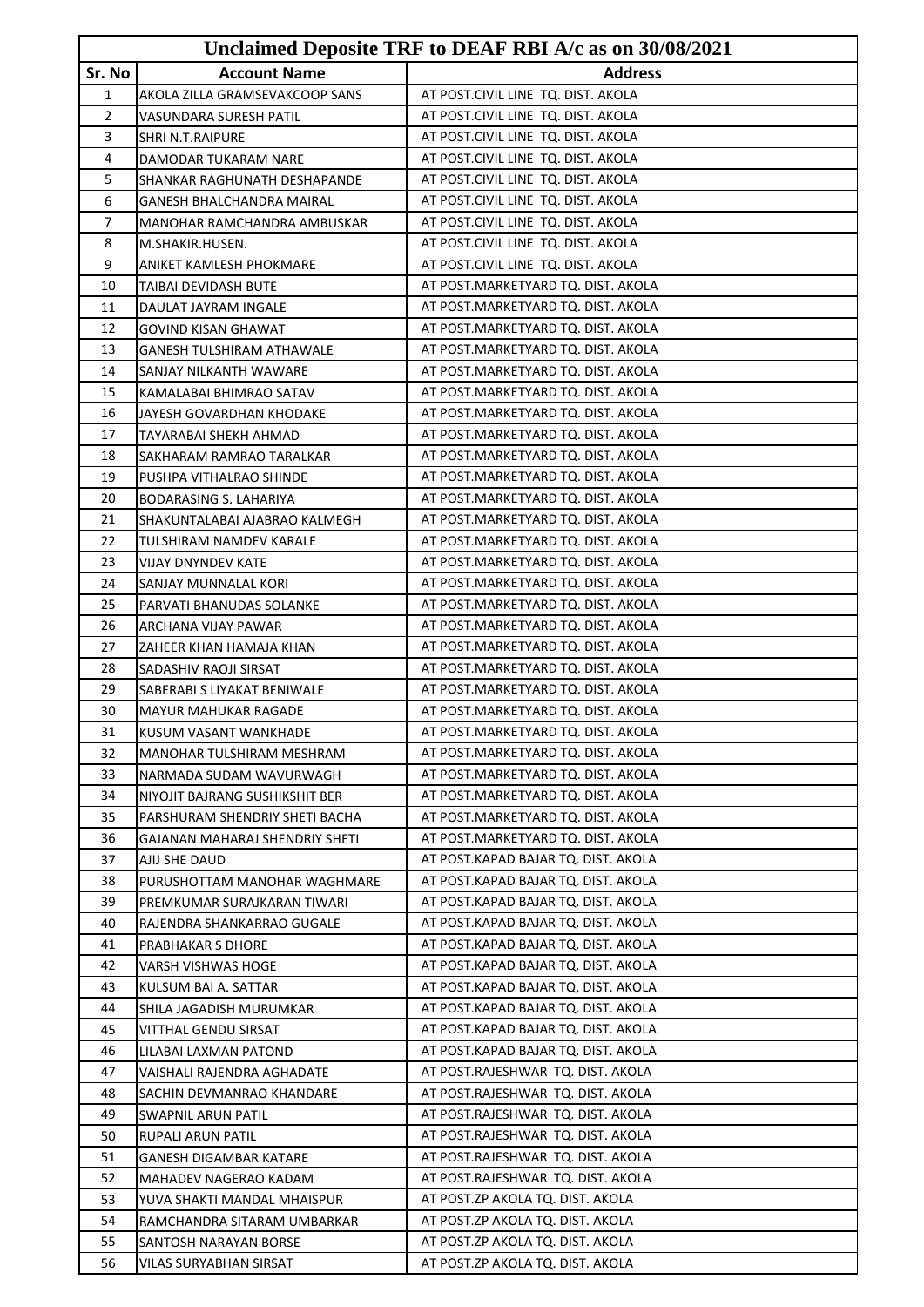| 57         | <b>MALATI MANOJ BUNDELE</b>                     | AT POST.ZP AKOLA TQ. DIST. AKOLA                                         |
|------------|-------------------------------------------------|--------------------------------------------------------------------------|
| 58         | SANJAY SADASHIV PANDE                           | AT POST.ZP AKOLA TQ. DIST. AKOLA                                         |
| 59         | YASHWANT GRAM SMRUDDHI YOJANA                   | AT POST.ZP AKOLA TQ. DIST. AKOLA                                         |
| 60         | RAM PUNDLIK GAYGOLE                             | AT POST.ZP AKOLA TQ. DIST. AKOLA                                         |
| 61         | SAPANA HARENDRARAO DESHMUKH                     | AT POST MAHILA BR AKOLA TQ. DIST. AKOLA                                  |
| 62         | SUMAIYYA HABIB AHMED KHAN                       | AT POST MAHILA BR AKOLA TQ. DIST. AKOLA                                  |
| 63         | MOTIRAM SHRAVAN GOMASHE                         | AT POST.KORPENAGAR TQ. DIST. AKOLA                                       |
| 64         | SHNTARAM NATTHU BHAMTE                          | AT POST.KORPENAGAR TQ. DIST. AKOLA                                       |
| 65         | SADHANA PRAMODRAO THAKARE                       | AT POST.KORPENAGAR TQ. DIST. AKOLA                                       |
| 66         | DINKAR GULABRAO YELNE                           | AT POST.KORPENAGAR TQ. DIST. AKOLA                                       |
| 67         | SANGITA G SAUNDALE                              | AT POST.KORPENAGAR TQ. DIST. AKOLA                                       |
| 68         | TULSHIRAM RAMRAO RANSING                        | AT POST.KORPENAGAR TQ. DIST. AKOLA                                       |
| 69         | PUJA H. KUMBHARE A P K                          | AT POST.KORPENAGAR TQ. DIST. AKOLA                                       |
| 70         | RUKHMABAI V KHANDALKAR                          | AT POST.DR.P.D.K.V TQ. DIST. AKOLA                                       |
| 71         | RAJU PRALHAD SHIMBRE                            | AT POST.DR.P.D.K.V TQ. DIST. AKOLA                                       |
| 72         | UMESH GANESHRAO THAKRE                          | AT POST.DR.P.D.K.V TQ. DIST. AKOLA                                       |
| 73         | KAMALABAI PATIL                                 | AT POST.DABKI ROAD TQ. DIST. AKOLA                                       |
| 74         | SARSWATI DILIP DHOLE                            | AT POST.DABKI ROAD TQ. DIST. AKOLA                                       |
| 75         | RAMESHWAR SHRIDHAR GAWANDE                      | AT POST.DABKI ROAD TQ. DIST. AKOLA                                       |
| 76         | JAYSHREE RAMESH KALANE                          | AT POST.DABKI ROAD TQ. DIST. AKOLA                                       |
| 77         | DATTATRA NARAYAN TALE                           | AT POST.DABKI ROAD TQ. DIST. AKOLA                                       |
| 78         | RAHUL PRALHAD DESHMUKH                          | AT POST.DABKI ROAD TQ. DIST. AKOLA                                       |
| 79         | SATYABHAMA NARAYAN RAUT                         | AT POST.TUKARAM CHAUK TQ. DIST. AKOLA                                    |
| 80         | NIRAJ MADUKAR SIRSAT                            | AT POST.TUKARAM CHAUK TQ. DIST. AKOLA                                    |
| 81         | VENUTAI GANGADHAR GIRI                          | AT POST.TUKARAM CHAUK TQ. DIST. AKOLA                                    |
| 82         | PRAVIN GANESHRAO KHAIRE                         | AT POST.TUKARAM CHAUK TQ. DIST. AKOLA                                    |
| 83         | KAVITA RAGHAV LAKHE                             | AT POST.TUKARAM CHAUK TQ. DIST. AKOLA                                    |
| 84         | G.DASTGIR G.NABI                                | AT POST.BORGAON MANJU TQ. DIST. AKOLA                                    |
| 85         | RAMCHANDRA SURYABHAN GADAGE                     | AT POST.BORGAON MANJU TQ. DIST. AKOLA                                    |
| 86         | DILIP RAJARAM BOLE                              | AT POST.BORGAON MANJU TQ. DIST. AKOLA                                    |
| 87         | BEBITAI RAMDAS GAWAI                            | AT POST.BORGAON MANJU TQ. DIST. AKOLA                                    |
| 88         | NIRAJAN DIGAMBAR GADANDE                        | AT POST.BORGAON MANJU TQ. DIST. AKOLA                                    |
| 89         | DASHRATH PUNDALIK WANKHEDE                      | AT POST.BORGAON MANJU TQ. DIST. AKOLA                                    |
| 90         | A. RAJJAK A. RAHIM                              | AT POST.BORGAON MANJU TQ. DIST. AKOLA                                    |
| 91         | MALUTAI DINESH BODHADE                          | AT POST.BORGAON MANJU TQ. DIST. AKOLA                                    |
| 92         | JAI KISAN SHETKARI MANDAL                       | AT POST.BORGAON MANJU TQ. DIST. AKOLA                                    |
| 93         | DESHMUKH SAMAJMAHILA BACHATGAT                  | AT POST.BORGAON MANJU TQ. DIST. AKOLA                                    |
| 94         |                                                 | AT POST.PALSO BHADE TQ. DIST. AKOLA                                      |
| 95         | SAKHARAM AKARAM SARDAR                          | AT POST.PALSO BHADE TO. DIST. AKOLA                                      |
|            | SAHEBRAO G TAYADE                               | AT POST. MHAISANG TQ. DIST. AKOLA                                        |
| 96<br>97   | VANDANA RAMRAO ADHHAV<br>SUNITA RAVINDR ADBOL   | AT POST. MHAISANG TQ. DIST. AKOLA                                        |
|            |                                                 | AT POST. MHAISANG TQ. DIST. AKOLA                                        |
| 98<br>99   | PRATIBHA VINAYAK LODAM                          | AT POST. MHAISANG TQ. DIST. AKOLA                                        |
| 100        | BALIRAJA SHENDRIYA SHG RAMGAON                  | AT POST.KANSHIVANI TQ. DIST. AKOLA                                       |
| 101        | BANDU GANAPAT JOSHI                             | AT POST.KANSHIVANI TQ. DIST. AKOLA                                       |
| 102        | SUMAN LAXMAN BHAGINKAR<br>MAHADEV PURNAJI ADHAU | AT POST.KANSHIVANI TQ. DIST. AKOLA                                       |
|            |                                                 |                                                                          |
| 103<br>104 | PRIYNAKA DIGAMBAR ADHAU                         | AT POST.KANSHIVANI TQ. DIST. AKOLA<br>AT POST.GANDHIGRAM TQ. DIST. AKOLA |
| 105        | DNYANDEV MOTIRAM INGALE                         | AT POST.GANDHIGRAM TQ. DIST. AKOLA                                       |
| 106        | RANJIT BABARAO MODAK                            | AT POST.GANDHIGRAM TQ. DIST. AKOLA                                       |
| 107        | PRAKASH UTTAMRAO PAGDHUNE                       | AT POST.GANDHIGRAM TQ. DIST. AKOLA                                       |
|            | MANDABAI GAJANAN PARNATE                        | AT POST.GANDHIGRAM TQ. DIST. AKOLA                                       |
| 108        | YOGINI RAMDAS ADHAU                             |                                                                          |
| 109        | <b>SSA MPSC VALLABH N</b>                       | AT POST.GANDHIGRAM TQ. DIST. AKOLA<br>AT POST.GANDHIGRAM TQ. DIST. AKOLA |
| 110        | DATTA BCG GANDHIGRAM                            |                                                                          |
| 111        | TUKARAM DAULATRAO GARJE                         | AT POST.CHIKHALGAON TQ. DIST. AKOLA                                      |
| 112        | RAMESHWAR RAJARAM NAVKAR                        | AT POST.CHIKHALGAON TQ. DIST. AKOLA                                      |
| 113        | SHASHIKANT AJABRAO THORAT                       | AT POST.CHIKHALGAON TQ. DIST. AKOLA                                      |
| 114        | SEEMA SANJAY TAYADE                             | AT POST.CHIKHALGAON TQ. DIST. AKOLA                                      |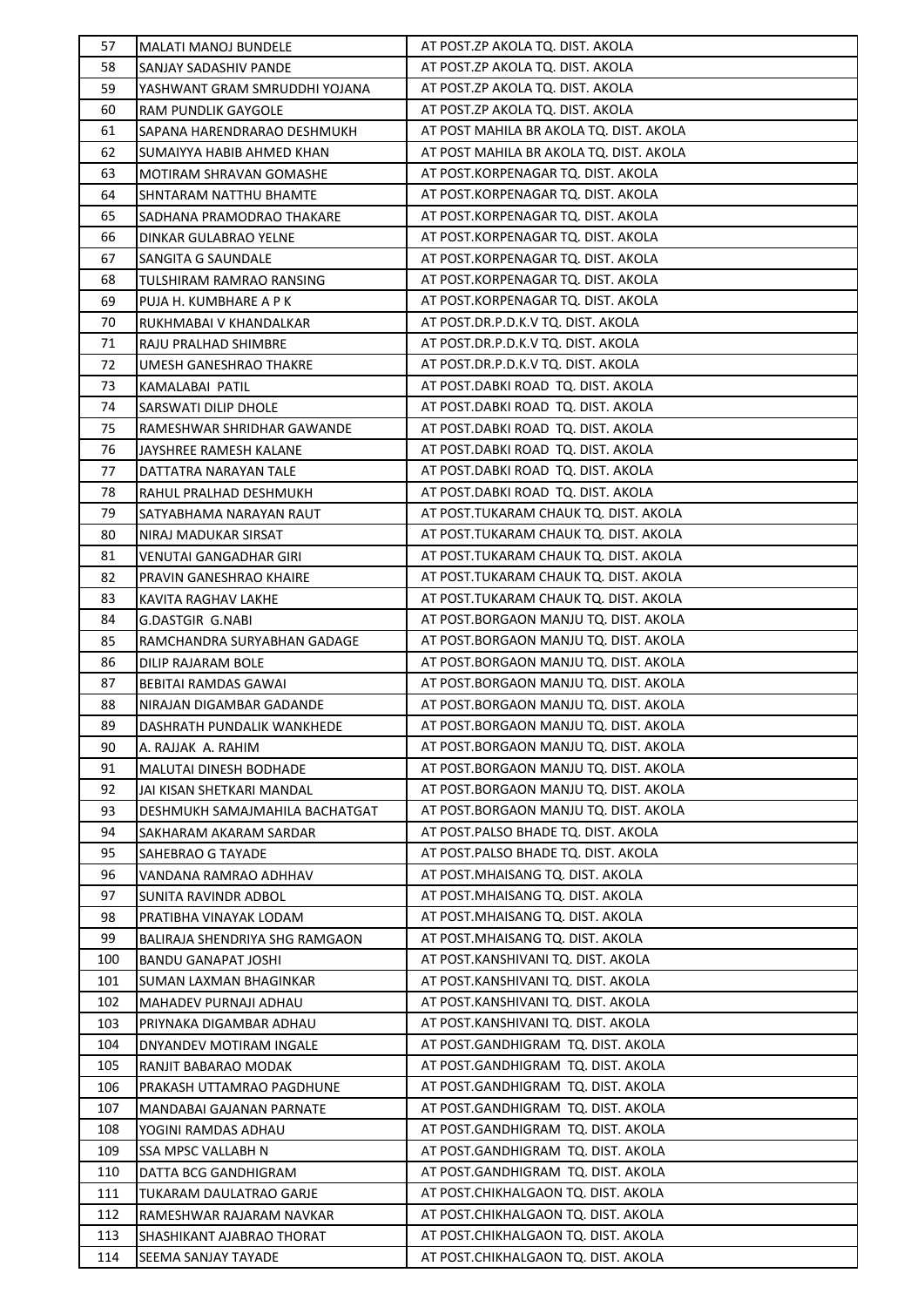| 115 | SAHERA BANO ABED KHA             | AT POST.DAHIHANDA TQ. DIST. AKOLA      |
|-----|----------------------------------|----------------------------------------|
| 116 | <b>ASHOK SUKHDEV ATOTE</b>       | AT POST.DAHIHANDA TQ. DIST. AKOLA      |
| 117 | <b>EKNATH ARUN CHARHATE</b>      | AT POST.DAHIHANDA TQ. DIST. AKOLA      |
| 118 | NANDA DEVANAND PALASPAGAR        | AT POST.DAHIHANDA TQ. DIST. AKOLA      |
| 119 | KUSUM INDRABHAN PALASPAGAR       | AT POST.DAHIHANDA TQ. DIST. AKOLA      |
| 120 | LALITA MADHUKAR ATHAWLE          | AT POST.DAHIHANDA TQ. DIST. AKOLA      |
| 121 | SHRIKRUSHNA KERUJI SIRSAT        | AT POST.DAHIHANDA TQ. DIST. AKOLA      |
| 122 | SHRIRAM HARIBHAU KHADE           | AT POST.PATUR NANDAPUR TQ. DIST. AKOLA |
| 123 | HARIDAS GANGARAM NAGE            | AT POST.PATUR NANDAPUR TQ. DIST. AKOLA |
| 124 | SAHEBRAO LAXMAN INGLE            | AT POST.PATUR NANDAPUR TQ. DIST. AKOLA |
| 125 | VIMAL DAMODAR PADOLE             | AT POST.PATUR NANDAPUR TQ. DIST. AKOLA |
| 126 | HARIDAS KESHAV GAWANDE           | AT POST.KURANKHED TQ. DIST. AKOLA      |
| 127 | LAKSHMAN S WAGHMARE              | AT POST.KURANKHED TQ. DIST. AKOLA      |
| 128 | JAMIYABI MANJITKHA               | AT POST.KURANKHED TQ. DIST. AKOLA      |
| 129 | KANTABAI A VAGIDA                | AT POST.KURANKHED TQ. DIST. AKOLA      |
| 130 | DWARKABAI P GAVANDE              | AT POST.KURANKHED TQ. DIST. AKOLA      |
| 131 | VIMAL H SHISHANKAR               | AT POST.KURANKHED TQ. DIST. AKOLA      |
| 132 | GRAM AROG PO PANI TAKALIPO       | AT POST.KURANKHED TQ. DIST. AKOLA      |
| 133 | MADHUKAR NAGORAO KALAM           | AT POST.GOREGAON TQ. DIST. AKOLA       |
| 134 | LILA SADASHIV GAVANDE            | AT POST.GOREGAON TQ. DIST. AKOLA       |
| 135 | SHUBHANGI ARUN KHANDARE          | AT POST.GOREGAON TO. DIST. AKOLA       |
| 136 | DILIP VAMAN TAYADE               | AT POST.GOREGAON TQ. DIST. AKOLA       |
| 137 | <b>MANIKRAO R WAGHMARE</b>       | AT POST.UMARI TQ. DIST. AKOLA          |
| 138 | <b>VIJAY PRABHAKAR DAWER</b>     | AT POST.UMARI TQ. DIST. AKOLA          |
| 139 | SUSHILA RAMESHWAR LORATKAR       | AT POST.UMARI TQ. DIST. AKOLA          |
| 140 | YOGESH H. VASU                   | AT POST.UMARI TQ. DIST. AKOLA          |
| 141 | NANDLAL NARAYAN KARLEKAR         | AT POST.UMARI TQ. DIST. AKOLA          |
| 142 | KUSUM GUNVANT KHARODE            | AT POST.UMARI TQ. DIST. AKOLA          |
| 143 | GRAM.PA.PUR.SWA.SA.CHANDUR       | AT POST.KHADKI TQ. DIST. AKOLA         |
| 144 | RAJU GANESHRAO SURATKAR          | AT POST.KHADKI TQ. DIST. AKOLA         |
| 145 | SNEHAL DEVRAO INGLE              | AT POST.KHADKI TQ. DIST. AKOLA         |
| 146 | DILIP S GAWANDE                  | AT POST.KHADKI TQ. DIST. AKOLA         |
| 147 | PRAKASH PUNJAJI JAVARE           | AT POST.KHADKI TQ. DIST. AKOLA         |
| 148 | PANCHFULA DOMBAJI WANKHADE       | AT POST.KHADKI TQ. DIST. AKOLA         |
| 149 | YAMINI. A .BHAKRE                | AT POST.RANPISE NAGAR TQ. DIST. AKOLA  |
| 150 | UDAY RAMAKANT KALAMKAR           | AT POST.RANPISE NAGAR TQ. DIST. AKOLA  |
| 151 | SHRIRAM RAMKRUSHNA DUTONDE       | AT POST.RANPISE NAGAR TQ. DIST. AKOLA  |
| 152 | SAVITA UTTAMRAO WANKHADE         | AT POST.RANPISE NAGAR TQ. DIST. AKOLA  |
| 153 | NAGORAO SAHEBRAO FUKAT           | AT POST.AGAR TQ. DIST. AKOLA           |
| 154 | MURLIDHAR NAMDEV KADHODE         | AT POST.AGAR TQ. DIST. AKOLA           |
| 155 | <b>GAJANAN SHRIKRUSHN TARALE</b> | AT POST.AGAR TQ. DIST. AKOLA           |
| 156 | DINKAR JAGDEV DHOLE              | AT POST.AGAR TQ. DIST. AKOLA           |
| 157 | GAJANAN MAHADEV WAKTE            | AT POST.AGAR TQ. DIST. AKOLA           |
| 158 | A GAFFAR SHAMSHULHAK PANDE       | AT POST.AGAR TQ. DIST. AKOLA           |
| 159 | JYOTIBA SURESH TELGOTE           | AT POST.AGAR TQ. DIST. AKOLA           |
| 160 | <b>GR VIKAS SAMITI AGAR</b>      | AT POST.AGAR TQ. DIST. AKOLA           |
| 161 | SACHIN NARHARI JAMNEKAR          | AT POST.AGAR TQ. DIST. AKOLA           |
| 162 | SHRIRAM MAHADEV DHARPAWAR        | AT POST.AGAR TQ. DIST. AKOLA           |
| 163 | KAILASH C.PAWANIKAR              | AT POST.RATANLAL PLOT TQ. DIST. AKOLA  |
| 164 | <b>BANSILAL L.SAOJI</b>          | AT POST.RATANLAL PLOT TQ. DIST. AKOLA  |
| 165 | MOHAN M.KADU                     | AT POST.RATANLAL PLOT TQ. DIST. AKOLA  |
| 166 | <b>HARIBHAU R.TALOT</b>          | AT POST.RATANLAL PLOT TQ. DIST. AKOLA  |
| 167 | D.K.WANKHADE                     | AT POST.RATANLAL PLOT TQ. DIST. AKOLA  |
| 168 | <b>BINABAI MORSINGH SAWTE</b>    | AT POST.RATANLAL PLOT TQ. DIST. AKOLA  |
| 169 | NANACHAND TARACHAND WANKHADE.    | AT POST.RATANLAL PLOT TQ. DIST. AKOLA  |
| 170 | SADANAND LAXMAN YEDAPALLY        | AT POST.RATANLAL PLOT TQ. DIST. AKOLA  |
| 171 | REKHA SHRIKRISHNA THAKRE         | AT POST.RATANLAL PLOT TQ. DIST. AKOLA  |
| 172 | USHA MAHADEORAO KAWADE           | AT POST.RATANLAL PLOT TQ. DIST. AKOLA  |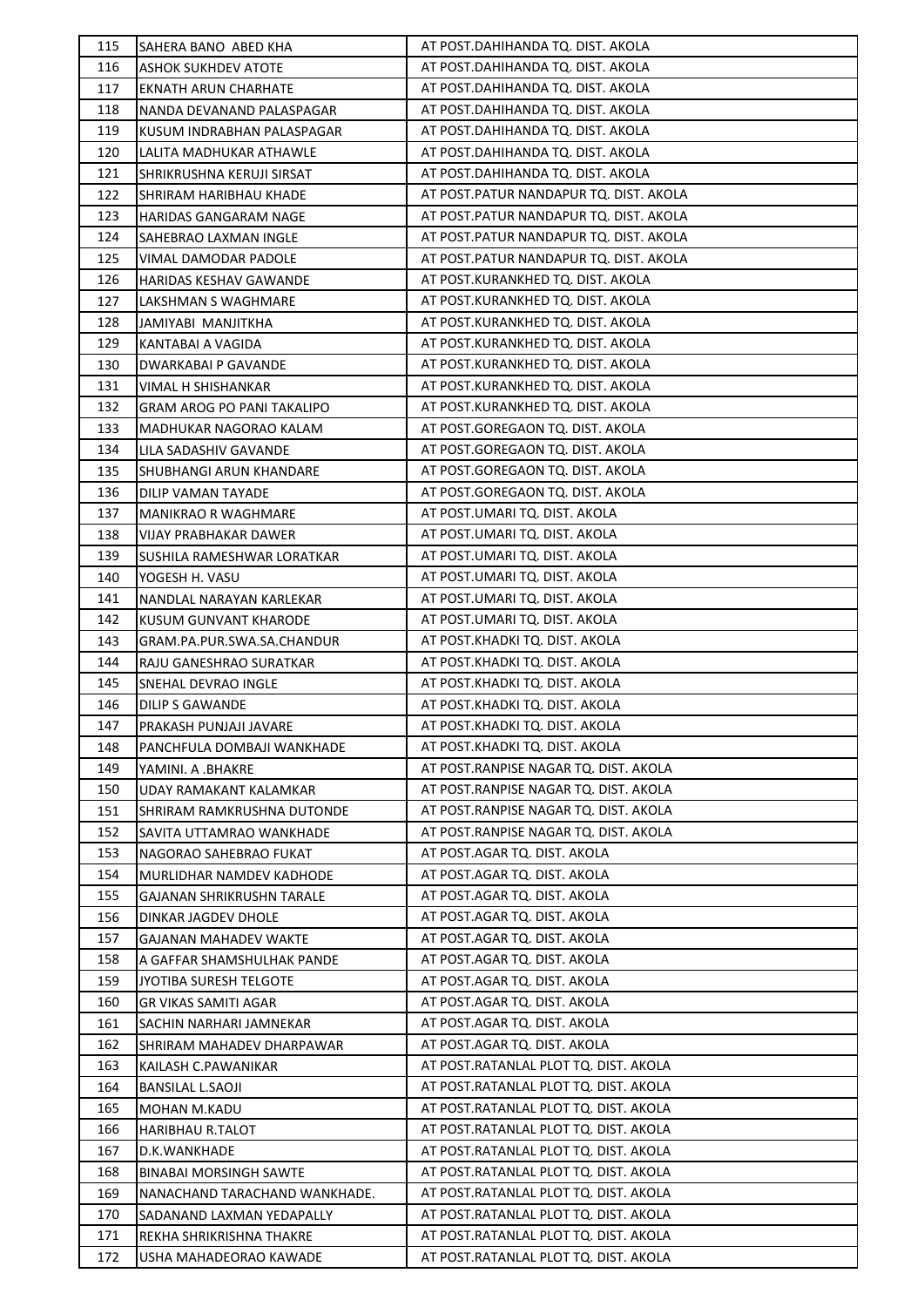| 173 | RAHUL DEVIDAS TAJANE          | AT POST.RATANLAL PLOT TQ. DIST. AKOLA          |
|-----|-------------------------------|------------------------------------------------|
| 174 | KAZI SYED WIQARUDDIN KAZI     | AT POST.RATANLAL PLOT TQ. DIST. AKOLA          |
| 175 | URUJ RANA SABA                | AT POST.RATANLAL PLOT TQ. DIST. AKOLA          |
| 176 | VISHAL SHRIKRISHNA RAJANKAR   | AT POST.RATANLAL PLOT TQ. DIST. AKOLA          |
| 177 | RAJU BHAGWAN MALODE           | AT POST.RATANLAL PLOT TQ. DIST. AKOLA          |
| 178 | <b>GRAM PANCHAYAT</b>         | AT POST.BARSHITAKLI TQ.BARSHITAKLI DIST. AKOLA |
| 179 | SHEKH ISA S RASUL             | AT POST.BARSHITAKLI TQ.BARSHITAKLI DIST. AKOLA |
| 180 | PRABHAKAR JAGDEV LAHOLAKAR    | AT POST.BARSHITAKLI TQ.BARSHITAKLI DIST. AKOLA |
| 181 | PRAKASH WAMANRAO MASKE        | AT POST.BARSHITAKLI TQ.BARSHITAKLI DIST. AKOLA |
| 182 | KAMALABAI BAGAVAN KHABALE     | AT POST.BARSHITAKLI TQ.BARSHITAKLI DIST. AKOLA |
| 183 | SHOMPARVIN SHOKHAT KHA        | AT POST.BARSHITAKLI TQ.BARSHITAKLI DIST. AKOLA |
| 184 | BUDHAN KHA MANVAR KHA         | AT POST.BARSHITAKLI TQ.BARSHITAKLI DIST. AKOLA |
| 185 | RAMKRISAN MUKINDA GHOLE       | AT POST.BARSHITAKLI TQ.BARSHITAKLI DIST. AKOLA |
| 186 | ANIL JAGADEV RAVARKAR         | AT POST.BARSHITAKLI TQ.BARSHITAKLI DIST. AKOLA |
| 187 | DEVIDAS BHAURAO MUNDE         | AT POST.BARSHITAKLI TQ.BARSHITAKLI DIST. AKOLA |
| 188 | JAKERABEE V ALLI RUSTAM       | AT POST.BARSHITAKLI TQ.BARSHITAKLI DIST. AKOLA |
| 189 | KUTULFATIMA YAWER ALIKHA      | AT POST.BARSHITAKLI TQ.BARSHITAKLI DIST. AKOLA |
| 190 | RAJESH RAMCHANDRA KAKAD       | AT POST.BARSHITAKLI TQ.BARSHITAKLI DIST. AKOLA |
| 191 | SHRIKRUSHNA GIRDHAR JANORKAR  | AT POST.BARSHITAKLI TQ.BARSHITAKLI DIST. AKOLA |
| 192 | KUSUM PRAVLAD KAKAD           | AT POST.BARSHITAKLI TQ.BARSHITAKLI DIST. AKOLA |
| 193 | SHNTABAI VISHAVNAT SHEVLAKAR  | AT POST.BARSHITAKLI TQ.BARSHITAKLI DIST. AKOLA |
| 194 | GOPALKRISAN SHNKAR SHRISAGAR  | AT POST.BARSHITAKLI TQ.BARSHITAKLI DIST. AKOLA |
| 195 | YASHAVANT JAYARAM VANKHADE    | AT POST.BARSHITAKLI TQ.BARSHITAKLI DIST. AKOLA |
| 196 | ARJUN SAKHARAM PAREKAR        | AT POST.BARSHITAKLI TQ.BARSHITAKLI DIST. AKOLA |
| 197 | RAJESH HARIBHAU DHORE         | AT POST.BARSHITAKLI TQ.BARSHITAKLI DIST. AKOLA |
| 198 | SUSHMA WASUDEO BHAGAT         | AT POST.BARSHITAKLI TQ.BARSHITAKLI DIST. AKOLA |
| 199 | UJWALA HARIBHAU TAYADE        | AT POST.BARSHITAKLI TQ.BARSHITAKLI DIST. AKOLA |
| 200 | MO.RIYAJ MO. FAYYAJ           | AT POST.BARSHITAKLI TQ.BARSHITAKLI DIST. AKOLA |
| 201 | PUNDLIK JANARDHAN JUMADE      | AT POST.BARSHITAKLI TQ.BARSHITAKLI DIST. AKOLA |
| 202 | SHAHNAJ PRAVIN SAIYAD REYASAT | AT POST.BARSHITAKLI TQ.BARSHITAKLI DIST. AKOLA |
| 203 | AJIJABI S. ISSA               | AT POST.BARSHITAKLI TQ.BARSHITAKLI DIST. AKOLA |
| 204 | SHYAMKIMATA MAHILA VIK MAND   | AT POST.BARSHITAKLI TQ.BARSHITAKLI DIST. AKOLA |
| 205 | SACHIV GR. PA. VIZORA         | AT POST.BARSHITAKLI TQ.BARSHITAKLI DIST. AKOLA |
| 206 | YASHWANT GRAM S. Y. KASARKHED | AT POST.PINJAR TQ.BARSHITAKLI DIST. AKOLA      |
| 207 | <b>SURESH G JAWAKE</b>        | AT POST.PINJAR TQ.BARSHITAKLI DIST. AKOLA      |
| 208 | <b>GULAB C DAMODAR</b>        | AT POST.PINJAR TQ.BARSHITAKLI DIST. AKOLA      |
| 209 | ARJUN S RAUT                  | AT POST.PINJAR TQ.BARSHITAKLI DIST. AKOLA      |
| 210 | SANTOSH FAKIRA SETE           | AT POST.PINJAR TQ.BARSHITAKLI DIST. AKOLA      |
| 211 | <b>DRUPTABAI G GUGE</b>       | AT POST.PINJAR TQ.BARSHITAKLI DIST. AKOLA      |
| 212 | ABDUL VASIM ABDUL KHALIL      | AT POST.PINJAR TQ.BARSHITAKLI DIST. AKOLA      |
| 213 | <b>ASHOK T UPADHYE</b>        | AT POST.PINJAR TQ.BARSHITAKLI DIST. AKOLA      |
| 214 | SARSWATABAI U CHAWAN          | AT POST.PINJAR TQ.BARSHITAKLI DIST. AKOLA      |
| 215 | RAMRAO B RATHOD               | AT POST.PINJAR TQ.BARSHITAKLI DIST. AKOLA      |
| 216 | <b>ANATRAO C DESHMUKH</b>     | AT POST.PINJAR TQ.BARSHITAKLI DIST. AKOLA      |
| 217 | <b>BHAVSING H JADHAO</b>      | AT POST.PINJAR TQ.BARSHITAKLI DIST. AKOLA      |
| 218 | <b>BHIKUBAI Y BHAKARE</b>     | AT POST.PINJAR TQ.BARSHITAKLI DIST. AKOLA      |
| 219 | <b>BHIMRAO B LODAM</b>        | AT POST.PINJAR TQ.BARSHITAKLI DIST. AKOLA      |
| 220 | <b>BHEMRAO N THAKARE</b>      | AT POST.PINJAR TQ.BARSHITAKLI DIST. AKOLA      |
| 221 | SHOBHA GULABRAO MORE          | AT POST.PINJAR TQ.BARSHITAKLI DIST. AKOLA      |
| 222 | VIKANT R RAUT                 | AT POST.PINJAR TQ.BARSHITAKLI DIST. AKOLA      |
| 223 | RAJUSABAI B THOBRE            | AT POST.PINJAR TQ.BARSHITAKLI DIST. AKOLA      |
| 224 | <b>HARSHAL S BHAGAT</b>       | AT POST.PINJAR TQ.BARSHITAKLI DIST. AKOLA      |
| 225 | VANITA V JADHAV               | AT POST.PINJAR TQ.BARSHITAKLI DIST. AKOLA      |
| 226 | SANTOSH NAMDEV AJMERE         | AT POST.PINJAR TQ.BARSHITAKLI DIST. AKOLA      |
| 227 | PRASHANT KISAN SAWANT         | AT POST.PINJAR TQ.BARSHITAKLI DIST. AKOLA      |
| 228 | PRAKASH PRALAD SAWALE         | AT POST.PINJAR TQ.BARSHITAKLI DIST. AKOLA      |
| 229 | SHAIKH KAMRU SHAIKH RASUL     | AT POST.PINJAR TQ.BARSHITAKLI DIST. AKOLA      |
| 230 | SHE NASIM SHE RASUL           | AT POST.PINJAR TQ.BARSHITAKLI DIST. AKOLA      |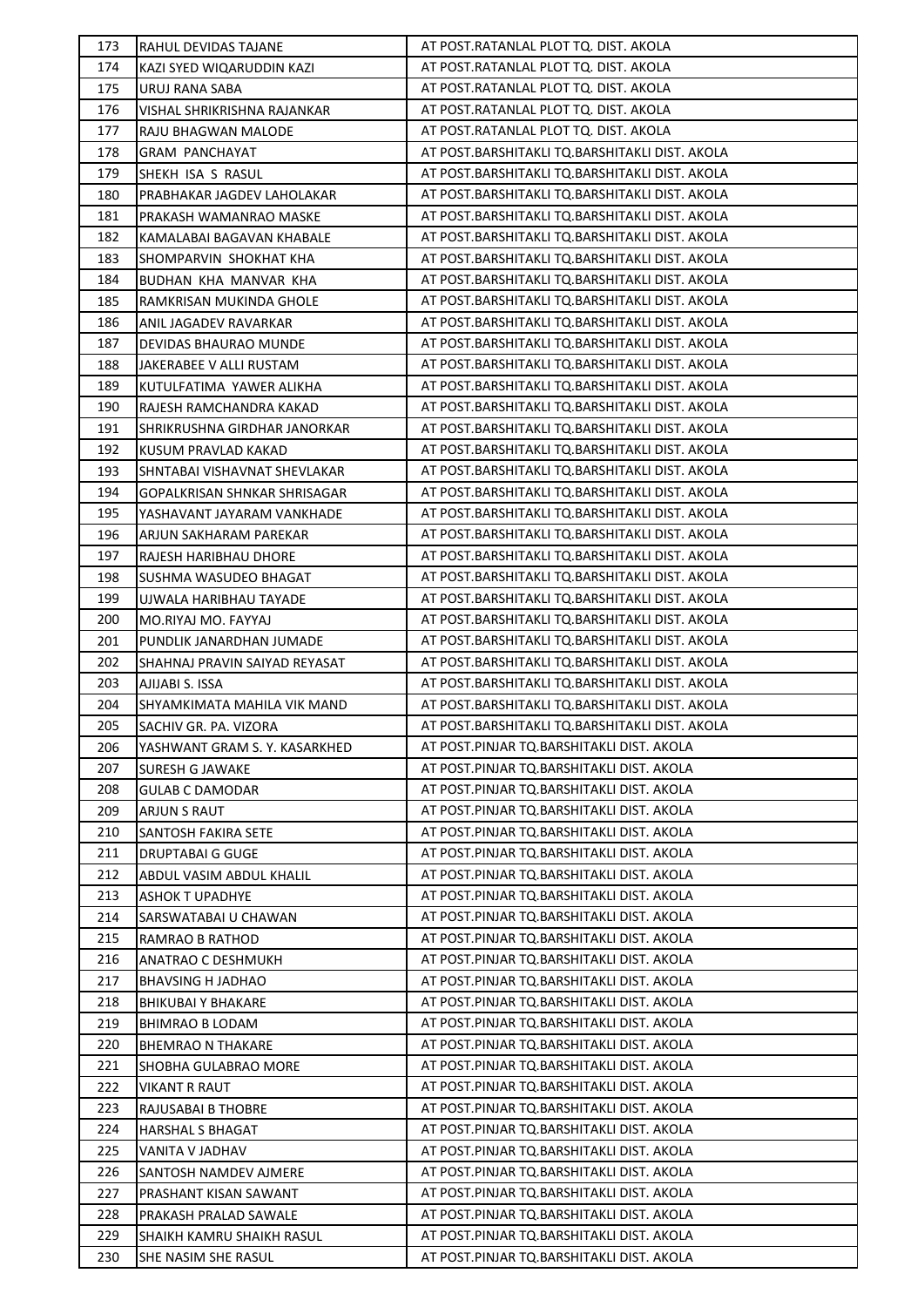| 231        | TUKARAM VITHUJI MUDHANE        | AT POST.PINJAR TQ.BARSHITAKLI DIST. AKOLA        |
|------------|--------------------------------|--------------------------------------------------|
| 232        | <b>BIRBAL BHURAMAL</b>         | AT POST.PINJAR TQ.BARSHITAKLI DIST. AKOLA        |
| 233        | SUNANDA CHANDRAMANI INGOLE     | AT POST.PINJAR TQ.BARSHITAKLI DIST. AKOLA        |
| 234        | KISAN REWAJI NANDE             | AT POST.MAHAN TQ.BARSHITAKLI DIST. AKOLA         |
| 235        | VIJAYASHRI ANANTRAO WANKHADE   | AT POST.MAHAN TQ.BARSHITAKLI DIST. AKOLA         |
| 236        | VATSLA MOROTI THAKRE           | AT POST.MAHAN TQ.BARSHITAKLI DIST. AKOLA         |
| 237        | BEBI PRHLAD DABADE             | AT POST.MAHAN TQ.BARSHITAKLI DIST. AKOLA         |
| 238        | GAUTAM SHALIGRAM BHAGAT        | AT POST.MAHAN TQ.BARSHITAKLI DIST. AKOLA         |
| 239        | SAHADEV D MOHOD                | AT POST.MAHAN TQ.BARSHITAKLI DIST. AKOLA         |
| 240        | SURAYKANT BHIMRAO JANORKAR     | AT POST.MAHAN TQ.BARSHITAKLI DIST. AKOLA         |
| 241        | GOPAL PUNDLIK SHIRSAGAR        | AT POST.MAHAN TQ.BARSHITAKLI DIST. AKOLA         |
| 242        | LAXIMIBAI UTTAMRAO KACHARE     | AT POST.MAHAN TQ.BARSHITAKLI DIST. AKOLA         |
| 243        | <b>BHAWANI SHG TIVSA</b>       | AT POST.MAHAN TQ.BARSHITAKLI DIST. AKOLA         |
| 244        | DIGAMBAR M PATIL               | AT POST.KANHERI SARAP TQ.BARSHITAKLI DIST. AKOLA |
| 245        | TUKARAM P AAGLAWE              | AT POST.KANHERI SARAP TQ.BARSHITAKLI DIST. AKOLA |
| 246        | <b>BHIKABAI R PAWAR</b>        | AT POST.KANHERI SARAP TQ.BARSHITAKLI DIST. AKOLA |
| 247        | VARSHA SUNIL DHORE             | AT POST.KANHERI SARAP TQ.BARSHITAKLI DIST. AKOLA |
| 248        | GANGUBAI TUKARAM PAVHAD        | AT POST.DHABA TQ.BARSHITAKLI DIST. AKOLA         |
| 249        | <b>MAROTI G BHOSALE</b>        | AT POST.DHABA TQ.BARSHITAKLI DIST. AKOLA         |
| 250        | DWARKABAI MAROTI BHOSALE       | AT POST.DHABA TQ.BARSHITAKLI DIST. AKOLA         |
| 251        | MUKTABAI PIRAJI INGALE         | AT POST.DHABA TQ.BARSHITAKLI DIST. AKOLA         |
| 252        | LAFALIBAI TUKARAM RATHOD       | AT POST.DHABA TQ.BARSHITAKLI DIST. AKOLA         |
| 253        | PRINCIPAL SHRI ARVIND UCHH     | AT POST. AKOT MAIN TQ. AKOT DIST. AKOLA          |
| 254        | TUKARAM UTTAMRAO TALOKAR       | AT POST. AKOT MAIN TO. AKOT DIST. AKOLA          |
| 255        | SARSWATI JLLUJI MANDVE         | AT POST. AKOT MAIN TQ. AKOT DIST. AKOLA          |
| 256        | ANUSAYA PANDURAG PACHPATIL     | AT POST. AKOT MAIN TQ. AKOT DIST. AKOLA          |
| 257        | BALKRUSHNA PUNDLIK VASU        | AT POST. AKOT MAIN TQ. AKOT DIST. AKOLA          |
| 258        | SEHK MUKTAR ABDUL GAFAR        | AT POST. AKOT MAIN TO. AKOT DIST. AKOLA          |
| 259        | DEVIDAS GULABRAO SAPKAL        | AT POST. AKOT MAIN TO. AKOT DIST. AKOLA          |
| 260        | PARBHKAR VISHNUPANT TAYDE      | AT POST. AKOT MAIN TO. AKOT DIST. AKOLA          |
| 261        | NAGORAO PANDURANG SHENDE       | AT POST. AKOT MAIN TO. AKOT DIST. AKOLA          |
| 262        | VILAS MOHAN RANGIRE            | AT POST. AKOT MAIN TO. AKOT DIST. AKOLA          |
| 263        | KAMLA BAJIRAO GAWTE            | AT POST. AKOT MAIN TQ. AKOT DIST. AKOLA          |
|            | DEVIDAS MAHADEV TALOKAR        | AT POST.AKOT MAIN TQ.AKOT DIST. AKOLA            |
| 264<br>265 |                                | AT POST.AKOT MAIN TQ.AKOT DIST. AKOLA            |
|            | YUSUF BEG NAVKAL BEG           | AT POST. AKOT MAIN TQ. AKOT DIST. AKOLA          |
| 266<br>267 | KEELAS VASUDEV MLAVI           | AT POST.AKOT MAIN TQ.AKOT DIST. AKOLA            |
|            | PANKAJ SUDHAKAR AATKAD         | AT POST.AKOT MAIN TQ.AKOT DIST. AKOLA            |
| 268        | SULOCHANA SEVAKRAM ZUNE        |                                                  |
| 269        | KAMALABAI MAHADEVRAO THAKARE   | AT POST.AKOT MAIN TQ.AKOT DIST. AKOLA            |
| 270        | ZIYA AHEMAD KHA. YAUB KHA.     | AT POST.AKOT MAIN TQ.AKOT DIST. AKOLA            |
| 271        | RAJKUMAR UTTAMRAO PAKHARE      | AT POST.AKOT MAIN TQ.AKOT DIST. AKOLA            |
| 272        | <b>MANOHAR DAULAT KHANDARE</b> | AT POST. AKOT MAIN TO. AKOT DIST. AKOLA          |
| 273        | MIRA LAXMAN NAGRGOJE           | AT POST.AKOT MAIN TQ.AKOT DIST. AKOLA            |
| 274        | SHAHADEV SANPAT KAWATHE        | AT POST. AKOT MAIN TQ. AKOT DIST. AKOLA          |
| 275        | ARUN WASUDEV CHATURKAR         | AT POST.AKOT MAIN TQ.AKOT DIST. AKOLA            |
| 276        | PRAMILA KISAN BELSARE          | AT POST.AKOT MAIN TQ.AKOT DIST. AKOLA            |
| 277        | MADHAV NAMDEV HIRULKAR         | AT POST. AKOT CITY TQ. AKOT DIST. AKOLA          |
| 278        | HIMMAT WYANKAT THORAT          | AT POST.AKOT CITY TQ.AKOT DIST. AKOLA            |
| 279        | BIKARAM DIGAMBAR THAKRE        | AT POST.AKOT CITY TQ.AKOT DIST. AKOLA            |
| 280        | RAVINDRA SHAMRAO RELE          | AT POST. AKOT CITY TQ. AKOT DIST. AKOLA          |
| 281        | A.RAHAMAN SK BABN              | AT POST.AKOT CITY TQ.AKOT DIST. AKOLA            |
| 282        | RAMESH MURLIDAR CHANDAK        | AT POST.AKOT CITY TQ.AKOT DIST. AKOLA            |
| 283        | VIMAL RATANLAL VARMA           | AT POST.AKOT CITY TQ.AKOT DIST. AKOLA            |
| 284        | JYOTI R SAPKAL                 | AT POST. AKOT CITY TO. AKOT DIST. AKOLA          |
| 285        | DYARAM KASHIRAM DHUMALE        | AT POST. AKOT CITY TO. AKOT DIST. AKOLA          |
| 286        | SARSWATI S YEUL                | AT POST. AKOT CITY TO. AKOT DIST. AKOLA          |
| 287        | SANGITA PURUSHOTTAM ASWAR      | AT POST. AKOT CITY TO. AKOT DIST. AKOLA          |
| 288        | KAMLESH RATANLAL BALWANSHI     | AT POST. AKOT CITY TO. AKOT DIST. AKOLA          |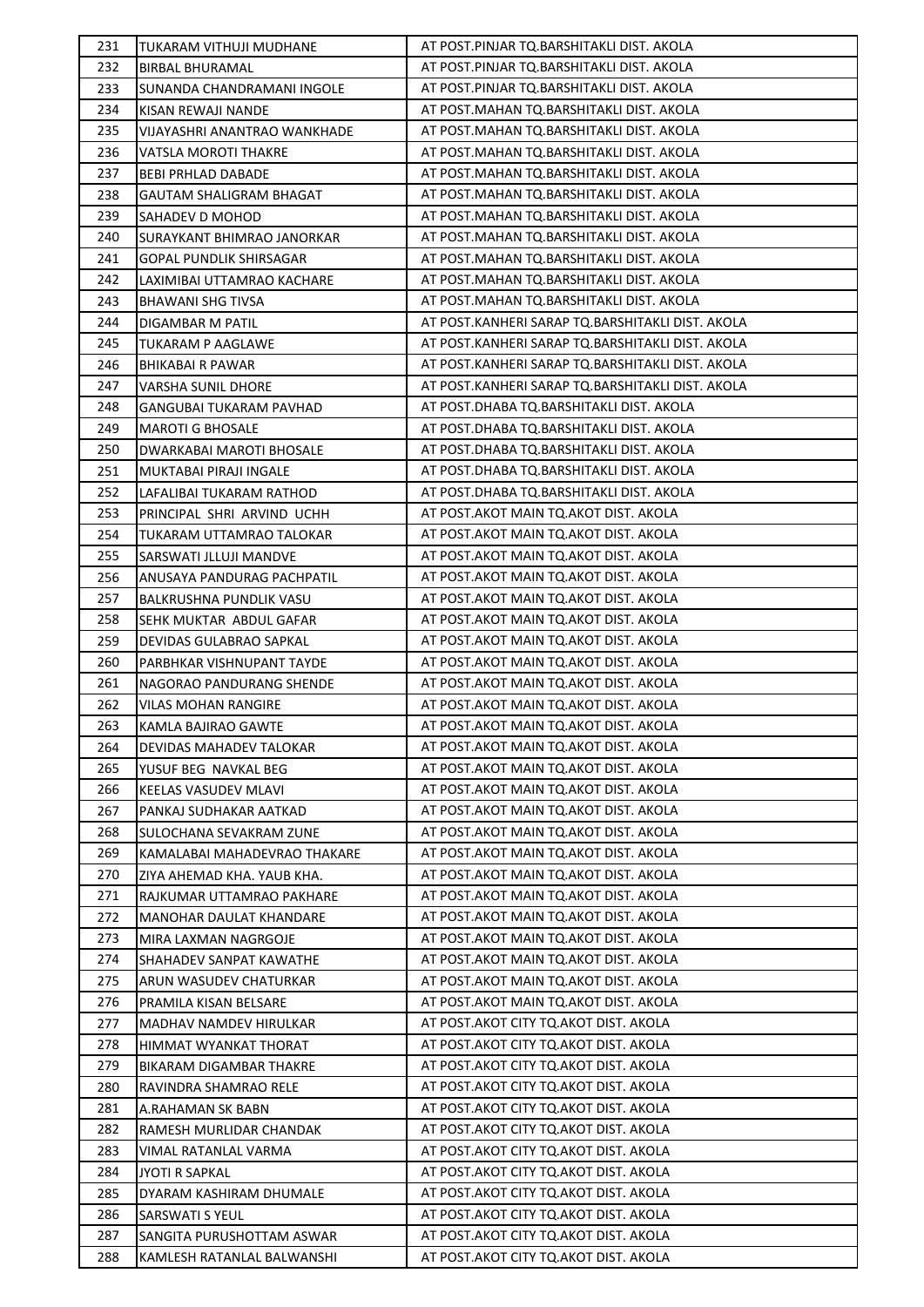| 289 | DURGA TULSHIRAM NATHE          | AT POST.AKOT CITY TQ.AKOT DIST. AKOLA              |
|-----|--------------------------------|----------------------------------------------------|
| 290 | KRUSHNAKUMAR O SHARMA          | AT POST.AKOT CITY TQ.AKOT DIST. AKOLA              |
| 291 | SUYOG SHIK SAN AKOT            | AT POST. AKOT NARSHING MANDIR TO. AKOT DIST. AKOLA |
| 292 | ANIL JAGNNATH BONDRE           | AT POST.AKOT NARSHING MANDIR TQ.AKOT DIST. AKOLA   |
| 293 | MANGESH SURESH GAVAI           | AT POST. AKOT NARSHING MANDIR TO. AKOT DIST. AKOLA |
| 294 | SHILPA ARUN GAWANDE            | AT POST.AKOT NARSHING MANDIR TQ.AKOT DIST. AKOLA   |
| 295 | REKHA SANDIP BOBADE            | AT POST.AKOT NARSHING MANDIR TQ.AKOT DIST. AKOLA   |
| 296 | ANIS AHEMAD SHE. NASIR         | AT POST. AKOT NARSHING MANDIR TO. AKOT DIST. AKOLA |
| 297 | VIJAY KISANRAO GIRANALE        | AT POST. AKOT NARSHING MANDIR TO. AKOT DIST. AKOLA |
| 298 | SUNITA TEJRAO LAHOLE           | AT POST.SAVARA TQ.AKOT DIST. AKOLA                 |
| 299 | SUNIL AMBADAS SADANSHIV        | AT POST.SAVARA TQ.AKOT DIST. AKOLA                 |
| 300 | SANTOSH MAHADEV BAITULE        | AT POST.SAVARA TQ.AKOT DIST. AKOLA                 |
| 301 | PANCHASHIL SBSHG GAT           | AT POST.SAVARA TQ.AKOT DIST. AKOLA                 |
| 302 | ANJALI R DESHMUKH              | AT POST.RAUNDALA TQ.AKOT DIST. AKOLA               |
| 303 | SHANTARAM TULSIRAM MODAK       | AT POST. CHOHOTTA BAZARTQ.AKOT DIST. AKOLA         |
| 304 | SHANTABAI PRALHAD SHELKE       | AT POST. CHOHOTTA BAZARTQ.AKOT DIST. AKOLA         |
| 305 | DURGABAI HARISHCHANDRA DANDE   | AT POST. CHOHOTTA BAZARTQ. AKOT DIST. AKOLA        |
| 306 | MOHAN DAMODHAR RATHOD          | AT POST. CHOHOTTA BAZARTQ.AKOT DIST. AKOLA         |
| 307 | MALUTAI SRIKRUSHNA NAKAT       | AT POST. CHOHOTTA BAZARTQ.AKOT DIST. AKOLA         |
| 308 | SUMITRA RAMRAO DOD             | AT POST. CHOHOTTA BAZARTQ. AKOT DIST. AKOLA        |
| 309 | LEELABAI HARICHANDRA BAGDE     | AT POST. CHOHOTTA BAZARTQ.AKOT DIST. AKOLA         |
| 310 | JYOTI DENIYAL GHAN             | AT POST. WARUL JAULKA TQ.AKOT DIST. AKOLA          |
| 311 | PRAVIN NANDKISHOR AWARE        | AT POST. WARUL JAULKA TQ.AKOT DIST. AKOLA          |
| 312 | MAHENDRA SHRIRAM KANTALE       | AT POST. AKOLKHED TQ.AKOT DIST. AKOLA              |
| 313 | PARASHSRAM MARUTI RANDE        | AT POST. AKOLKHED TQ.AKOT DIST. AKOLA              |
| 314 | RADHA PRADIP BHANDE            | AT POST. AKOLKHED TQ.AKOT DIST. AKOLA              |
| 315 | ICHAPURI GURUMANPURI MAHARAJ   | AT POST.KUTASA TQ.AKOT DIST. AKOLA                 |
| 316 | PARYGBAI VASUDEV INGALE        | AT POST.KUTASA TQ.AKOT DIST. AKOLA                 |
| 317 | ANUSAYA KISAN KALAMKAR         | AT POST.MUNDGAON TQ.AKOT DIST. AKOLA               |
|     |                                |                                                    |
| 318 | GANESH GAJANAN KARALE          | AT POST.MUNDGAON TQ.AKOT DIST. AKOLA               |
| 319 | NARAYAN BALIRAM TEKADE         | AT POST. TELHARA MAIN TO. TELHARA DIST. AKOLA      |
| 320 | VASANT RAMRAO WHAGH            | AT POST. TELHARA MAIN TO. TELHARA DIST. AKOLA      |
| 321 | <b>TULSHIRAM LAXMAN SHELKE</b> | AT POST. TELHARA MAIN TO. TELHARA DIST. AKOLA      |
| 322 | BALKRUSHNA LAXMAN BODADE       | AT POST. TELHARA MAIN TO. TELHARA DIST. AKOLA      |
| 323 | SURYAKANTA PRAMRATRAN SHARMA   | AT POST. TELHARA MAIN TO. TELHARA DIST. AKOLA      |
| 324 | SUBHADRA BANAJI SARDAR         | AT POST.TELHARA MAIN TQ.TELHARA DIST. AKOLA        |
| 325 | PAWARTABAI PANDHARI INGLE      | AT POST.TELHARA MAIN TQ.TELHARA DIST. AKOLA        |
| 326 | SANJAY BALKRUSHNA BACHE        | AT POST.TELHARA MAIN TQ.TELHARA DIST. AKOLA        |
| 327 | DINESH GANESH WANKHADE         | AT POST. TELHARA MAIN TO. TELHARA DIST. AKOLA      |
| 328 | OMKAR RAMKRISHNA AMLE          | AT POST. TELHARA MAIN TO. TELHARA DIST. AKOLA      |
| 329 | RAMRAO BALIRAM BATHE           | AT POST. TELHARA MAIN TO. TELHARA DIST. AKOLA      |
| 330 | GAYABAI RAJARAM BHISE          | AT POST.TELHARA MAIN TQ.TELHARA DIST. AKOLA        |
| 331 | SHANTABAI VISHRAM WANKHADE     | AT POST. TELHARA MAIN TQ. TELHARA DIST. AKOLA      |
| 332 | LAXMIBAI MAHADEV TIKAR         | AT POST. TELHARA MAIN TO. TELHARA DIST. AKOLA      |
| 333 | KALPANA BHIMRAO HINGANE        | AT POST.TELHARA MAIN TQ.TELHARA DIST. AKOLA        |
| 334 | SHARDA MAHILA GAON VIKAS SAMI  | AT POST.TELHARA MAIN TQ.TELHARA DIST. AKOLA        |
| 335 | MEGHRAJ H RATHI                | AT POST. TELHARA MAIN TO. TELHARA DIST. AKOLA      |
| 336 | MANGALA SHANKAR INGLE          | AT POST. TELHARA MAIN TO. TELHARA DIST. AKOLA      |
| 337 | MANANDA PUNDLIK DHAMOLE        | AT POST. TELHARA MAIN TO. TELHARA DIST. AKOLA      |
| 338 | SWAPNIL TULSHIRAM SHELKE       | AT POST. TELHARA MAIN TO. TELHARA DIST. AKOLA      |
| 339 | ENDRABHAN BAPUNA DAMODAR       | AT POST. TELHARA MAIN TO. TELHARA DIST. AKOLA      |
| 340 | FATTU NARAYAN BIHADE           | AT POST. TELHARA MAIN TO. TELHARA DIST. AKOLA      |
| 341 | BALKRUSHNA SHANKAR BHONDE      | AT POST.TELHARA MAIN TQ.TELHARA DIST. AKOLA        |
| 342 | SUBHASH BHIKAJI NAGE           | AT POST.TELHARA MAIN TQ.TELHARA DIST. AKOLA        |
| 343 | LATABAI NAGORAO BHAKARE        | AT POST. TELHARA MAIN TO. TELHARA DIST. AKOLA      |
| 344 | MANJULA TULSIRAM SHELKE        | AT POST. TELHARA MAIN TO. TELHARA DIST. AKOLA      |
| 345 | ARJUMNABI SK AJIJ              | AT POST. TELHARA MAIN TO. TELHARA DIST. AKOLA      |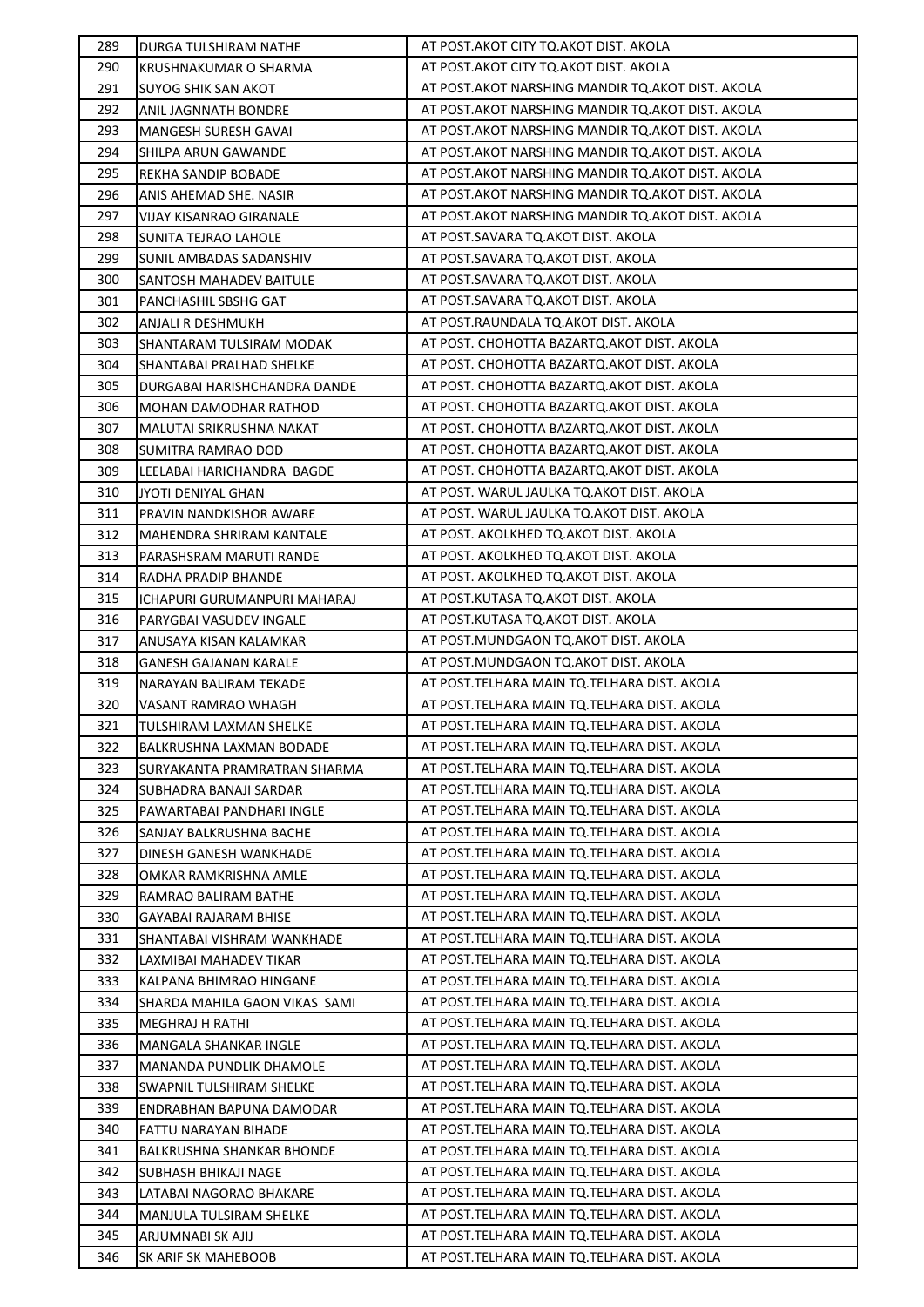| 347 | BHIMAI MAHILA S.S.GAT           | AT POST. TELHARA MAIN TQ. TELHARA DIST. AKOLA |
|-----|---------------------------------|-----------------------------------------------|
| 348 | HM.SHRINATH SEC SCHOOL MANBDA   | AT POST. TELHARA CITY TO. TELHARA DIST. AKOLA |
| 349 | DHANANJAY LAXMAN BADHE          | AT POST. TELHARA CITY TO. TELHARA DIST. AKOLA |
| 350 | VRUSHALI SHRIKRUSHNA KHAWALE    | AT POST. TELHARA CITY TO. TELHARA DIST. AKOLA |
| 351 | <b>MANGESH SURESH SIGBARE</b>   | AT POST. TELHARA CITY TO. TELHARA DIST. AKOLA |
| 352 | <b>GUNFABAI VISHRAM TAYADE</b>  | AT POST.HIWARKHED TQ.TELHARA DIST. AKOLA      |
| 353 | VIMALBAI TULSIRAM GHATOL        | AT POST.HIWARKHED TQ.TELHARA DIST. AKOLA      |
| 354 | PURUSHOTTAM SHAM RATNAPARKHI    | AT POST.HIWARKHED TQ.TELHARA DIST. AKOLA      |
| 355 | ANNPURNA SAHDEO INGLE           | AT POST.HIWARKHED TQ.TELHARA DIST. AKOLA      |
| 356 | BANABAI KUSHAL SAPKAL           | AT POST.HIWARKHED TQ.TELHARA DIST. AKOLA      |
| 357 | KUSHAL GANPAT SAPKAL            | AT POST.HIWARKHED TQ.TELHARA DIST. AKOLA      |
| 358 | KASHINATH BHONAJI CHAVHAN       | AT POST.HIWARKHED TQ.TELHARA DIST. AKOLA      |
| 359 | NARYAN RAGHOGI PISAL            | AT POST.HIWARKHED TQ.TELHARA DIST. AKOLA      |
| 360 | VITTHAL MOTIRAM SONNONE         | AT POST.HIWARKHED TQ.TELHARA DIST. AKOLA      |
| 361 | MAYABAI DADARAO INGALE          | AT POST.HIWARKHED TQ.TELHARA DIST. AKOLA      |
| 362 | DAVEDAS MOTIRAM WADATKAR        | AT POST.HIWARKHED TQ.TELHARA DIST. AKOLA      |
| 363 | CHANDRABHGA RAJARAM WANKHADE    | AT POST.HIWARKHED TQ.TELHARA DIST. AKOLA      |
| 364 | HARIBHAU GANPAT SAPKAL          | AT POST.HIWARKHED TQ.TELHARA DIST. AKOLA      |
| 365 | DHRUPATBAI MOTIRAM GAVIE        | AT POST.HIWARKHED TQ.TELHARA DIST. AKOLA      |
| 366 | MADHUKAR VISHNU CHANDURKAR      | AT POST.HIWARKHED TQ.TELHARA DIST. AKOLA      |
| 367 | LILATA VITTAL GAWHALE           | AT POST.HIWARKHED TQ.TELHARA DIST. AKOLA      |
| 368 | SONAGI MADHAV DABERAO           | AT POST.HIWARKHED TQ.TELHARA DIST. AKOLA      |
| 369 | MUAKATBAI SONAGI DABERAO        | AT POST.HIWARKHED TQ.TELHARA DIST. AKOLA      |
| 370 | LANKABAI JAYRAM EANGALE         | AT POST.HIWARKHED TQ.TELHARA DIST. AKOLA      |
| 371 | RAMCHANDRA UKARDA DHANDE        | AT POST.HIWARKHED TQ.TELHARA DIST. AKOLA      |
| 372 | GHANSHYAM NARAYANDAS TAWRI      | AT POST.HIWARKHED TQ.TELHARA DIST. AKOLA      |
| 373 | ASHOK MAHADEV ASWAR             | AT POST.HIWARKHED TQ.TELHARA DIST. AKOLA      |
| 374 | KALAMUJABI MOHD MATIN           | AT POST.HIWARKHED TQ.TELHARA DIST. AKOLA      |
| 375 | SOPAN RAJESH UMALE              | AT POST.HIWARKHED TQ.TELHARA DIST. AKOLA      |
|     |                                 |                                               |
| 376 | SHANKAR RAMKRUSHAN GAWANDE      | AT POST.HIWARKHED TQ.TELHARA DIST. AKOLA      |
| 377 | GOKARNABAI NAGNATH JANDAKE      | AT POST.DANAPUR TQ.TELHARA DIST. AKOLA        |
| 378 | ONKAR PANU DUTONDE              | AT POST.DANAPUR TQ.TELHARA DIST. AKOLA        |
| 379 | JANAT BI SHE RAJAK              | AT POST.DANAPUR TQ.TELHARA DIST. AKOLA        |
| 380 | JAIBAI MARUTI WAKODE            | AT POST.DANAPUR TQ.TELHARA DIST. AKOLA        |
| 381 | MATA JIJAU MAHILA S H G WARKHE  | AT POST.DANAPUR TQ.TELHARA DIST. AKOLA        |
| 382 | SHESHRAO GULABRAO BHOGLE        | AT POST.PATHARDI TQ.TELHARA DIST. AKOLA       |
| 383 | DNYANESHWAR PANDHARI UMBARAKAR  | AT POST.PATHARDI TQ.TELHARA DIST. AKOLA       |
| 384 | SARITA TULSHIRAM AVACHAR        | AT POST.PATHARDI TQ.TELHARA DIST. AKOLA       |
| 385 | SAVITA VINOD PATHRIKAR          | AT POST.PATHARDI TO.TELHARA DIST. AKOLA       |
| 386 | MANJURABAI JAYRAM BHAD          | AT POST.BELKHED TQ.TELHARA DIST. AKOLA        |
| 387 | <b>KESARBAI SHANKAR DIGE</b>    | AT POST.BELKHED TQ.TELHARA DIST. AKOLA        |
| 388 | LAHANUBAI PUNDALIK VARTHE       | AT POST.BELKHED TQ.TELHARA DIST. AKOLA        |
| 389 | <b>BALIRAM GABAJI KHANDERAO</b> | AT POST.BELKHED TQ.TELHARA DIST. AKOLA        |
| 390 | BHULABAI BAPUNA BHATKAR         | AT POST.BELKHED TQ.TELHARA DIST. AKOLA        |
| 391 | LAXMIBAI J SHANTARAM WANKHADE   | AT POST.BELKHED TQ.TELHARA DIST. AKOLA        |
| 392 | CHIRAKH GANUJI TAYADE           | AT POST.BELKHED TQ.TELHARA DIST. AKOLA        |
| 393 | MANAKARNABAI C VARATHE          | AT POST.BELKHED TQ.TELHARA DIST. AKOLA        |
| 394 | BHAGIRATHABAI BHAVAJI TAYADE    | AT POST. AADSUL TQ. TELHARA DIST. AKOLA       |
| 395 | <b>GUNFABAI KHUSHAL TAYADE</b>  | AT POST.AADSUL TQ.TELHARA DIST. AKOLA         |
| 396 | HAFIJA KHATUN SHAHID KHA        | AT POST.AADSUL TQ.TELHARA DIST. AKOLA         |
| 397 | SHAM DAMODAR MANATAKAR          | AT POST. AADSUL TQ. TELHARA DIST. AKOLA       |
| 398 | RAVINDR GAJANAN VALASE          | AT POST. AADSUL TQ. TELHARA DIST. AKOLA       |
| 399 | SANDIP BALU PARISE              | AT POST.AADSUL TQ.TELHARA DIST. AKOLA         |
| 400 | MAHADEV KISAN NANDANE           | AT POST. AADSUL TQ. TELHARA DIST. AKOLA       |
| 401 | SHAHID KHAN KALE KHAN           | AT POST. AADSUL TQ. TELHARA DIST. AKOLA       |
| 402 | <b>MAROTI KISAN NANDANE</b>     | AT POST. AADSUL TQ. TELHARA DIST. AKOLA       |
| 403 | SAMARTH BCG HIVER               | AT POST.AADSUL TQ.TELHARA DIST. AKOLA         |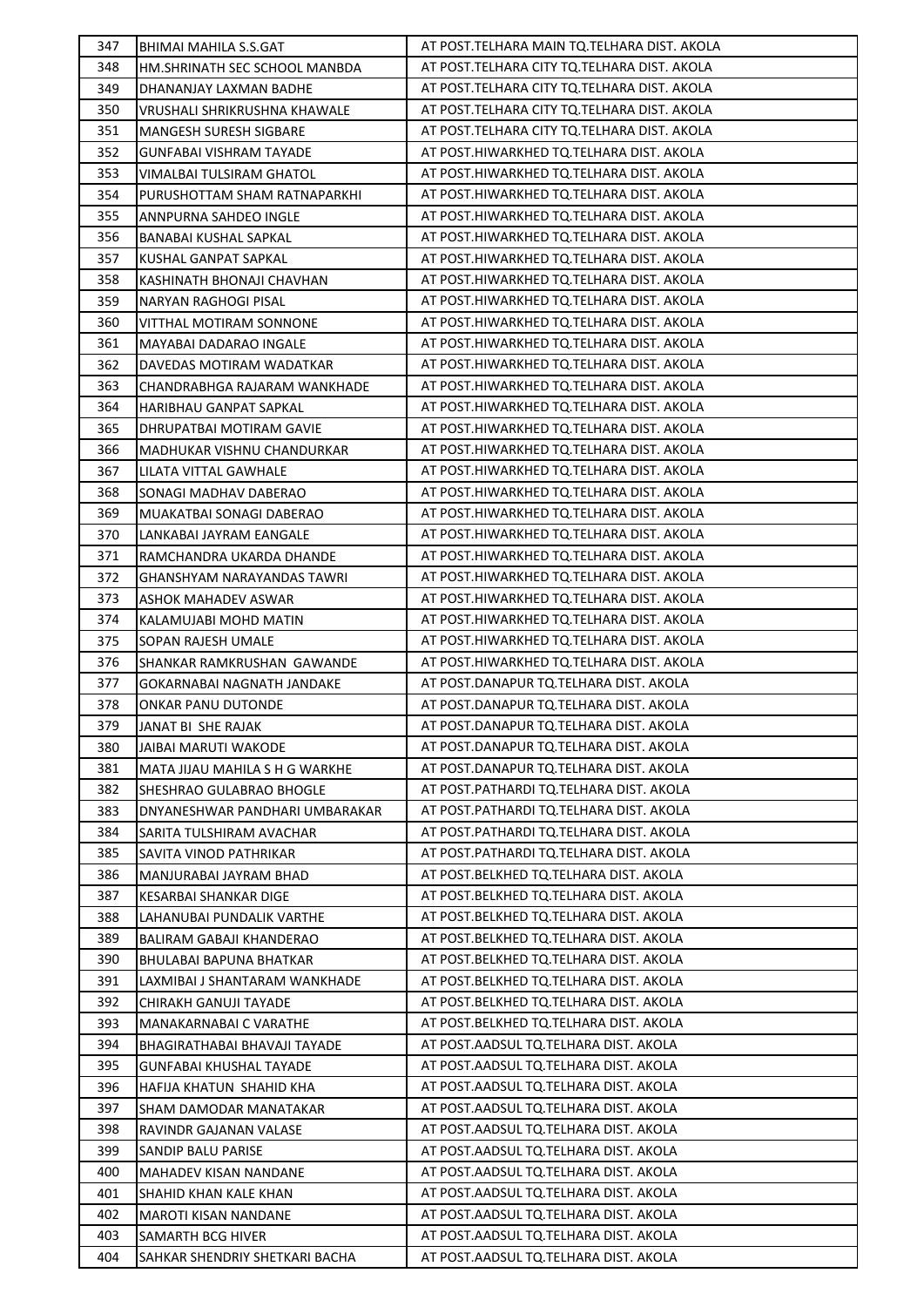| 405        | ANIL OMKAR RAKHONDE                                       | AT POST.ADAGAON BUJRUK TQ.TELHARA DIST. AKOLA                                |
|------------|-----------------------------------------------------------|------------------------------------------------------------------------------|
| 406        | CHANDRAKANT TULASIRAM KOLHE                               | AT POST.ADAGAON BUJRUK TQ.TELHARA DIST. AKOLA                                |
| 407        | VIJAY RAJENDRA KHANDARE                                   | AT POST.ADAGAON BUJRUK TQ.TELHARA DIST. AKOLA                                |
| 408        | AMBAR SUKHADEV VADHAI                                     | AT POST.ADAGAON BUJRUK TQ.TELHARA DIST. AKOLA                                |
| 409        | DEVARAO GOVINDA GAVAI                                     | AT POST.ADAGAON BUJRUK TQ.TELHARA DIST. AKOLA                                |
| 410        | HIJABUR RAHMAN A.RAHMAN                                   | AT POST.BALAPUR TQ.BALAPUR DIST. AKOLA                                       |
| 411        | RUKHAMABAI GULABRAO RAUT                                  | AT POST.BALAPUR TQ.BALAPUR DIST. AKOLA                                       |
| 412        | HAMID SAY DADU                                            | AT POST.BALAPUR TQ.BALAPUR DIST. AKOLA                                       |
| 413        | ASHABAI HARIBHAU HIVRALE                                  | AT POST.BALAPUR TQ.BALAPUR DIST. AKOLA                                       |
| 414        | DGDABAI JANRAO SONONE                                     | AT POST.BALAPUR TQ.BALAPUR DIST. AKOLA                                       |
| 415        | ABDUL MAJID ABDUL HAMID                                   | AT POST.BALAPUR TQ.BALAPUR DIST. AKOLA                                       |
| 416        | SANDIP KISAN TAYDE                                        | AT POST.BALAPUR TQ.BALAPUR DIST. AKOLA                                       |
| 417        | SAHADEO BHULAJI WANKHADE                                  | AT POST.BALAPUR TQ.BALAPUR DIST. AKOLA                                       |
| 418        | RAMPRAKASH ANANDARAO GADGE                                | AT POST.BALAPUR TQ.BALAPUR DIST. AKOLA                                       |
| 419        | KAMLESH MADHUKARPANT SARAF                                | AT POST.BALAPUR TQ.BALAPUR DIST. AKOLA                                       |
| 420        | SUPADA AMARSING CHAVHAN                                   | AT POST.BALAPUR TQ.BALAPUR DIST. AKOLA                                       |
| 421        | RANJANA SHANKAR SATHE                                     | AT POST.BALAPUR TQ.BALAPUR DIST. AKOLA                                       |
| 422        | SAU SHILABAI BALKRUSHNA SATHE                             | AT POST.BALAPUR TQ.BALAPUR DIST. AKOLA                                       |
| 423        | JAHIDABI SK.DHASSU                                        | AT POST.BALAPUR TQ.BALAPUR DIST. AKOLA                                       |
| 424        | <b>GULAB GOVINDA UGALE</b>                                | AT POST.URAL TQ.BALAPUR DIST. AKOLA                                          |
| 425        | SUKHADEV PURNAJI INGALE                                   | AT POST.URAL TQ.BALAPUR DIST. AKOLA                                          |
| 426        | SOPAN RAMKRUSHN RAUT                                      | AT POST.URAL TQ.BALAPUR DIST. AKOLA                                          |
| 427        | PRALHAD NARAYAN INDORE                                    | AT POST.URAL TQ.BALAPUR DIST. AKOLA                                          |
| 428        | DYANESHWAR TRYAMBAK MANJARE                               | AT POST.URAL TQ.BALAPUR DIST. AKOLA                                          |
| 429        | VISHNU JANUJI KHERULE                                     | AT POST.URAL TQ.BALAPUR DIST. AKOLA                                          |
| 430        | LILABAI ARJUN LAKHE                                       | AT POST.URAL TQ.BALAPUR DIST. AKOLA                                          |
| 431        | ANUSAYA JANGALIMAN JANJAL                                 | AT POST.URAL TQ.BALAPUR DIST. AKOLA                                          |
| 432        | DROPATABAI SUKHADEV SHEGOKAR                              | AT POST.URAL TQ.BALAPUR DIST. AKOLA                                          |
| 433        | M.MUKIM G.JIFANI DESHMUKH                                 | AT POST.URAL TQ.BALAPUR DIST. AKOLA                                          |
| 434        | PRATIK HARIDAS KUCHAKE                                    | AT POST.URAL TQ.BALAPUR DIST. AKOLA                                          |
| 435        | MAYA BABURAO INGALE                                       | AT POST.URAL TQ.BALAPUR DIST. AKOLA                                          |
| 436        | RADHESHAM MOHANLAL AGRAWAL                                | AT POST.URAL TQ.BALAPUR DIST. AKOLA                                          |
| 437        | UTTAM SHRIRAM TAYADE                                      | AT POST.URAL TQ.BALAPUR DIST. AKOLA                                          |
| 438        | <b>VINUTAI TUKARAM POHARE</b>                             | AT POST.WADEGAON TQ.BALAPUR DIST. AKOLA                                      |
| 439        | ANUSAYA TRYAMBAK KALE                                     | AT POST. WADEGAON TO. BALAPUR DIST. AKOLA                                    |
| 440        | PRABHAKAR BAGAJEE PALHADE                                 | AT POST.WADEGAON TQ.BALAPUR DIST. AKOLA                                      |
| 441        | RAMKRUSHN ATAMARAM THORAIT                                | AT POST.WADEGAON TQ.BALAPUR DIST. AKOLA                                      |
| 442        | TAIBAI KASHINATH NAKAT                                    | AT POST. WADEGAON TO. BALAPUR DIST. AKOLA                                    |
| 443        | WASUDEV RAGHOJI SHEGOKAR                                  | AT POST.WADEGAON TQ.BALAPUR DIST. AKOLA                                      |
| 444        | NILESH WASUDEO SONONE                                     | AT POST. WADEGAON TO. BALAPUR DIST. AKOLA                                    |
| 445        |                                                           | AT POST.WADEGAON TQ.BALAPUR DIST. AKOLA                                      |
| 446        | DNYANDEV BABAN MAHANKAR<br>RAM PRUSHOTAM PATIL            | AT POST. WADEGAON TO. BALAPUR DIST. AKOLA                                    |
| 447        |                                                           | AT POST.WADEGAON TQ.BALAPUR DIST. AKOLA                                      |
| 448        | VANMALA MOTIRAM PACHPOR<br>SIDDHARTH KALA V KRI SHAI MOKH | AT POST.NIMBA TQ.BALAPUR DIST. AKOLA                                         |
|            |                                                           |                                                                              |
| 449<br>450 | KAILAS ARJUN TAYADE<br>MANJURABAI R KALPANDE              | AT POST.NIMBA TQ.BALAPUR DIST. AKOLA<br>AT POST.NIMBA TQ.BALAPUR DIST. AKOLA |
|            |                                                           |                                                                              |
| 451        | INDUBAI DEVMAN WANKHADE                                   | AT POST.NIMBA TQ.BALAPUR DIST. AKOLA<br>AT POST.NIMBA TQ.BALAPUR DIST. AKOLA |
| 452<br>453 | SHIVANAND SHAMRAO MALI                                    | AT POST.NIMBA TQ.BALAPUR DIST. AKOLA                                         |
|            | SAVLI M S BCG NIMBA                                       | AT POST.PARAS TQ.BALAPUR DIST. AKOLA                                         |
| 454        | BHAGWANDAS LEKHARAJ PREMANI                               |                                                                              |
| 455        | SHE CHANNU SHE ISMAIL                                     | AT POST.PARAS TQ.BALAPUR DIST. AKOLA                                         |
| 456        | JANABAI SAHDEO PUNDE                                      | AT POST.PARAS TQ.BALAPUR DIST. AKOLA                                         |
| 457        | PUSHPLATA NAMDEO INGLE                                    | AT POST.PARAS TQ.BALAPUR DIST. AKOLA                                         |
| 458        | MANISH TULSIDHARAN PILO                                   | AT POST.PARAS TQ.BALAPUR DIST. AKOLA                                         |
| 459        | SHE AHEMAD SHE YASIN                                      | AT POST.PARAS TQ.BALAPUR DIST. AKOLA                                         |
| 460        | KARIMABI SHE DAUD                                         | AT POST.PARAS TQ.BALAPUR DIST. AKOLA                                         |
| 461        | RUGNA KLYAN SAMITI PARAS                                  | AT POST.PARAS TQ.BALAPUR DIST. AKOLA                                         |
| 462        | IRPHAN HUSEN AMAJAD HUSEN                                 | AT POST.PARAS TQ.BALAPUR DIST. AKOLA                                         |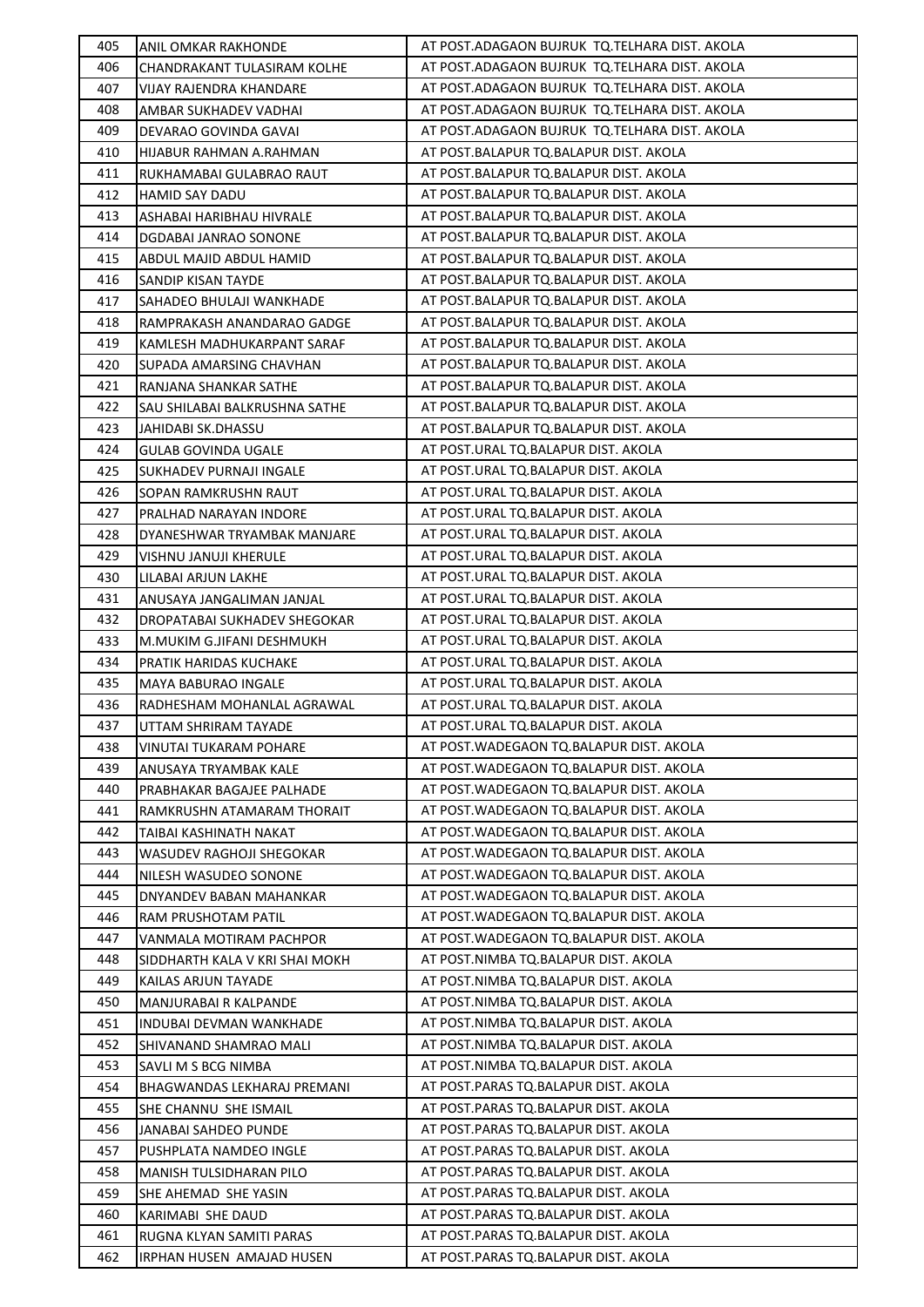| 463 | SAHEBRAO HARIBHAU LOD          | AT POST.PARAS TQ.BALAPUR DIST. AKOLA                                        |
|-----|--------------------------------|-----------------------------------------------------------------------------|
| 464 | PRADIP BUDHO SHIRSALE          | AT POST. PARAS TO. BALAPUR DIST. AKOLA                                      |
| 465 | <b>AJABRAO R MORKHADE</b>      | AT POST.HATRUN TQ.BALAPUR DIST. AKOLA                                       |
| 466 | MANORABHA MANIKRAO FUKAT       | AT POST.HATRUN TQ.BALAPUR DIST. AKOLA                                       |
| 467 | DIGANMAR DAGADEU DHERE         | AT POST.HATRUN TQ.BALAPUR DIST. AKOLA                                       |
| 468 | TRYAMBAK NARAYAN. THAKRE       | AT POST.HATRUN TQ.BALAPUR DIST. AKOLA                                       |
| 469 | MADHUKAR PANDURANG DANDLE      | AT POST. VYALA TQ. BALAPUR DIST. AKOLA                                      |
| 470 | PRAKASH DINKAR AWATIRAK        | AT POST.VYALA TQ.BALAPUR DIST. AKOLA                                        |
| 471 | NITIN MUKUND DANDLE            | AT POST. VYALA TQ. BALAPUR DIST. AKOLA                                      |
| 472 | SHASHIKALA T. DESHMUKH         | AT POST. VYALA TQ. BALAPUR DIST. AKOLA                                      |
| 473 | <b>MAROTI NAMDEO SANDE</b>     | AT POST. VYALA TQ. BALAPUR DIST. AKOLA                                      |
| 474 | PRI BHARTIYA DHANPITH          | AT POST. VYALA TQ. BALAPUR DIST. AKOLA                                      |
| 475 | SACHIV.GRAM.PANCH.CHANI        | AT POST. PATUR TQ. PATUR DIST. AKOLA                                        |
| 476 | <b>GYANBA SAKHARAM MORE</b>    | AT POST.PATUR TQ.PATUR DIST. AKOLA                                          |
| 477 | HIRAMAN SHAMA RATHOD           | AT POST. PATUR TQ. PATUR DIST. AKOLA                                        |
| 478 | <b>SUKHDEV NAMDEV INGLE</b>    | AT POST. PATUR TO. PATUR DIST. AKOLA                                        |
| 479 | <b>JANU ISNAJI INGLE</b>       | AT POST. PATUR TQ. PATUR DIST. AKOLA                                        |
| 480 | SARASWATI MADHUKAR KALPANDE    | AT POST.PATUR TQ.PATUR DIST. AKOLA                                          |
| 481 | DATTU SUKHDEO INGLE            | AT POST.PATUR TQ.PATUR DIST. AKOLA                                          |
| 482 | RAMCHADAR VAGHAJI SHINDE       | AT POST.PATUR TQ.PATUR DIST. AKOLA                                          |
| 483 | RUKHMINA RAMKRISHNA VADATKAR   | AT POST.PATUR TQ.PATUR DIST. AKOLA                                          |
| 484 | SHIVDAS MAHADEO GAWAI          | AT POST. PATUR TQ. PATUR DIST. AKOLA                                        |
| 485 | SUDHAKAR SAKHARAM KALE         | AT POST. PATUR TQ. PATUR DIST. AKOLA                                        |
| 486 | RAMRAO JAYRAM INGLE            | AT POST. PATUR TQ. PATUR DIST. AKOLA                                        |
| 487 | <b>GUMFABAI SHESHRAO INGLE</b> | AT POST. PATUR TQ. PATUR DIST. AKOLA                                        |
| 488 | SHANTABAI SAKARAM KALE         | AT POST. PATUR TQ. PATUR DIST. AKOLA                                        |
| 489 | SHIVKANTA LAXMAN MADEWAD       | AT POST.PATUR TQ.PATUR DIST. AKOLA                                          |
| 490 | MO.SAMIR SAIKH.RAHIM.          | AT POST. PATUR TQ. PATUR DIST. AKOLA                                        |
| 491 | SHRIKANT GOVINAD KUTE          | AT POST. PATUR TQ. PATUR DIST. AKOLA                                        |
| 492 | SANTOSH RAMDAS JAMODE          | AT POST. PATUR TQ. PATUR DIST. AKOLA                                        |
| 493 | MO. GAJMAFAR M. GANI           | AT POST.PATUR TQ.PATUR DIST. AKOLA                                          |
| 494 | RADHBAI VITHHAL KARVATE        | AT POST. PATUR TQ. PATUR DIST. AKOLA                                        |
| 495 | <b>BHAGAYSHRI VISHNU FALKE</b> | AT POST. PATUR TQ. PATUR DIST. AKOLA                                        |
| 496 | VACHHALA KHANDUJI LANDKAR      | AT POST. PATUR TQ. PATUR DIST. AKOLA                                        |
| 497 | RUBINA TANVIR ABDUL MUSHTAQ    | AT POST. PATUR TO. PATUR DIST. AKOLA                                        |
| 498 | RANGNATH KISAN TONDE           | AT POST. PATUR TQ. PATUR DIST. AKOLA                                        |
| 499 | BHIWAJI NARAYAN KHULE          | AT POST. PATUR TO. PATUR DIST. AKOLA                                        |
| 500 | SINDHU MANOHAR RAUT            | AT POST.PATUR TQ.PATUR DIST. AKOLA                                          |
| 501 | RAMESH SUKHADEO MAHALLE        | AT POST.PATUR TQ.PATUR DIST. AKOLA                                          |
| 502 | SHOBHA B DEVKAR                | AT POST.PATUR TQ.PATUR DIST. AKOLA                                          |
| 503 | DR H N SINHA COLLEGE PATUR     | AT POST. PATUR TQ. PATUR DIST. AKOLA                                        |
| 504 | KHAREDI VIK SHA SOCY PATUR     | AT POST.CHANNI TQ.PATUR DIST. AKOLA                                         |
| 505 | <b>GANESH RAMRAO TALE</b>      | AT POST.CHANNI TQ.PATUR DIST. AKOLA                                         |
| 506 | PURUSHOTTAM TULSIRAM WANDE     | AT POST.CHANNI TQ.PATUR DIST. AKOLA                                         |
| 507 | SANJAY JAGADEV JUMALE          | AT POST.CHANNI TQ.PATUR DIST. AKOLA                                         |
| 508 | KESHARBAI PURUSHOTTAM WANDE    | AT POST.CHANNI TQ.PATUR DIST. AKOLA                                         |
| 509 | VATSALA PRALLHAD SADAR         | AT POST.CHANNI TQ.PATUR DIST. AKOLA                                         |
| 510 | RAGHUNATH LAXMAN TALE          | AT POST.CHANNI TQ.PATUR DIST. AKOLA                                         |
| 511 | KISAN YASHAVANT DAKHORE        | AT POST.CHANNI TQ.PATUR DIST. AKOLA                                         |
| 512 | LALSING MAKHARAM RATHOD        | AT POST.CHANNI TQ.PATUR DIST. AKOLA                                         |
| 513 | RAJARAM JAYRAM KAD             | AT POST.CHANNI TQ.PATUR DIST. AKOLA                                         |
| 514 | JAI BAJRANG BALI BACHAT GAT    | AT POST.CHANNI TQ.PATUR DIST. AKOLA                                         |
| 515 | TANABAI SAMAT SADAR            | AT POST.CHANNI TQ.PATUR DIST. AKOLA                                         |
| 516 | P P E S VID TERM FEE AC PIMPAL | AT POST.CHANNI TQ.PATUR DIST. AKOLA                                         |
| 517 | SARAWTI MA GAT CHATARI         | AT POST.CHANNI TQ.PATUR DIST. AKOLA<br>AT POST.ALEGAON TO.PATUR DIST. AKOLA |
| 518 | ZAMA SEVALAL RATHOD            |                                                                             |
| 519 | SHANTU ZYAGO SHINDE            | AT POST.ALEGAON TO.PATUR DIST. AKOLA                                        |
| 520 | NATHIBAI BALIRAM RAHTOD        | AT POST.ALEGAON TQ.PATUR DIST. AKOLA                                        |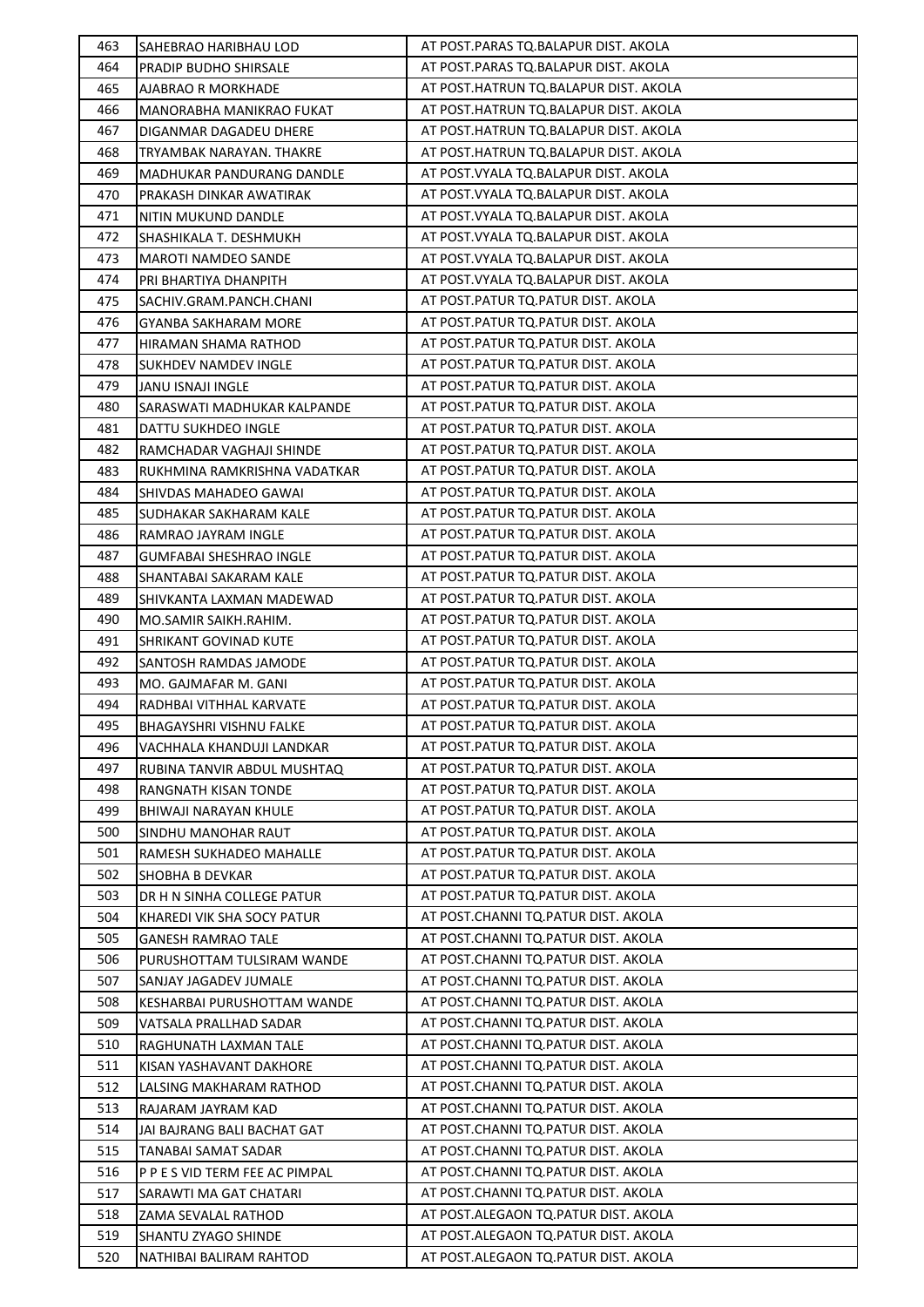| 521        | AYAJODIN SADRODIN                                         | AT POST.ALEGAON TQ.PATUR DIST. AKOLA                                                                                     |
|------------|-----------------------------------------------------------|--------------------------------------------------------------------------------------------------------------------------|
| 522        | SHAKHARAM BHIKAJI LADAD                                   | AT POST.ALEGAON TO.PATUR DIST. AKOLA                                                                                     |
| 523        | SADNA RAMDAS DADNDALE                                     | AT POST.ALEGAON TO.PATUR DIST. AKOLA                                                                                     |
| 524        | VASUDEV SHIVRAM BUNDE                                     | AT POST.ALEGAON TQ.PATUR DIST. AKOLA                                                                                     |
| 525        | SHARAWAN PARSRAM LAJWADE                                  | AT POST.ALEGAON TO.PATUR DIST. AKOLA                                                                                     |
| 526        | HAJARI HARIDAS CHAVAN                                     | AT POST.ALEGAON TO.PATUR DIST. AKOLA                                                                                     |
| 527        | SUNDRABAI BHOGORAO DEVKATE                                | AT POST.ALEGAON TQ.PATUR DIST. AKOLA                                                                                     |
| 528        | KANIRAM CHATRU CHAVAN                                     | AT POST.ALEGAON TQ.PATUR DIST. AKOLA                                                                                     |
| 529        | ANKESH HARIBHAU SHRINATH                                  | AT POST.ALEGAON TO.PATUR DIST. AKOLA                                                                                     |
| 530        | LAXMAN RAMJI SHELKE                                       | AT POST.ALEGAON TQ.PATUR DIST. AKOLA                                                                                     |
| 531        | INDUBAI PRAKASH CHARPHE                                   | AT POST.ALEGAON TO.PATUR DIST. AKOLA                                                                                     |
| 532        | <b>GANESH TUKARAM HANDE</b>                               | AT POST.ALEGAON TQ.PATUR DIST. AKOLA                                                                                     |
| 533        | PUROSHOTAM KUSUN SONONE                                   | AT POST.ALEGAON TO.PATUR DIST. AKOLA                                                                                     |
| 534        | MURLIDHAR MAHADEO DAKHORE                                 | AT POST.ALEGAON TQ.PATUR DIST. AKOLA                                                                                     |
| 535        | YASHODABAI KISAN ZYATE                                    | AT POST.ALEGAON TO.PATUR DIST. AKOLA                                                                                     |
| 536        | LATABAI SAHEBRAO NAPTE                                    | AT POST.ALEGAON TO.PATUR DIST. AKOLA                                                                                     |
| 537        | SANTOSH SAHEBRAO NAPTE                                    | AT POST.ALEGAON TQ.PATUR DIST. AKOLA                                                                                     |
| 538        | MANKARNA TUKARAM KARVATE                                  | AT POST.ALEGAON TQ.PATUR DIST. AKOLA                                                                                     |
| 539        | RAVALSING N RATHOD                                        | AT POST.ALEGAON TO.PATUR DIST. AKOLA                                                                                     |
| 540        | HARI NARAYAN LADHAL                                       | AT POST.ALEGAON TQ.PATUR DIST. AKOLA                                                                                     |
| 541        | KANIF NAT GRAM SEWA SANGH ALEG                            | AT POST.ALEGAON TQ.PATUR DIST. AKOLA                                                                                     |
| 542        | JAY BIRSA MUNDA BACHAT G.CHODI                            | AT POST.ALEGAON TQ.PATUR DIST. AKOLA                                                                                     |
| 543        | VISHWANATH FAKIRA RAUT                                    | AT POST. VIWARABHABULGAON TO. PATUR DIST. AKOLA                                                                          |
| 544        | VASANTRAO ANANDRAO NAKAT                                  | AT POST. VIWARABHABULGAON TO. PATUR DIST. AKOLA                                                                          |
| 545        | VAMAN NARAYAN DABERAO                                     | AT POST. VIWARABHABULGAON TO. PATUR DIST. AKOLA                                                                          |
| 546        | MATHURABAI GOVINDRAO BHAKRE                               | AT POST. VIWARABHABULGAON TQ. PATUR DIST. AKOLA                                                                          |
| 547        | SKHARAM C KHARAT                                          | AT POST. VIWARABHABULGAON TO. PATUR DIST. AKOLA                                                                          |
| 548        | PRADEEP S RATHOD                                          | AT POST.SASTI TQ.PATUR DIST. AKOLA                                                                                       |
| 549        | BAINA VISHRAM KAMBALE                                     | AT POST. MURTIZAPUR MAIN TQ. MURTIZAPUR DIST. AKOLA                                                                      |
| 550        | RAMRAO BAPURAO NIMBHORKAR                                 | AT POST. MURTIZAPUR MAIN TQ. MURTIZAPUR DIST. AKOLA                                                                      |
| 551        | VASANT RAMKRUSHNA DHAGE                                   | AT POST. MURTIZAPUR MAIN TO. MURTIZAPUR DIST. AKOLA                                                                      |
| 552        | <b>B A HENGADE</b>                                        | AT POST. MURTIZAPUR MAIN TO. MURTIZAPUR DIST. AKOLA                                                                      |
| 553        | AASHA GOVINDRAO BHARDE                                    | AT POST. MURTIZAPUR MAIN TQ. MURTIZAPUR DIST. AKOLA                                                                      |
| 554        | SAVITA ASHOKRAO DHAVLE                                    | AT POST. MURTIZAPUR MAIN TO. MURTIZAPUR DIST. AKOLA                                                                      |
| 555        | SHARDA SHAJIV DHOKANE                                     | AT POST.MURTIZAPUR MAIN TQ.MURTIZAPUR DIST. AKOLA                                                                        |
| 556        | MANDAKINI ARUNRAV BONDE                                   | AT POST.MURTIZAPUR MAIN TQ.MURTIZAPUR DIST. AKOLA                                                                        |
| 557        | ARVIND NAMDEVRAO GHATE                                    | AT POST.MURTIZAPUR MAIN TQ.MURTIZAPUR DIST. AKOLA                                                                        |
| 558        |                                                           | AT POST. MURTIZAPUR MAIN TQ. MURTIZAPUR DIST. AKOLA                                                                      |
| 559        | PANJABRAO NAMDEV BHATKAR<br>UMABAI RANGARAO TIHILE        | AT POST.MURTIZAPUR MAIN TO.MURTIZAPUR DIST. AKOLA                                                                        |
| 560        |                                                           | AT POST. MURTIZAPUR MAIN TO. MURTIZAPUR DIST. AKOLA                                                                      |
| 561        | RAHUL RAMESHRAO MAHALE<br>ISMABAI GANU CHVHAN             | AT POST.MURTIZAPUR MAIN TQ.MURTIZAPUR DIST. AKOLA                                                                        |
| 562        | SAHEBRAO BABARAO DESHMUKH                                 | AT POST. MURTIZAPUR MAIN TO. MURTIZAPUR DIST. AKOLA                                                                      |
| 563        |                                                           | AT POST.MURTIZAPUR MAIN TQ.MURTIZAPUR DIST. AKOLA                                                                        |
| 564        | DEVANAND SHIVRAM MORE                                     | AT POST. MURTIZAPUR MAIN TQ. MURTIZAPUR DIST. AKOLA                                                                      |
| 565        | S V INGLE                                                 | AT POST. MURTIZAPUR MAIN TQ. MURTIZAPUR DIST. AKOLA                                                                      |
| 566        | DEVRAO VYANKAT JAVANJAL<br>VASANT R THAKRE/ NIKITA U THAK | AT POST.MURTIZAPUR MAIN TQ.MURTIZAPUR DIST. AKOLA                                                                        |
|            |                                                           |                                                                                                                          |
| 567<br>568 | TAIBAI PRASHRAM MAHALLE                                   | AT POST.MURTIZAPUR MAIN TQ.MURTIZAPUR DIST. AKOLA<br>AT POST. MURTIZAPUR MAIN TQ. MURTIZAPUR DIST. AKOLA                 |
| 569        | RAHUL DAMODAR TATKE                                       | AT POST.MURTIZAPUR MAIN TQ.MURTIZAPUR DIST. AKOLA                                                                        |
| 570        | SUBHAS KHUSHAL INGALE                                     | AT POST. MURTIZAPUR MAIN TO. MURTIZAPUR DIST. AKOLA                                                                      |
| 571        | J N CHAVHAN                                               | AT POST.MURTIZAPUR MAIN TQ.MURTIZAPUR DIST. AKOLA                                                                        |
|            | YASHWANT GRAM SAMRUDHHI YO.                               | AT POST.MURTIZAPUR MAIN TQ.MURTIZAPUR DIST. AKOLA                                                                        |
| 572<br>573 | <b>GRAMPANCHAYAT LAKHPURI</b>                             |                                                                                                                          |
|            | YASHWANT GRAM SAMRUDHHI YO.                               | AT POST.MURTIZAPUR MAIN TQ.MURTIZAPUR DIST. AKOLA<br>AT POST.MURTIZAPUR MAIN TQ.MURTIZAPUR DIST. AKOLA                   |
| 574        | TULJABAVANI SHETKARI B.GAT                                |                                                                                                                          |
| 575        | HAJI RAHIMALI S.KALU                                      | AT POST. MURTIZAPUR MARKET YARD TO. MURTIZAPUR DIST. AKOLA<br>AT POST. MURTIZAPUR MARKET YARD TO. MURTIZAPUR DIST. AKOLA |
| 576        | MUKTABAI GAJANAN NAVGHARE                                 | AT POST. MURTIZAPUR MARKET YARD TO. MURTIZAPUR DIST. AKOLA                                                               |
| 577        | SADASHIV YASHVANT NAIK                                    | AT POST. MURTIZAPUR MARKET YARD TO. MURTIZAPUR DIST. AKOLA                                                               |
| 578        | SUMANBAI GOVIND TOLE                                      |                                                                                                                          |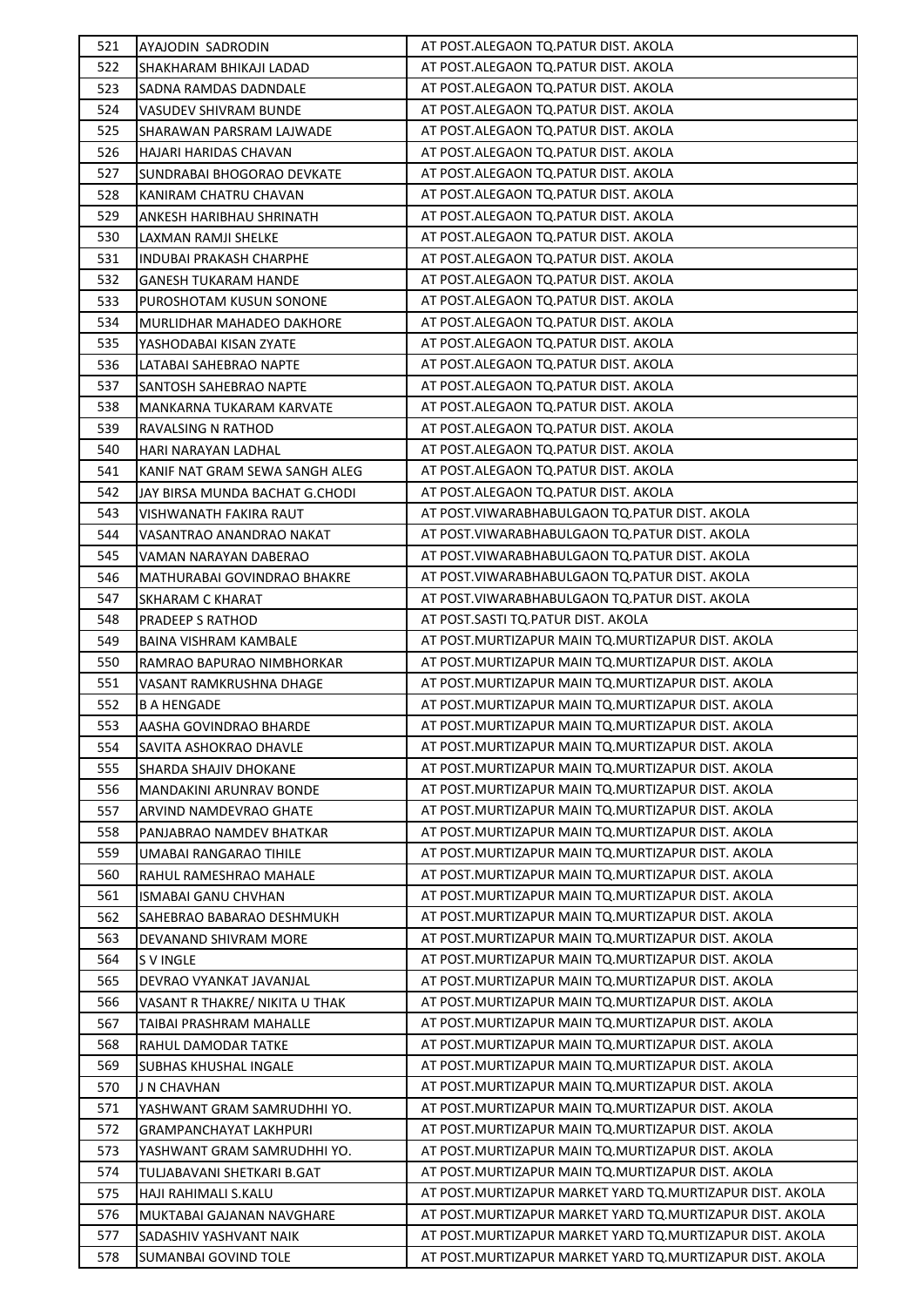| 579        | <b>MANIK BAPURAO SAMUDARE</b>                      | AT POST.MURTIZAPUR MARKET YARD TO.MURTIZAPUR DIST. AKOLA   |
|------------|----------------------------------------------------|------------------------------------------------------------|
| 580        | RADHABAI ZINGAJI KHIRALE                           | AT POST.MURTIZAPUR MARKET YARD TO.MURTIZAPUR DIST. AKOLA   |
| 581        | PANDURANG DEVMAN JAMNIK                            | AT POST.MURTIZAPUR MARKET YARD TO.MURTIZAPUR DIST. AKOLA   |
| 582        | RENABAI KASHIRAM CHAVAN                            | AT POST.MURTIZAPUR MARKET YARD TO.MURTIZAPUR DIST. AKOLA   |
| 583        | <b>TANSHING PANDUSHING THAKUR</b>                  | AT POST. MURTIZAPUR MARKET YARD TO. MURTIZAPUR DIST. AKOLA |
| 584        | PUNDLIK GANPAT SIRSAT                              | AT POST.MURTIZAPUR MARKET YARD TO.MURTIZAPUR DIST. AKOLA   |
| 585        | KISAN SADUJI VAIDAY                                | AT POST. MURTIZAPUR MARKET YARD TQ. MURTIZAPUR DIST. AKOLA |
| 586        | MUSTAF ISHMAIL KHA                                 | AT POST.MURTIZAPUR MARKET YARD TQ.MURTIZAPUR DIST. AKOLA   |
| 587        | DIWAN TANUJI JAMNIK                                | AT POST.MURTIZAPUR MARKET YARD TQ.MURTIZAPUR DIST. AKOLA   |
| 588        | <b>GODAVARI BRIJALAL RAJGURU</b>                   | AT POST.MURTIZAPUR MARKET YARD TO.MURTIZAPUR DIST. AKOLA   |
| 589        | NAMDEORAO GANPATRAO WANKHADE                       | AT POST. MURTIZAPUR MARKET YARD TO. MURTIZAPUR DIST. AKOLA |
| 590        | MALANBAI GANPAT SAMUDRE                            | AT POST.MURTIZAPUR MARKET YARD TO.MURTIZAPUR DIST. AKOLA   |
| 591        | JANRAO KISAN SAKHRE                                | AT POST. MURTIZAPUR MARKET YARD TO. MURTIZAPUR DIST. AKOLA |
| 592        | TUKARAM PURNAJI TAMSE                              | AT POST. MURTIZAPUR MARKET YARD TO. MURTIZAPUR DIST. AKOLA |
| 593        | RANJANA ASHOK ATHAVALE                             | AT POST.MURTIZAPUR MARKET YARD TO.MURTIZAPUR DIST. AKOLA   |
| 594        | VASUDEV MUKAJI KUKADE                              | AT POST.MURTIZAPUR MARKET YARD TQ.MURTIZAPUR DIST. AKOLA   |
| 595        | USHA JAGDEVRAO THAKARE                             | AT POST.MURTIZAPUR MARKET YARD TO.MURTIZAPUR DIST. AKOLA   |
| 596        | PANDURANG SHIVRAM WAGMARE                          | AT POST. MURTIZAPUR MARKET YARD TO. MURTIZAPUR DIST. AKOLA |
| 597        | RAMESH NARAYAN JAMNIK                              | AT POST. MURTIZAPUR MARKET YARD TO. MURTIZAPUR DIST. AKOLA |
| 598        | KAMLABAI PANDURANG GAWAI                           | AT POST. MURTIZAPUR MARKET YARD TO. MURTIZAPUR DIST. AKOLA |
| 599        | YASHODHA UTTAM SIRSAT                              | AT POST. MURTIZAPUR MARKET YARD TO. MURTIZAPUR DIST. AKOLA |
| 600        | DAULAT VITTAJI DONGARDEVE                          | AT POST.MURTIZAPUR MARKET YARD TO.MURTIZAPUR DIST. AKOLA   |
| 601        | SHITAL PANJABRAO AWGHAD                            | AT POST. MURTIZAPUR MARKET YARD TO. MURTIZAPUR DIST. AKOLA |
| 602        | NIRANJAN VAKILA DONGARE                            | AT POST. MURTIZAPUR MARKET YARD TO. MURTIZAPUR DIST. AKOLA |
| 603        | PRUNAJI PANDUJI WANKHADE                           | AT POST.MURTIZAPUR MARKET YARD TO.MURTIZAPUR DIST. AKOLA   |
| 604        | YASHVANT GRAM SAMURDHI YOJN                        | AT POST. MURTIZAPUR MARKET YARD TO. MURTIZAPUR DIST. AKOLA |
| 605        | DHANSHRI SHG DATALA                                | AT POST.MURTIZAPUR MARKET YARD TO.MURTIZAPUR DIST. AKOLA   |
| 606        | SADASHIV DEMAJI MESHRAM                            | AT POST.MURTIZAPUR CITY TQ.MURTIZAPUR DIST. AKOLA          |
| 607        | <b>MEHRUN NISHA ABDUL LATIF</b>                    | AT POST. MURTIZAPUR CITY TO. MURTIZAPUR DIST. AKOLA        |
| 608        | RAHIMSHA MUSTAK SHA                                | AT POST. MURTIZAPUR CITY TQ. MURTIZAPUR DIST. AKOLA        |
| 609        | SHANTABAI N WANAKHADE                              | AT POST. MURTIZAPUR CITY TO. MURTIZAPUR DIST. AKOLA        |
| 610        | BAPURAO RADAJI KALE                                | AT POST.MANA TQ.MURTIZAPUR DIST. AKOLA                     |
| 611        | SANGITA KESHVRAO ASTIKAR                           | AT POST.MANA TQ.MURTIZAPUR DIST. AKOLA                     |
| 612        | VASUDEV SHRIPAT INGALE                             | AT POST.MANA TQ.MURTIZAPUR DIST. AKOLA                     |
| 613        | SHUKATSHA DILDARSHA                                | AT POST.MANA TQ.MURTIZAPUR DIST. AKOLA                     |
| 614        | PAVARTI TULASHIRAM GEBAL                           | AT POST.KURUM TQ.MURTIZAPUR DIST. AKOLA                    |
| 615        | MANJURI DEVASHI LINDAVAL                           | AT POST.KURUM TQ.MURTIZAPUR DIST. AKOLA                    |
| 616        | DANIKHKHAN SARADARKHAN                             | AT POST.KURUM TQ.MURTIZAPUR DIST. AKOLA                    |
| 617        | UASHA BIMARAO MALDURE                              | AT POST.KURUM TQ.MURTIZAPUR DIST. AKOLA                    |
| 618        | <b>GOVIND BALIRAM VYAVHARE</b>                     | AT POST.KURUM TQ.MURTIZAPUR DIST. AKOLA                    |
| 619        |                                                    | AT POST.KURUM TQ.MURTIZAPUR DIST. AKOLA                    |
| 620        | VILASH BHAURAO SHABALE<br>MANOHAR BATWAJI WANKAHDE | AT POST.KURUM TQ.MURTIZAPUR DIST. AKOLA                    |
| 621        | SHI. SHUKHAN SHI AJJM                              | AT POST.KURUM TQ.MURTIZAPUR DIST. AKOLA                    |
| 622        | ANAND RAMKRUSHNA KHEDEKAR                          | AT POST.KURUM TQ.MURTIZAPUR DIST. AKOLA                    |
| 623        | H.H.SHIKSHANKRIDAWYAYAMP.M.                        | AT POST.KARANJA MAIN.TQ.KARANJA DIST. WASHIM               |
| 624        |                                                    | AT POST.KARANJA MAIN.TQ.KARANJA DIST. WASHIM               |
| 625        | RAMKUVARBAI RAMVILAS BANG                          | AT POST.KARANJA MAIN.TQ.KARANJA DIST. WASHIM               |
|            | ARJUN VAKATU DHARGAVE                              | AT POST.KARANJA MAIN.TQ.KARANJA DIST. WASHIM               |
| 626<br>627 | TUKDYA PIRU GARWE<br>WANMALA MADHUKAR GHULE        | AT POST.KARANJA MAIN.TQ.KARANJA DIST. WASHIM               |
| 628        | DNYANESHWAR PUNDLIK CHIPADE                        | AT POST.KARANJA MAIN.TQ.KARANJA DIST. WASHIM               |
| 629        | HARIHAR DADARAO JAGTAP                             | AT POST.KARANJA MAIN.TQ.KARANJA DIST. WASHIM               |
|            |                                                    | AT POST.KARANJA MAIN.TQ.KARANJA DIST. WASHIM               |
| 630        | SHANKAR LAXMANRAO BARASKAR                         | AT POST.KARANJA MAIN.TQ.KARANJA DIST. WASHIM               |
| 631        | <b>BUDHU SHEKU GARWE</b>                           |                                                            |
| 632        | KISAN NAMDEO JADHAO                                | AT POST.KARANJA MAIN.TQ.KARANJA DIST. WASHIM               |
| 633        | RANJAN ALAPPA PAWAR                                | AT POST.KARANJA MAIN.TQ.KARANJA DIST. WASHIM               |
| 634        | VIJETA SHANKARRAO SOLANKE                          | AT POST.KARANJA MAIN.TQ.KARANJA DIST. WASHIM               |
| 635        | SADASHIV GANGARAM LAHE                             | AT POST.KARANJA MAIN.TQ.KARANJA DIST. WASHIM               |
| 636        | NAMDEV CHAMPAT SAVARKAR                            | AT POST.KARANJA MAIN.TQ.KARANJA DIST. WASHIM               |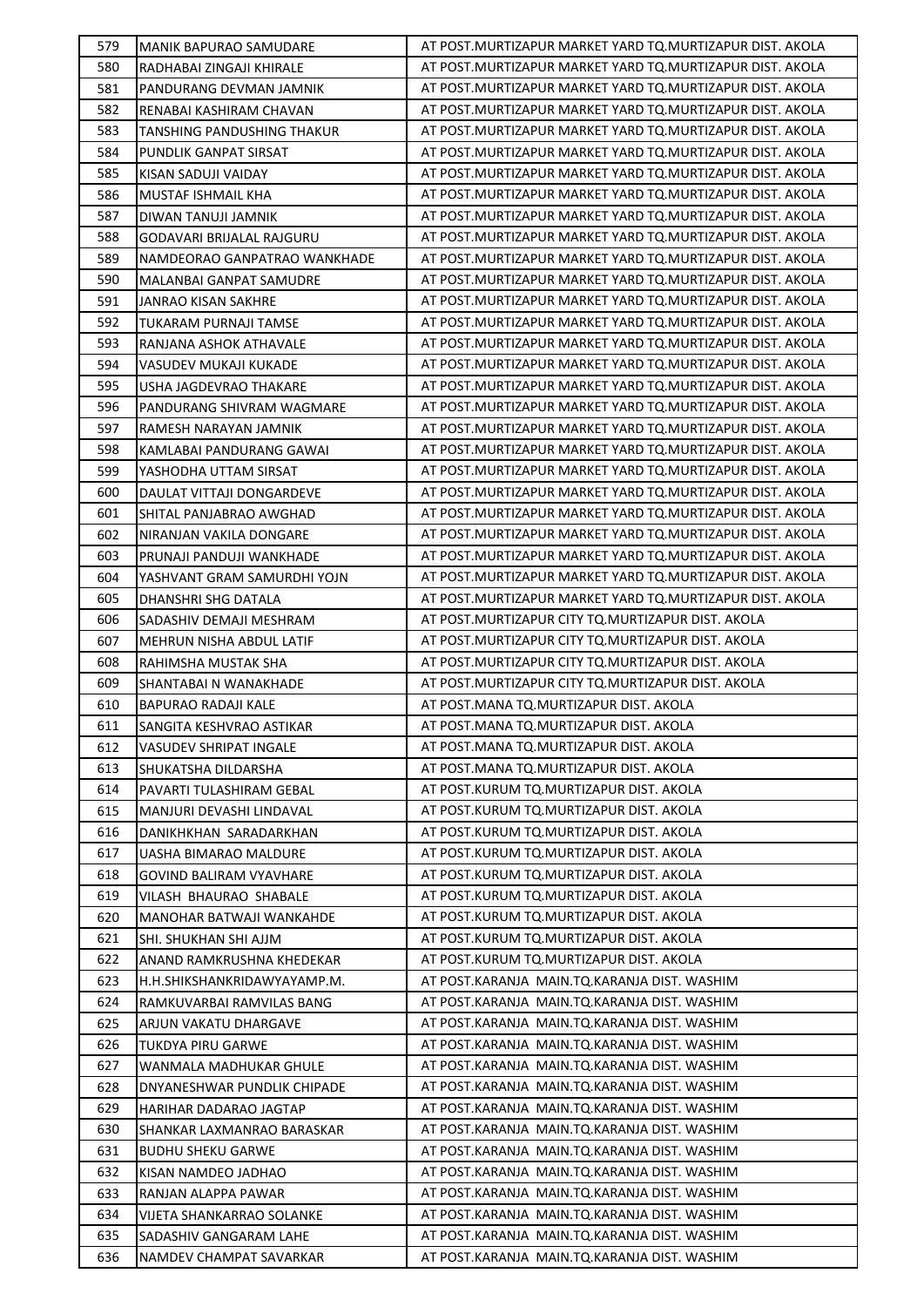| 637 | ASHABAI RAMKRISHAN GAJBHAR     | AT POST.KARANJA MAIN.TQ.KARANJA DIST. WASHIM   |
|-----|--------------------------------|------------------------------------------------|
| 638 | URMILA KAILASRAO THAKRE        | AT POST.KARANJA MAIN.TO.KARANJA DIST. WASHIM   |
| 639 | MUKUNDA LOBHAJI PAWAR          | AT POST.KARANJA MAIN.TQ.KARANJA DIST. WASHIM   |
| 640 | MANGALA DADARAO TATHE          | AT POST.KARANJA MAIN.TQ.KARANJA DIST. WASHIM   |
| 641 | BALVANT VISHRAM JADHO          | AT POST.KARANJA MAIN.TQ.KARANJA DIST. WASHIM   |
| 642 | RAMKRUSHNA ZHOLAJI LOKHANDE    | AT POST.KARANJA MAIN.TQ.KARANJA DIST. WASHIM   |
| 643 | NALUBAI PANDURANG MESHRAM      | AT POST.KARANJA MAIN.TQ.KARANJA DIST. WASHIM   |
| 644 | NARMADABAI SADASHIV SUDKE      | AT POST.KARANJA MAIN.TQ.KARANJA DIST. WASHIM   |
| 645 | HANUMANT VASANTRAO SOLANKE     | AT POST.KARANJA MAIN.TQ.KARANJA DIST. WASHIM   |
| 646 | UDAY SURESH RATNAPARKHI        | AT POST.KARANJA MAIN.TQ.KARANJA DIST. WASHIM   |
| 647 | RAMDAS PRALHAD JADHO           | AT POST.KARANJA MAIN.TQ.KARANJA DIST. WASHIM   |
| 648 | BHIMRAO DAMODAR NICHAL         | AT POST.KARANJA MAIN.TQ.KARANJA DIST. WASHIM   |
| 649 | DATTA SHAMRAO WARGHAT          | AT POST.KARANJA MAIN.TQ.KARANJA DIST. WASHIM   |
| 650 | PRABHAKAR NARAYAN BHAGAT       | AT POST.KARANJA MAIN.TQ.KARANJA DIST. WASHIM   |
| 651 | VACHHALA CHANDRABHAN DEVLE     | AT POST.KARANJA MAIN.TQ.KARANJA DIST. WASHIM   |
| 652 | SADIK ALI AMJAT ALI            | AT POST.KARANJA MAIN.TQ.KARANJA DIST. WASHIM   |
| 653 | SHE MOBIN SHE MUBARAK          | AT POST.KARANJA MAIN.TQ.KARANJA DIST. WASHIM   |
| 654 | ANIKET WALMIK TURAK            | AT POST.KARANJA MAIN.TQ.KARANJA DIST. WASHIM   |
| 655 | SHE MAHEBUB SHE BAWAN          | AT POST.KARANJA MAIN.TQ.KARANJA DIST. WASHIM   |
| 656 | GAJANAN TULSHIRAM KURHADE      | AT POST.KARANJA MAIN.TQ.KARANJA DIST. WASHIM   |
| 657 | VAISHALI VIJAY KOPKAR          | AT POST.KARANJA MAIN.TQ.KARANJA DIST. WASHIM   |
| 658 | MO.ANSAR MO.HARUN              | AT POST.KARANJA MAIN.TQ.KARANJA DIST. WASHIM   |
| 659 | GAYTRI SW. SH. BACHAT GAT. CHA | AT POST.KARANJA MAIN.TQ.KARANJA DIST. WASHIM   |
| 660 | JAI BHVANI DEVI SW. SH. MAHILA | AT POST.KARANJA MAIN.TQ.KARANJA DIST. WASHIM   |
| 661 | DEVIDAS NARSING RATHOD         | AT POST.KAMARGAON .TQ.KARANJA DIST. WASHIM     |
| 662 | LAXMAN UKARDA RATHOD           | AT POST.KAMARGAON .TQ.KARANJA DIST. WASHIM     |
| 663 | BAPURAO RAMRAO SAWAI           | AT POST.KAMARGAON .TQ.KARANJA DIST. WASHIM     |
| 664 | GAJANAN RAMCHANDRA GADGE       | AT POST.KAMARGAON .TQ.KARANJA DIST. WASHIM     |
| 665 | GONINDRAV M DESHMOKH           | AT POST.KAMARGAON .TQ.KARANJA DIST. WASHIM     |
| 666 | PRADIP PULSHING CHAUHAN        | AT POST.KAMARGAON .TQ.KARANJA DIST. WASHIM     |
| 667 | <b>MAMATA S GAVANDE</b>        | AT POST.KAMARGAON .TQ.KARANJA DIST. WASHIM     |
| 668 | ANTAKALA RAMDAS KHADSE         | AT POST.KAMARGAON .TQ.KARANJA DIST. WASHIM     |
| 669 | VASRAM FATU PAWAR              | AT POST.KAMARGAON .TQ.KARANJA DIST. WASHIM     |
| 670 | KISHOR JANRAO WANKHADE         | AT POST.KAMARGAON .TQ.KARANJA DIST. WASHIM     |
| 671 | CHANDA SUBHASHRAO WADATKAR     | AT POST.KAMARGAON .TQ.KARANJA DIST. WASHIM     |
| 672 | RUKSANABI MO.MUZAFFAR          | AT POST.KAMARGAON .TQ.KARANJA DIST. WASHIM     |
| 673 | A.AJIS A.GAFFAR                | AT POST.KAMARGAON .TQ.KARANJA DIST. WASHIM     |
| 674 | KESHAV TUKARAM MAHAJAN         | AT POST.UMBARDA BAZAR .TQ.KARANJA DIST. WASHIM |
| 675 | GOUKARNABAI PUNDLIK SONONE     | AT POST.UMBARDA BAZAR .TQ.KARANJA DIST. WASHIM |
| 676 | LALIBAI TULSHRAM GILABE        | AT POST.UMBARDA BAZAR .TQ.KARANJA DIST. WASHIM |
| 677 | RAGHUNATH SADSHIV DAHIFALKAR   | AT POST.UMBARDA BAZAR .TQ.KARANJA DIST. WASHIM |
| 678 | MANDAKINI VISHNU LAHAMGE       | AT POST.UMBARDA BAZAR .TQ.KARANJA DIST. WASHIM |
| 679 | PRAVIN CHANDRAMANI SHENDE      | AT POST.UMBARDA BAZAR .TQ.KARANJA DIST. WASHIM |
| 680 | KUSUM NARAYN THAKRE            | AT POST.DHANAJ BU .TQ.KARANJA DIST. WASHIM     |
| 681 | PRAKANYA APPAJI KHADEL         | AT POST.DHANAJ BU .TQ.KARANJA DIST. WASHIM     |
| 682 | RASHID BISMILLA SHEKH          | AT POST.DHANAJ BU .TQ.KARANJA DIST. WASHIM     |
| 683 | GAJANAN TUKARAM PURAM          | AT POST.DHANAJ BU .TQ.KARANJA DIST. WASHIM     |
| 684 | CHAMPAT BABAN WANKHADE         | AT POST.DHANAJ BU .TQ.KARANJA DIST. WASHIM     |
| 685 | RUKHSANA PARVIN MO.SHAFIK      | AT POST.MANBHA .TQ.KARANJA DIST. WASHIM        |
| 686 | TUREBAJKHA SARDARKHA           | AT POST.MANBHA .TQ.KARANJA DIST. WASHIM        |
| 687 | SIKANDARKHAN ANWARKHAN         | AT POST.MANBHA .TQ.KARANJA DIST. WASHIM        |
| 688 | SY.MUSA SY.GANI                | AT POST.MANBHA .TQ.KARANJA DIST. WASHIM        |
| 689 | PRANOTI MAHILA BACHAT GAT      | AT POST.MANBHA .TQ.KARANJA DIST. WASHIM        |
| 690 | RAMRAO CHANDRABHAN JADHAV      | AT POST.POHA .TQ.KARANJA DIST. WASHIM          |
| 691 | TUKARAM SADASHIV DHANGAON      | AT POST.KAJLESHWAR .TQ.KARANJA DIST. WASHIM    |
| 692 | A.SHASHID SIROJODDIN PATHAN    | AT POST.KAJLESHWAR .TQ.KARANJA DIST. WASHIM    |
| 693 | SANTOSHBAI KANHAILAL KHANDELWA | AT POST.KAJLESHWAR .TQ.KARANJA DIST. WASHIM    |
| 694 | ANANDRAO CHNDRABHAN WANKAHDE   | AT POST.KAJLESHWAR .TQ.KARANJA DIST. WASHIM    |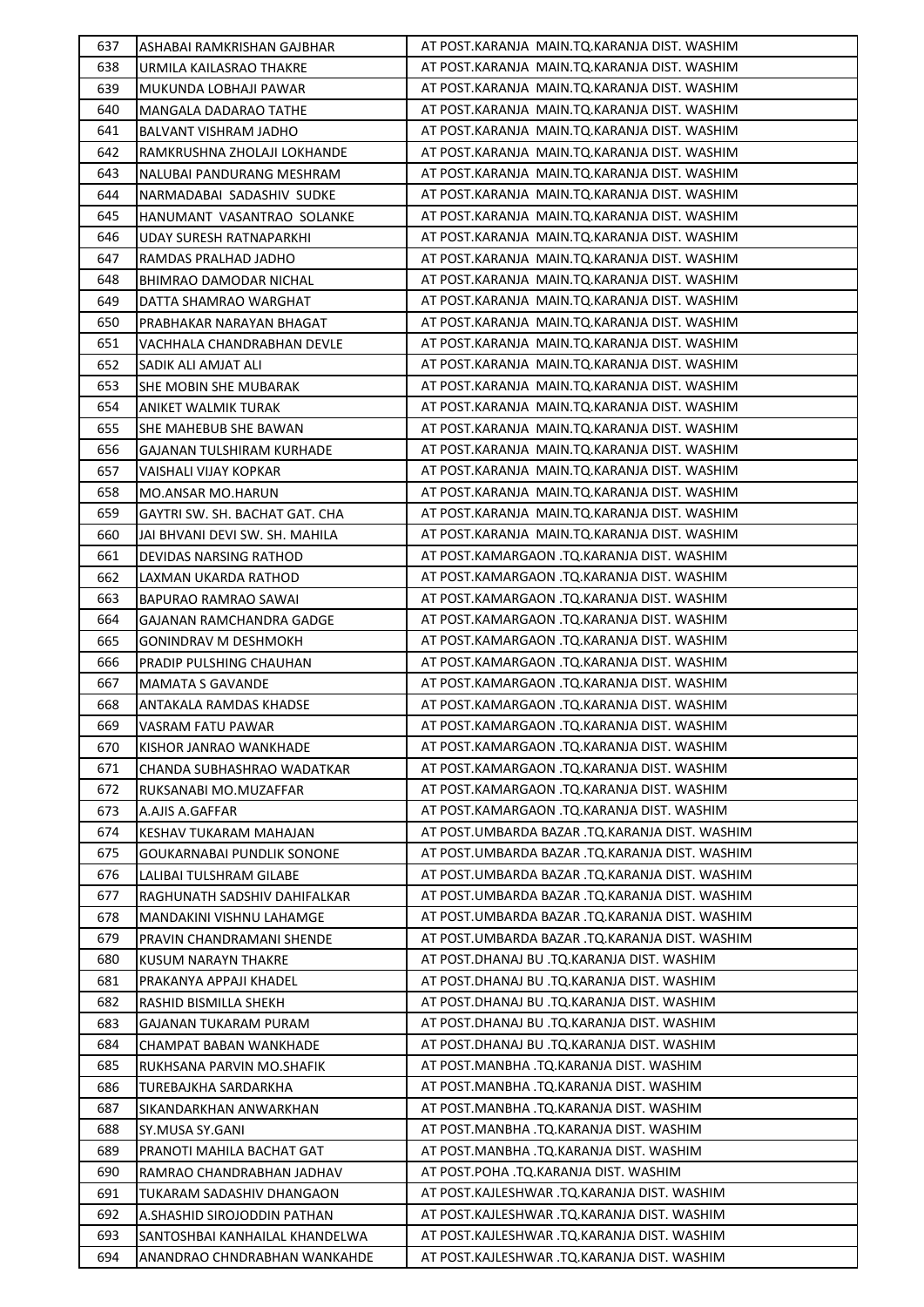| 695 | SHOBHATAI AWDHUTRAO SADASHIV    | AT POST.KAJLESHWAR .TQ.KARANJA DIST. WASHIM         |
|-----|---------------------------------|-----------------------------------------------------|
| 696 | <b>GANGABAI S. INGLE</b>        | AT POST.MANGRULPIR MAIN .TQ MANGRULPIR DIST. WASHIM |
| 697 | LALITA KASHINATH WAVGE          | AT POST.MANGRULPIR MAIN .TQ MANGRULPIR DIST. WASHIM |
| 698 | A SALAM A. YAKUB                | AT POST.MANGRULPIR MAIN .TQ MANGRULPIR DIST. WASHIM |
| 699 | GOVINDA BHAGWAN BHOYAR          | AT POST.MANGRULPIR MAIN .TQ MANGRULPIR DIST. WASHIM |
| 700 | SHAMRAO SURYABHAN TONCHAR       | AT POST.MANGRULPIR MAIN .TO MANGRULPIR DIST. WASHIM |
| 701 | <b>G V BARTE</b>                | AT POST.MANGRULPIR MAIN .TQ MANGRULPIR DIST. WASHIM |
| 702 | HARNABAI HARINHAU KUBHEKAR      | AT POST.MANGRULPIR MAIN .TQ MANGRULPIR DIST. WASHIM |
| 703 | <b>BHURIWALE KALU PARSUWALE</b> | AT POST.MANGRULPIR MAIN .TQ MANGRULPIR DIST. WASHIM |
| 704 | <b>MEDHIBAI MANIRAM RATHOD</b>  | AT POST.MANGRULPIR MAIN .TO MANGRULPIR DIST. WASHIM |
| 705 | RADHA SUNIL BANSOD              | AT POST.MANGRULPIR MAIN .TQ MANGRULPIR DIST. WASHIM |
| 706 | KHANNOBAI FAKIRAWALE            | AT POST.MANGRULPIR MAIN .TQ MANGRULPIR DIST. WASHIM |
| 707 | RANJAN NAMDEVRAO KHADE          | AT POST.MANGRULPIR MAIN .TQ MANGRULPIR DIST. WASHIM |
| 708 | ANITA RANJIT PARDESHI           | AT POST.MANGRULPIR MAIN .TQ MANGRULPIR DIST. WASHIM |
| 709 | ANJANABAI KASHIRAM GEDAM        | AT POST.MANGRULPIR MAIN .TQ MANGRULPIR DIST. WASHIM |
| 710 | M A GAWANDE                     | AT POST.MANGRULPIR MAIN .TQ MANGRULPIR DIST. WASHIM |
| 711 | <b>S Y BHAGAT</b>               | AT POST.MANGRULPIR MAIN .TQ MANGRULPIR DIST. WASHIM |
| 712 | A RAUP SHEKH HUSEN              | AT POST.MANGRULPIR MAIN .TQ MANGRULPIR DIST. WASHIM |
| 713 | MADHURI VINOD CHAUDHARI         | AT POST.MANGRULPIR MAIN .TQ MANGRULPIR DIST. WASHIM |
| 714 | ANITA DILIP MATHARMARE          | AT POST.MANGRULPIR MAIN .TQ MANGRULPIR DIST. WASHIM |
| 715 | SUSHILA P BENDRE                | AT POST.MANGRULPIR MAIN .TQ MANGRULPIR DIST. WASHIM |
| 716 | NASHOBAI V RAMJU                | AT POST.MANGRULPIR MAIN .TQ MANGRULPIR DIST. WASHIM |
| 717 | JANABAI KISAN JAMINIKE          | AT POST.MANGRULPIR MAIN .TQ MANGRULPIR DIST. WASHIM |
| 718 |                                 | AT POST.MANGRULPIR MAIN .TQ MANGRULPIR DIST. WASHIM |
|     | MANIK BABURAO SHURANGARE        |                                                     |
| 719 | <b>GAJANAN BHIMRAO SONONE</b>   | AT POST.MANGRULPIR MAIN .TQ MANGRULPIR DIST. WASHIM |
| 720 | SOPAN LAKSHMAN NITANAVARE       | AT POST.MANGRULPIR MAIN .TQ MANGRULPIR DIST. WASHIM |
| 721 | DATTA WAJIRA TAGADE             | AT POST.MANGRULPIR MAIN .TQ MANGRULPIR DIST. WASHIM |
| 722 | LALITA ARVIND CHAVAN            | AT POST.MANGRULPIR MAIN .TQ MANGRULPIR DIST. WASHIM |
| 723 | SUNITA BANSIRAM AGHAM           | AT POST.MANGRULPIR MAIN .TQ MANGRULPIR DIST. WASHIM |
| 724 | TAIBAI PANJAB LONDHE            | AT POST.MANGRULPIR MAIN .TQ MANGRULPIR DIST. WASHIM |
| 725 | LAXMAN MAROTI SHINDE            | AT POST.MANGRULPIR MAIN .TQ MANGRULPIR DIST. WASHIM |
| 726 | DARUBAI NAMDEV BENDRE           | AT POST.MANGRULPIR MAIN .TQ MANGRULPIR DIST. WASHIM |
| 727 | A BAKI SK MEHMUD                | AT POST.MANGRULPIR MAIN .TQ MANGRULPIR DIST. WASHIM |
| 728 | SK HAJI SK MEHABUB              | AT POST.MANGRULPIR MAIN .TQ MANGRULPIR DIST. WASHIM |
| 729 | SHER KHA AAJAM KHA              | AT POST.MANGRULPIR MAIN .TQ MANGRULPIR DIST. WASHIM |
| 730 | AAZAD KHA ABDULLA KHA           | AT POST.MANGRULPIR MAIN .TQ MANGRULPIR DIST. WASHIM |
| 731 | A KARIM MO ISAK                 | AT POST.MANGRULPIR MAIN .TQ MANGRULPIR DIST. WASHIM |
| 732 | NILESH PRAKASH RAUT             | AT POST.MANGRULPIR MAIN .TQ MANGRULPIR DIST. WASHIM |
| 733 | VASANTA KANIRAM RATHOD          | AT POST.MANGRULPIR MAIN .TQ MANGRULPIR DIST. WASHIM |
| 734 | LAXMAN NAMDEORAV AKHAND         | AT POST.MANGRULPIR MAIN .TQ MANGRULPIR DIST. WASHIM |
| 735 | INDUBAI DHULAPPA KOLKAR         | AT POST.MANGRULPIR MAIN .TQ MANGRULPIR DIST. WASHIM |
| 736 | <b>HARIDAS GANAJI DHOKE</b>     | AT POST.MANGRULPIR MAIN .TQ MANGRULPIR DIST. WASHIM |
| 737 | TRISHILA JAYRAM AAMBEKAR        | AT POST.MANGRULPIR MAIN .TQ MANGRULPIR DIST. WASHIM |
| 738 | SHAHID BHAGATSING SHE.B.GAT     | AT POST.MANGRULPIR MAIN .TQ MANGRULPIR DIST. WASHIM |
| 739 | PRAMOD SITARAM LOKHANDE         | AT POST.MANGRULPIR CITY .TQ MANGRULPIR DIST. WASHIM |
| 740 | NAGORAO PUNDALIK GULADE         | AT POST.MANGRULPIR CITY .TQ MANGRULPIR DIST. WASHIM |
| 741 | NARAYAN BAKSHI SAWANT           | AT POST. MOHARI .TQ MANGRULPIR DIST. WASHIM         |
| 742 | SAKHARAM NARAYAN INGOLE         | AT POST.MOHARI .TQ MANGRULPIR DIST. WASHIM          |
| 743 | SARSWATA SHRIRAM GAVANDE        | AT POST. MOHARI .TQ MANGRULPIR DIST. WASHIM         |
| 744 | PANCHPHULA NAMDEO WAR           | AT POST.MOHARI .TQ MANGRULPIR DIST. WASHIM          |
| 745 | SUBHADRA KALURAM MANWAR         | AT POST.MOHARI .TQ MANGRULPIR DIST. WASHIM          |
| 746 | SHANTA BHUVANJI RAYKE           | AT POST. MOHARI .TQ MANGRULPIR DIST. WASHIM         |
| 747 | MANJURA PANDURANG GAVANDE       | AT POST.MOHARI .TQ MANGRULPIR DIST. WASHIM          |
| 748 | PARVATI RAMKRUSHN GAVANDE       | AT POST.MOHARI .TQ MANGRULPIR DIST. WASHIM          |
| 749 | RAMKRUSHN SAKHARAM INGOLE       | AT POST.MOHARI .TQ MANGRULPIR DIST. WASHIM          |
| 750 | BALU RAMCHANDRA BHAGAT          | AT POST.MOHARI .TQ MANGRULPIR DIST. WASHIM          |
| 751 | JIJA SOPAN RAUT                 | AT POST.MOHARI .TQ MANGRULPIR DIST. WASHIM          |
| 752 | RUKHAMINA NAMDEO PATIL          | AT POST.MOHARI .TQ MANGRULPIR DIST. WASHIM          |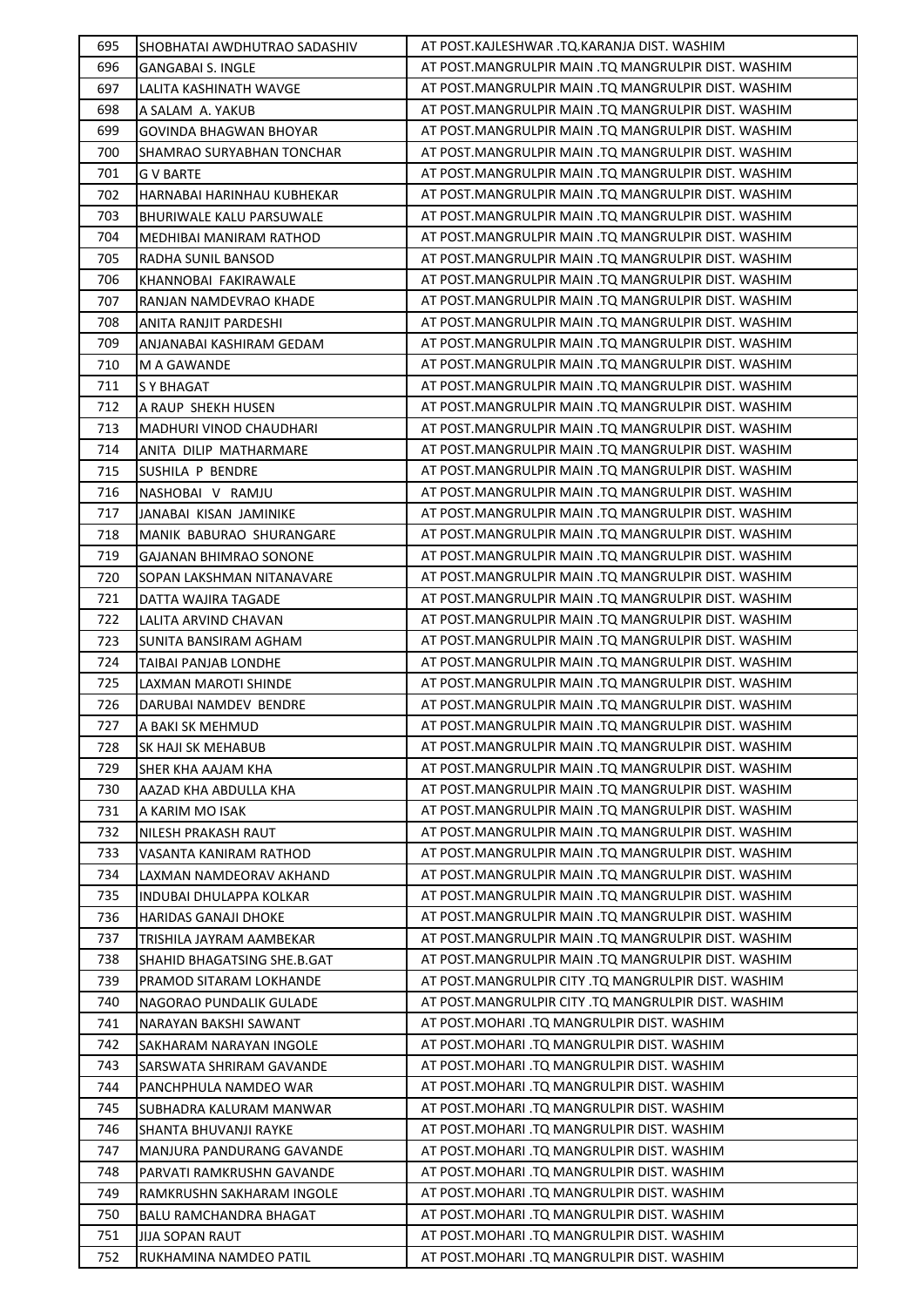| 753 | KAMINA SUKHADEO KHADE          | AT POST. MOHARI .TQ MANGRULPIR DIST. WASHIM      |
|-----|--------------------------------|--------------------------------------------------|
| 754 | PRITI GOVARDHAN MISAL          | AT POST.MOHARI .TQ MANGRULPIR DIST. WASHIM       |
| 755 | DEVIDAS.T. PATIL               | AT POST. MOHARI .TQ MANGRULPIR DIST. WASHIM      |
| 756 | HIRAMAN ZADOJI BAGAT           | AT POST. SHELU BAZAR .TQ MANGRULPIR DIST. WASHIM |
| 757 | SK RASHID SK SULTAN            | AT POST. SHELU BAZAR .TQ MANGRULPIR DIST. WASHIM |
| 758 | PARSURAM R SAVAD               | AT POST. SHELU BAZAR .TQ MANGRULPIR DIST. WASHIM |
| 759 | MANIKRAO R BHOYAR              | AT POST. SHELU BAZAR .TQ MANGRULPIR DIST. WASHIM |
| 760 | GULAB BABUSA MANVAR            | AT POST. SHELU BAZAR .TQ MANGRULPIR DIST. WASHIM |
| 761 | SIVAJI T SAVAD                 | AT POST. SHELU BAZAR .TQ MANGRULPIR DIST. WASHIM |
| 762 | <b>INDU S VADEKAR</b>          | AT POST. SHELU BAZAR .TQ MANGRULPIR DIST. WASHIM |
| 763 | <b>SITARAM T DUKARE</b>        | AT POST. SHELU BAZAR .TQ MANGRULPIR DIST. WASHIM |
| 764 | HM Z P SCHOOL GOGRI            | AT POST. SHELU BAZAR .TQ MANGRULPIR DIST. WASHIM |
| 765 | HM Z P SCHOOL GOGRI            | AT POST. SHELU BAZAR .TQ MANGRULPIR DIST. WASHIM |
| 766 |                                | AT POST. SHELU BAZAR .TQ MANGRULPIR DIST. WASHIM |
| 767 | RAJESH TUKARAM SHINDE          | AT POST. SHELU BAZAR .TQ MANGRULPIR DIST. WASHIM |
|     | VANITA RAJESH SHINDE           |                                                  |
| 768 | MAROTI SUDHAM KHANDARE         | AT POST. SHELU BAZAR .TQ MANGRULPIR DIST. WASHIM |
| 769 | KAMINA BABULAL GAHULE          | AT POST. SHELU BAZAR .TQ MANGRULPIR DIST. WASHIM |
| 770 | TILOKACHAND KESHARIMAL CHALLAN | AT POST. SHELU BAZAR .TQ MANGRULPIR DIST. WASHIM |
| 771 | SAINATH S S MAH G SHELU        | AT POST. SHELU BAZAR .TQ MANGRULPIR DIST. WASHIM |
| 772 | DWARKABAI SW SA MAHILA BA GAT  | AT POST.SHELU BAZAR .TQ MANGRULPIR DIST. WASHIM  |
| 773 | GAJANAN VASUDEO GULHANE        | AT POST.DHANORA .TQ MANGRULPIR DIST. WASHIM      |
| 774 | KISHORAPPA GANPATAPPA BONTHE   | AT POST.DHANORA .TQ MANGRULPIR DIST. WASHIM      |
| 775 | PAYARABAI SUDAM KHANDARE       | AT POST.DHANORA .TQ MANGRULPIR DIST. WASHIM      |
| 776 | ANANDIBAI SONAJI KAMBALE       | AT POST.DHANORA .TQ MANGRULPIR DIST. WASHIM      |
| 777 | VAMAN VISHNU KAMBALE           | AT POST.DHANORA .TQ MANGRULPIR DIST. WASHIM      |
| 778 | VITHAL AMRUTA NAGARE           | AT POST.DHANORA .TQ MANGRULPIR DIST. WASHIM      |
| 779 | KAUSABAI RAGHOJI BHOYAR        | AT POST.DHANORA .TQ MANGRULPIR DIST. WASHIM      |
| 780 | DWARAKABAI DATTA WANKHADE      | AT POST.DHANORA .TQ MANGRULPIR DIST. WASHIM      |
| 781 | RAJARAM DASARU SUEVE           | AT POST.DHANORA .TQ MANGRULPIR DIST. WASHIM      |
| 782 | SADASHIV AMBADAS JADHAV        | AT POST.DHANORA .TQ MANGRULPIR DIST. WASHIM      |
| 783 | PANDURANG ASARUJI BHAGAT       | AT POST.DHANORA .TQ MANGRULPIR DIST. WASHIM      |
| 784 | PRAFUL PUNDLIK CHAVHAN         | AT POST.DHANORA .TQ MANGRULPIR DIST. WASHIM      |
| 785 | PRIYANKA PREMSING CHAVHAN      | AT POST.DHANORA .TQ MANGRULPIR DIST. WASHIM      |
| 786 | BHARATI VISHANU CHAVHAN        | AT POST.DHANORA .TQ MANGRULPIR DIST. WASHIM      |
| 787 | ARUNA SUKHADEO RATHOD          | AT POST.DHANORA .TQ MANGRULPIR DIST. WASHIM      |
| 788 | LASHMI VAMAN BHAGAT            | AT POST.DHANORA .TQ MANGRULPIR DIST. WASHIM      |
| 789 | ANITA GAGANAN BHEDEKR          | AT POST.DHANORA .TQ MANGRULPIR DIST. WASHIM      |
| 790 | PANJAFULA UTTAM BODAKHE        | AT POST.DHANORA .TQ MANGRULPIR DIST. WASHIM      |
| 791 | NARESH NIVASH ASAWA            | AT POST.MANORA .TQ MANORA DIST. WASHIM           |
| 792 | GOVINDA SHAMRAO CHAVHAN        | AT POST.MANORA .TQ MANORA DIST. WASHIM           |
| 793 | THAWARA PHULSING CHAVHAN       | AT POST.MANORA .TQ MANORA DIST. WASHIM           |
| 794 | ROHIDASH MERAM RATHOD          | AT POST.MANORA .TQ MANORA DIST. WASHIM           |
| 795 | GOKRNABAI JANRAO BORDE         | AT POST.MANORA .TQ MANORA DIST. WASHIM           |
| 796 | PANDURANG RAJARAM INGLE        | AT POST.MANORA .TQ MANORA DIST. WASHIM           |
| 797 | SHIRAM LACHHARAM RATHOD        | AT POST.MANORA .TQ MANORA DIST. WASHIM           |
| 798 | BIBISHAM RAMDHAN RATHOD        | AT POST.MANORA .TQ MANORA DIST. WASHIM           |
| 799 | <b>BALIRAM PRATAP RATNE</b>    | AT POST.MANORA .TQ MANORA DIST. WASHIM           |
| 800 | SUSHMA KASHIRAM CHAWAN         | AT POST.MANORA .TQ MANORA DIST. WASHIM           |
| 801 |                                | AT POST.MANORA .TQ MANORA DIST. WASHIM           |
| 802 | DHYANADEO LAXMAN CHAWAN        | AT POST.MANORA .TQ MANORA DIST. WASHIM           |
|     | NANU BHIKA RADHOD              |                                                  |
| 803 | RAMJI LAXMAN CHAWAN            | AT POST.MANORA .TQ MANORA DIST. WASHIM           |
| 804 | SANJAY DIGAMBAR DESHMUKH       | AT POST.MANORA .TQ MANORA DIST. WASHIM           |
| 805 | DASHRATH M. RATHOD             | AT POST.MANORA .TQ MANORA DIST. WASHIM           |
| 806 | MURLIDHAR SHANKAR TALEKAR      | AT POST.MANORA .TQ MANORA DIST. WASHIM           |
| 807 | VAMANRAO RAJARAM DHOKE         | AT POST.MANORA .TQ MANORA DIST. WASHIM           |
| 808 | KASHIRAM SEWA ADE              | AT POST.MANORA .TQ MANORA DIST. WASHIM           |
| 809 | KUNDALIK GYANUJI WAYALE        | AT POST.MANORA .TQ MANORA DIST. WASHIM           |
| 810 | KELIBAI BHIKA CHAVHAN          | AT POST.MANORA .TQ MANORA DIST. WASHIM           |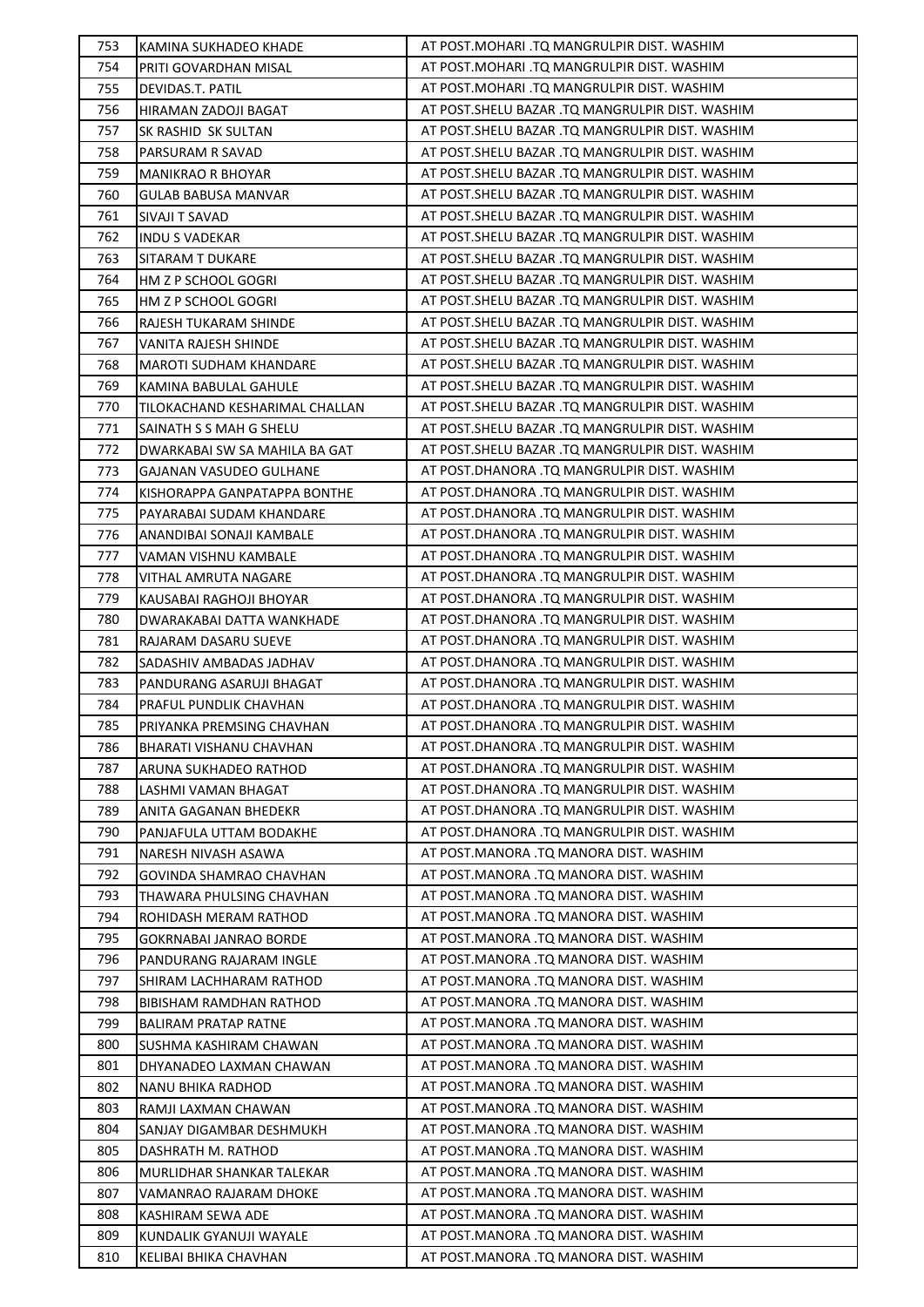| 811 | RANGRAO SAVAI PAWAR             | AT POST.MANORA .TQ MANORA DIST. WASHIM       |
|-----|---------------------------------|----------------------------------------------|
| 812 | KISHOR DEVISINGH JADHAV         | AT POST.MANORA .TQ MANORA DIST. WASHIM       |
| 813 | KADAM BUGA JADHAO               | AT POST.MANORA .TQ MANORA DIST. WASHIM       |
| 814 | DEVIDASH HARICHAND PAWAR        | AT POST.MANORA .TQ MANORA DIST. WASHIM       |
| 815 | NAMDEO TUKARAM HAMBARE          | AT POST.MANORA .TQ MANORA DIST. WASHIM       |
| 816 | SHASUTALA BALIRAM DHOKE         | AT POST.MANORA .TQ MANORA DIST. WASHIM       |
| 817 | VIJAY SHANKAR RATHOD            | AT POST.MANORA .TQ MANORA DIST. WASHIM       |
| 818 | BARKAJI RAMAJI BANKAR           | AT POST.MANORA .TQ MANORA DIST. WASHIM       |
| 819 | DEOKABAI WASANTA ADE            | AT POST.MANORA .TQ MANORA DIST. WASHIM       |
| 820 | NILESH RAMHARI PUND             | AT POST.MANORA .TQ MANORA DIST. WASHIM       |
| 821 | ATIK AHAMAD A KHALIK            | AT POST.MANORA .TQ MANORA DIST. WASHIM       |
| 822 | CHETAN PRAKASH GAWANDE          | AT POST.MANORA .TQ MANORA DIST. WASHIM       |
| 823 | <b>BHOPISA UKANDSA KARADDEO</b> | AT POST.MANORA .TQ MANORA DIST. WASHIM       |
| 824 | TAIBAI PANDURANG TALE           | AT POST.MANORA .TQ MANORA DIST. WASHIM       |
| 825 | KACHARU KISAN SONUNE            | AT POST.MANORA .TQ MANORA DIST. WASHIM       |
| 826 | SHANKAR CHAMPAT VAGHAMARE       | AT POST.MANORA .TQ MANORA DIST. WASHIM       |
| 827 | MO AUB KHAJAMIYA                | AT POST.MANORA .TQ MANORA DIST. WASHIM       |
| 828 | HAMID KHA HASAN KHAN            | AT POST.MANORA .TQ MANORA DIST. WASHIM       |
| 829 | BHIMARAO DAULAT BHAGAT          | AT POST.MANORA .TQ MANORA DIST. WASHIM       |
| 830 | <b>VASUDEV NAMDEV THAKRE</b>    | AT POST.MANORA .TQ MANORA DIST. WASHIM       |
| 831 | REKHABAI NAMDEORAO CHAVHAN      | AT POST.MANORA .TQ MANORA DIST. WASHIM       |
| 832 | RAMJI SOMLA JADHAV              | AT POST.MANORA .TQ MANORA DIST. WASHIM       |
| 833 | RAMESH GOVINDA CHAKRANARAYAN    | AT POST.MANORA .TQ MANORA DIST. WASHIM       |
| 834 | RAVI RAMESH SAWANT              | AT POST.MANORA .TQ MANORA DIST. WASHIM       |
| 835 | MOTIRAM SHIVRAM MANVAR          | AT POST.MANORA .TQ MANORA DIST. WASHIM       |
| 836 | GONIBAI PANDU JADHAO            | AT POST.MANORA .TQ MANORA DIST. WASHIM       |
| 837 | <b>SUBASH BAPURAO HUBE</b>      | AT POST.MANORA .TQ MANORA DIST. WASHIM       |
| 838 | SRI GAJANAN S S MAHILA B GAT D  | AT POST.MANORA .TQ MANORA DIST. WASHIM       |
| 839 | JAYBHOLE M.SW.S.B.G.RUDRALA     | AT POST.MANORA .TQ MANORA DIST. WASHIM       |
| 840 | <b>GANGA GULAB SHELAKE</b>      | AT POST.SHENDURJANA .TQ MANORA DIST. WASHIM  |
| 841 | NARAYAN ROKDAJI DESHMUKH        | AT POST.SHENDURJANA .TQ MANORA DIST. WASHIM  |
| 842 | HM APPASWAMI JR SHENDURJANA     | AT POST. SHENDURJANA .TQ MANORA DIST. WASHIM |
| 843 | UTTAM GOVIND SASANE             | AT POST. SHENDURJANA .TQ MANORA DIST. WASHIM |
| 844 | <b>KAMAL BABAN RATHOD</b>       | AT POST.SHENDURJANA .TQ MANORA DIST. WASHIM  |
| 845 | ANIL HARICHAND RATHOD           | AT POST.SHENDURJANA .TQ MANORA DIST. WASHIM  |
| 846 | ARUN ATAMARAM INGLE             | AT POST.SHENDURJANA .TQ MANORA DIST. WASHIM  |
| 847 | PANJAB SITARAM WAGHMARE         | AT POST.SHENDURJANA .TQ MANORA DIST. WASHIM  |
| 848 | SHIVAJI SAHEBRAO BOMBALE        | AT POST.SHENDURJANA .TQ MANORA DIST. WASHIM  |
| 849 | JAYBAJARANG SBSHG DHONI         | AT POST.SHENDURJANA .TQ MANORA DIST. WASHIM  |
| 850 | AJAY KISAN APK SANGITA KISAN R  | AT POST.POHARADEVI .TO MANORA DIST. WASHIM   |
| 851 | CHANCHAL APK SONALI SURESH RAT  | AT POST.POHARADEVI .TO MANORA DIST. WASHIM   |
| 852 | ROHINI APK ARJUN APK KAVITA BA  | AT POST.POHARADEVI .TQ MANORA DIST. WASHIM   |
| 853 | <b>KESABAI P PAVAR</b>          | AT POST.POHARADEVI .TQ MANORA DIST. WASHIM   |
| 854 | GIRISH SUKHAKAR DESHMUKH        | AT POST.POHARADEVI .TQ MANORA DIST. WASHIM   |
| 855 | SUNITA P RATHOD                 | AT POST.POHARADEVI .TQ MANORA DIST. WASHIM   |
| 856 | <b>SUSHAMA P RATHOD</b>         | AT POST.POHARADEVI .TQ MANORA DIST. WASHIM   |
| 857 | VIMAL D CHAVAN                  | AT POST.SAKHARDOH .TQ MANORA DIST. WASHIM    |
| 858 | <b>MAYA PARASRAM RATHOD</b>     | AT POST.SAKHARDOH .TQ MANORA DIST. WASHIM    |
| 859 | RAM GAJANAN AUTADE              | AT POST.SAKHARDOH .TQ MANORA DIST. WASHIM    |
| 860 | JAYBHABVANI MAHILA GAT          | AT POST.SAKHARDOH .TQ MANORA DIST. WASHIM    |
| 861 | SHRI.BAKALIWAL PRA.MARATHI SCH  | AT POST. WASHIM MAIN TO. WASHIM DIST. WASHIM |
| 862 | NAVALRAM HARJI GHASIT           | AT POST. WASHIM MAIN TO. WASHIM DIST. WASHIM |
| 863 | SUREBHAN GOVINDA PAYGHAN        | AT POST. WASHIM MAIN TO. WASHIM DIST. WASHIM |
| 864 | SITARAM YASHVANTA DHOTE         | AT POST. WASHIM MAIN TO. WASHIM DIST. WASHIM |
| 865 | HARIBHAU VITTOBA DHAMANKAR      | AT POST. WASHIM MAIN TO. WASHIM DIST. WASHIM |
| 866 | PARASAM LAXMAN PAYGHAN          | AT POST. WASHIM MAIN TO. WASHIM DIST. WASHIM |
| 867 | RAJU MANIKRAO KARALE            | AT POST. WASHIM MAIN TO. WASHIM DIST. WASHIM |
| 868 | SHANKAR MAROTI KAMBALE          | AT POST. WASHIM MAIN TO. WASHIM DIST. WASHIM |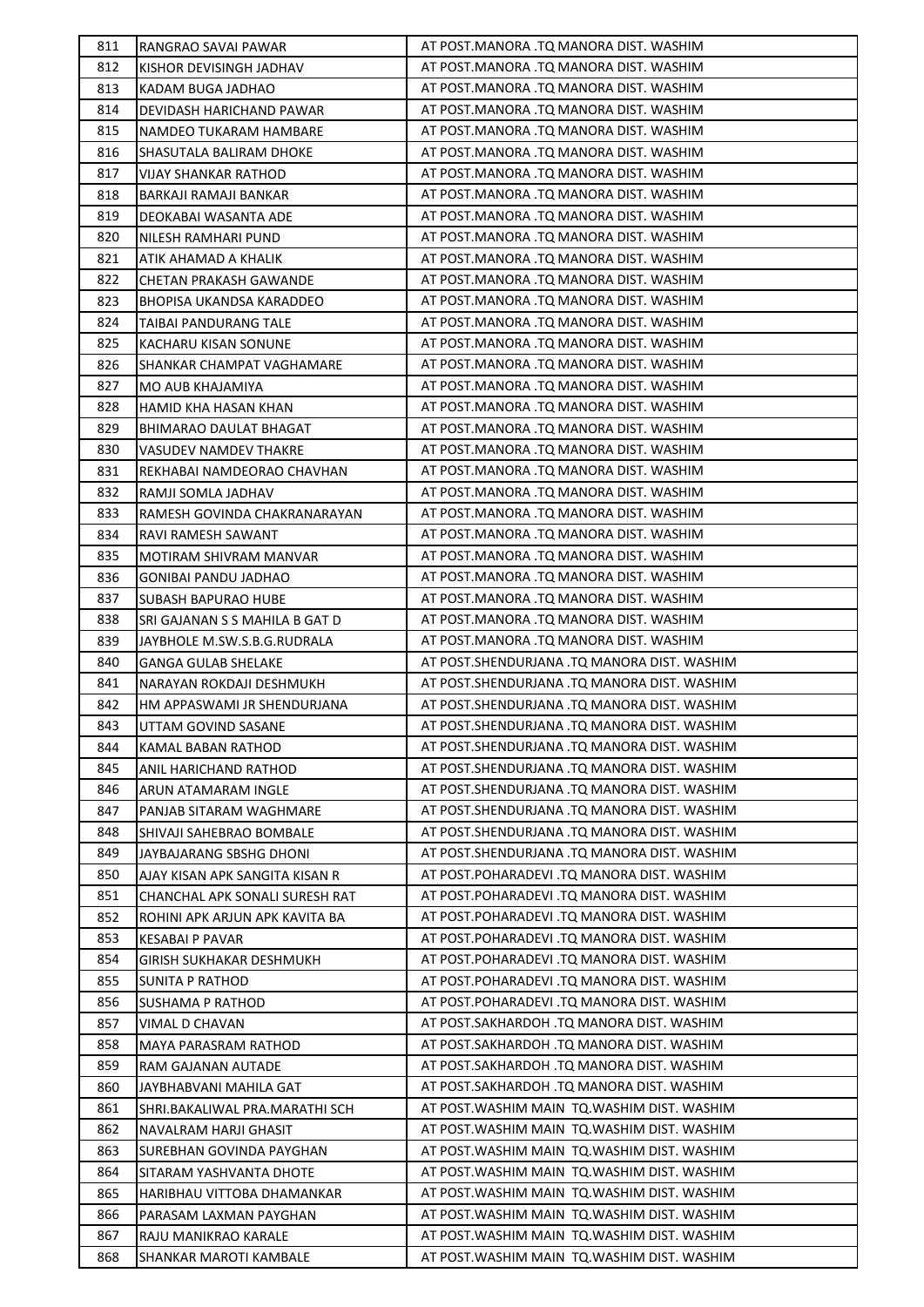| 869 | SADASHIO.DEVBA.BANGAR           | AT POST. WASHIM MAIN TO. WASHIM DIST. WASHIM |
|-----|---------------------------------|----------------------------------------------|
| 870 | TUKARAM GANAPAT BHONE           | AT POST. WASHIM MAIN TO. WASHIM DIST. WASHIM |
| 871 | MAHADEO BALIRAM PAYGHAN         | AT POST. WASHIM MAIN TO. WASHIM DIST. WASHIM |
| 872 | PRADIP UDHAVRAOSAVALKAR         | AT POST. WASHIM MAIN TO. WASHIM DIST. WASHIM |
| 873 | GANGUBAI GOVINDA AWARE          | AT POST. WASHIM MAIN TO. WASHIM DIST. WASHIM |
| 874 | ANANDARAO HIRAMAN CHAMBHARE     | AT POST. WASHIM MAIN TO. WASHIM DIST. WASHIM |
| 875 | SU ASHA BAGAVAN                 | AT POST.WASHIM MAIN TQ.WASHIM DIST. WASHIM   |
| 876 | NAMADEO BAVANI NALINDE          | AT POST. WASHIM MAIN TO. WASHIM DIST. WASHIM |
| 877 | YYKAILAS AMRUTA INGOLE          | AT POST. WASHIM MAIN TO. WASHIM DIST. WASHIM |
| 878 | SUNITA GAJANAN GHANMODE         | AT POST. WASHIM MAIN TO. WASHIM DIST. WASHIM |
| 879 | SITABAI SHANKAR SHARMA          | AT POST. WASHIM MAIN TO. WASHIM DIST. WASHIM |
| 880 | GANESH RAMESH RAUT              | AT POST. WASHIM MAIN TO. WASHIM DIST. WASHIM |
| 881 | SANJAY PUNDLIK KAMBALE          | AT POST.WASHIM MAIN TQ.WASHIM DIST. WASHIM   |
| 882 | SAMADHAN MAROTI KADAM           | AT POST. WASHIM MAIN TO. WASHIM DIST. WASHIM |
| 883 | ASHOK GANGARAMJI AGRAWAL        | AT POST.WASHIM MAIN TQ.WASHIM DIST. WASHIM   |
| 884 | SURESH GANGARAM BORKAR          | AT POST. WASHIM MAIN TQ. WASHIM DIST. WASHIM |
| 885 | PRALHADRAO K. DESHMUKH          | AT POST. WASHIM MAIN TO. WASHIM DIST. WASHIM |
| 886 | MAHADEV KISAN KALVE             | AT POST. WASHIM MAIN TO. WASHIM DIST. WASHIM |
| 887 | SACHIN MANIKRAO JADHAV          | AT POST. WASHIM MAIN TO. WASHIM DIST. WASHIM |
| 888 | NUTAN SUKHDEORAO DHOTE          | AT POST. WASHIM MAIN TO. WASHIM DIST. WASHIM |
| 889 | GANESH HIRALAL BALDI            | AT POST. WASHIM MAIN TO. WASHIM DIST. WASHIM |
| 890 | MANOJ BHIMRAO WANKHADE          | AT POST.WASHIM MAIN TQ.WASHIM DIST. WASHIM   |
| 891 | AMARDIP SUDAM KAD               | AT POST.WASHIM MAIN TQ.WASHIM DIST. WASHIM   |
| 892 | DIPAK VISHRAM AAGLAVE           | AT POST. WASHIM MAIN TO. WASHIM DIST. WASHIM |
| 893 | TULSHIRAM KISAN LABDE           | AT POST. WASHIM MAIN TO. WASHIM DIST. WASHIM |
| 894 | ANIL VISHNU BONDRE              | AT POST. WASHIM MAIN TO. WASHIM DIST. WASHIM |
| 895 | DEVYANI ANILRAO PARHATE         | AT POST. WASHIM MAIN TO. WASHIM DIST. WASHIM |
| 896 | SK AHMAD SK ALAM                | AT POST. WASHIM MAIN TO. WASHIM DIST. WASHIM |
| 897 | GUNVANTRAO BAPURAO DESHMUKH     | AT POST. WASHIM MAIN TO. WASHIM DIST. WASHIM |
| 898 | SANDEEP KISAN PACHPILE          | AT POST. WASHIM MAIN TQ. WASHIM DIST. WASHIM |
| 899 | VISHNU SHIVRAM PURI             | AT POST. WASHIM MAIN TO. WASHIM DIST. WASHIM |
| 900 | SUNITA VIJAY GHULE              | AT POST. WASHIM MAIN TQ. WASHIM DIST. WASHIM |
| 901 | SUBHADRA ASHOK RATHOD           | AT POST. WASHIM MAIN TO. WASHIM DIST. WASHIM |
| 902 | MUDRA N MAHAKALI D U DHUMAKA    | AT POST. WASHIM MAIN TQ. WASHIM DIST. WASHIM |
| 903 | HARIBHAU RAMJI THAKRE           | AT POST. WASHIM MAIN TO. WASHIM DIST. WASHIM |
| 904 | <b>MAHADEV RAMCHANDR THAKRE</b> | AT POST. WASHIM MAIN TO. WASHIM DIST. WASHIM |
| 905 | TUKARAM PUNJAJI JADHAV          | AT POST. WASHIM MAIN TO. WASHIM DIST. WASHIM |
| 906 | <b>SUMAN E ULLEMALE</b>         | AT POST.WASHIM MAIN TQ.WASHIM DIST. WASHIM   |
| 907 | SAVITA DILIP KHEDKAR            | AT POST. WASHIM MAIN TO. WASHIM DIST. WASHIM |
| 908 | <b>DILIP PRABHU KHEDKAR</b>     | AT POST.WASHIM MAIN TQ.WASHIM DIST. WASHIM   |
| 909 | KESHAV GANGARAM UGALE           | AT POST. WASHIM MAIN TQ. WASHIM DIST. WASHIM |
| 910 | <b>SHANKAR R RATHOD</b>         | AT POST. WASHIM MAIN TO. WASHIM DIST. WASHIM |
| 911 | CHAYA V SARNAIK                 | AT POST. WASHIM MAIN TO. WASHIM DIST. WASHIM |
| 912 | PANDURANG SOPAN KHANDARE        | AT POST. WASHIM MAIN TO. WASHIM DIST. WASHIM |
| 913 | SUBHADRABAI PRAVATRAO WAYCHAL   | AT POST. WASHIM MAIN TO. WASHIM DIST. WASHIM |
| 914 | KPURABAI NARAYAN KALE           | AT POST. WASHIM MAIN TO. WASHIM DIST. WASHIM |
| 915 | DINKAR ZA CHAVHAN               | AT POST. WASHIM MAIN TO. WASHIM DIST. WASHIM |
| 916 | PRAVATABAI D JABALE             | AT POST. WASHIM MAIN TO. WASHIM DIST. WASHIM |
| 917 | RAMCHNDRA SAKHARAM INGOLE       | AT POST. WASHIM MAIN TO. WASHIM DIST. WASHIM |
| 918 | BHAGERATHI PANDHARI EDHOLE      | AT POST. WASHIM MAIN TO. WASHIM DIST. WASHIM |
| 919 | ANUSAYA RAMBHAU ERATKAR         | AT POST. WASHIM MAIN TO. WASHIM DIST. WASHIM |
| 920 | RAJKUMAR BABAN GARUDE           | AT POST. WASHIM MAIN TO. WASHIM DIST. WASHIM |
| 921 | GANESH VISHWANATH SAWKE         | AT POST. WASHIM MAIN TQ. WASHIM DIST. WASHIM |
| 922 | SANTOSH KISAN KORDE             | AT POST. WASHIM MAIN TQ. WASHIM DIST. WASHIM |
| 923 | RAJENDRA FANGFANG BHOSALE       | AT POST.WASHIM MAIN TQ.WASHIM DIST. WASHIM   |
| 924 | BABAN ATMARAM JAITADE           | AT POST. WASHIM MAIN TO. WASHIM DIST. WASHIM |
| 925 | SHIVAJI RAMJI INGOLE            | AT POST. WASHIM MAIN TO. WASHIM DIST. WASHIM |
|     | PRATIDNYA FEMALE BACHAT GAT     | AT POST. WASHIM MAIN TO. WASHIM DIST. WASHIM |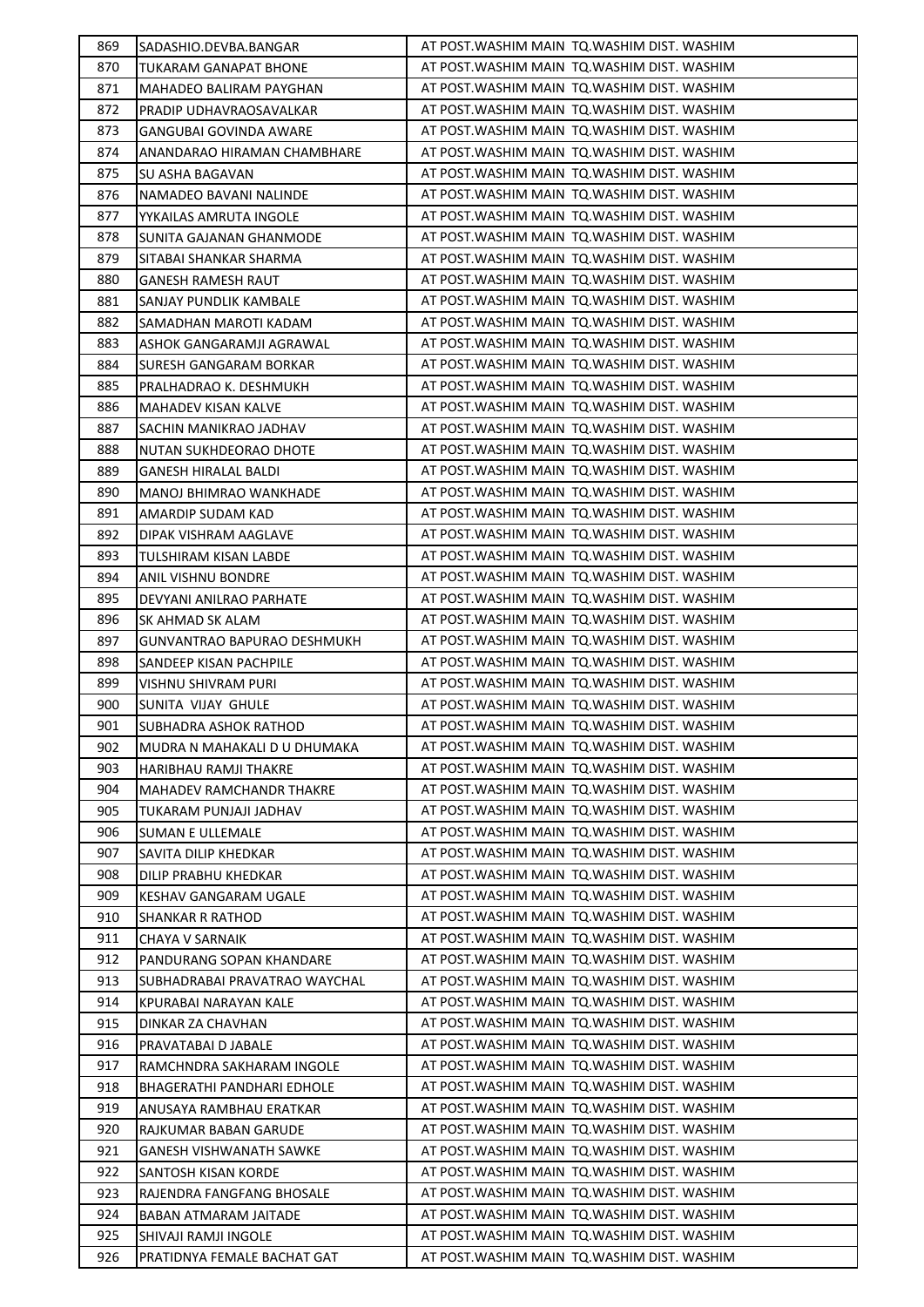| 927        | JAY MALHAR M BACHAT GAT                  | AT POST. WASHIM MAIN TO. WASHIM DIST. WASHIM                                           |
|------------|------------------------------------------|----------------------------------------------------------------------------------------|
| 928        | SANT TUKADOJI KRUSHI VIKA. GAT           | AT POST. WASHIM MAIN TO. WASHIM DIST. WASHIM                                           |
| 929        | NI.UTISHWAR SWYA. ROJGAR SAHAK           | AT POST.ANSING TQ.WASHIM DIST. WASHIM                                                  |
| 930        | DATTA MAHADU MUSALE                      | AT POST.ANSING TQ.WASHIM DIST. WASHIM                                                  |
| 931        | SURESH HARIBHAU GANGAVANE                | AT POST.ANSING TQ.WASHIM DIST. WASHIM                                                  |
| 932        | VISHNU B CHAUHAN                         | AT POST.ANSING TQ.WASHIM DIST. WASHIM                                                  |
| 933        | SUBHASH FAKIRA TAGAD                     | AT POST.ANSING TQ.WASHIM DIST. WASHIM                                                  |
| 934        | ANUSAYA PANDURANG MOTE                   | AT POST.ANSING TQ.WASHIM DIST. WASHIM                                                  |
| 935        | MANGLABAI BHAGWAN NIRGUDE                | AT POST.ANSING TQ.WASHIM DIST. WASHIM                                                  |
| 936        | <b>MAHADEV SHRIRANG INGOLE</b>           | AT POST.ANSING TQ.WASHIM DIST. WASHIM                                                  |
| 937        | RAJU T NAGULKAR                          | AT POST.ANSING TQ.WASHIM DIST. WASHIM                                                  |
| 938        | SONAL P HOIJAL                           | AT POST.ANSING TQ.WASHIM DIST. WASHIM                                                  |
| 939        | ULHAS BHIMRAO CHAVN                      | AT POST.ANSING TQ.WASHIM DIST. WASHIM                                                  |
| 940        | SANJAY R KHODEKE                         | AT POST.ANSING TQ.WASHIM DIST. WASHIM                                                  |
| 941        | GAJANAN P BHUSARE                        | AT POST.ANSING TQ.WASHIM DIST. WASHIM                                                  |
| 942        | KALAVATI GAJANAN HAMBARE                 | AT POST.ANSING TQ.WASHIM DIST. WASHIM                                                  |
| 943        | SHILA PRABHAKAR GHUGE                    | AT POST.ANSING TQ.WASHIM DIST. WASHIM                                                  |
| 944        | ARCHANA NAMDEV KHANDARE                  | AT POST.ANSING TQ.WASHIM DIST. WASHIM                                                  |
| 945        | NIRMALA PRALHAD GARULE                   | AT POST.ANSING TQ.WASHIM DIST. WASHIM                                                  |
| 946        | INDIRA YUVRAJ KHANDARE                   | AT POST.ANSING TQ.WASHIM DIST. WASHIM                                                  |
| 947        | SUBASHA VISHAVNATHA MUSALE               | AT POST.ANSING TQ.WASHIM DIST. WASHIM                                                  |
| 948        | JAYDEO RAMBHAU RANBAVLE                  | AT POST.ANSING TQ.WASHIM DIST. WASHIM                                                  |
| 949        | NAMDEO MOTIRAM                           | AT POST.ANSING TQ.WASHIM DIST. WASHIM                                                  |
| 950        | JIJAU S S MAH B G PIMPALG                | AT POST.ANSING TQ.WASHIM DIST. WASHIM                                                  |
| 951        | SWAMI VIVEKANAND VIDHYALAY               | AT POST.TONDGAON TQ.WASHIM DIST. WASHIM                                                |
| 952        | TUKARAM SHIVRAM DHOLE                    | AT POST.TONDGAON TQ.WASHIM DIST. WASHIM                                                |
| 953        | NITA SHAMRAO GOTE                        | AT POST.TONDGAON TQ.WASHIM DIST. WASHIM                                                |
| 954        | SAMIDRABAI RAMESHWAR WAKUDKAR            | AT POST.TONDGAON TQ.WASHIM DIST. WASHIM                                                |
| 955        | BABAN RAMCHANDRA SHINDE                  | AT POST. PARDI TAKMOR TQ. WASHIM DIST. WASHIM                                          |
| 956        | KISAN GOVINDA RAUT                       | AT POST. PARDI TAKMOR TQ. WASHIM DIST. WASHIM                                          |
| 957        | <b>GAJANAN SITARAM GAVALI</b>            | AT POST. PARDI TAKMOR TQ. WASHIM DIST. WASHIM                                          |
| 958        | RAMGOPAL RAMSDYAL MANTRI                 | AT POST.MALEGAON TQ.MALEGAON DIST. WASHIM                                              |
| 959        | NAYABRAO KHANDERAO DESHMUKH              | AT POST.MALEGAON TQ.MALEGAON DIST. WASHIM                                              |
| 960        | NARAYAN DAGDU GAYAKWAD                   | AT POST.MALEGAON TO.MALEGAON DIST. WASHIM                                              |
| 961        |                                          |                                                                                        |
|            |                                          |                                                                                        |
|            | DEVRAO BHIMRAO GHUGE                     | AT POST.MALEGAON TQ.MALEGAON DIST. WASHIM                                              |
| 962        | ARJUNA NAMAJI BOBDE                      | AT POST.MALEGAON TQ.MALEGAON DIST. WASHIM                                              |
| 963        | VILAS DODHU BHOLE                        | AT POST.MALEGAON TQ.MALEGAON DIST. WASHIM                                              |
| 964        | BHUREBAI BHIKA BOYAT                     | AT POST.MALEGAON TQ.MALEGAON DIST. WASHIM                                              |
| 965        | <b>B. S. KAMBLE</b>                      | AT POST.MALEGAON TQ.MALEGAON DIST. WASHIM                                              |
| 966        | CHOKHAJI MARAJI MAINKAR                  | AT POST.MALEGAON TQ.MALEGAON DIST. WASHIM                                              |
| 967        | SHAKUNTLA MANOHAR KINZRKAR               | AT POST.MALEGAON TQ.MALEGAON DIST. WASHIM                                              |
| 968        | GYABAI RAVJI GUDADE                      | AT POST.MALEGAON TQ.MALEGAON DIST. WASHIM                                              |
| 969        | SY. FARHANA TALATKHAN REHMAN             | AT POST.MALEGAON TQ.MALEGAON DIST. WASHIM                                              |
| 970        | VAMAN NATHUJI NAVGHARE                   | AT POST.MALEGAON TQ.MALEGAON DIST. WASHIM                                              |
| 971        | GOPALA FAKIRA WANKHEDE                   | AT POST.MALEGAON TQ.MALEGAON DIST. WASHIM                                              |
| 972        | RAJKUMAR BANSILAL MANDHANE               | AT POST.MALEGAON TQ.MALEGAON DIST. WASHIM                                              |
| 973        | <b>BALU DATTA CHINDHE</b>                | AT POST.MALEGAON TQ.MALEGAON DIST. WASHIM                                              |
| 974        | MADHAV .R.KULAKARNI & .BHAGESH           | AT POST.MALEGAON TQ.MALEGAON DIST. WASHIM                                              |
| 975        | PRAKASH SARAGDHAR NAVGHARE               | AT POST.MALEGAON TQ.MALEGAON DIST. WASHIM                                              |
| 976        | KAILAS DATTARAO ADHAV                    | AT POST.MALEGAON TQ.MALEGAON DIST. WASHIM                                              |
| 977        | SUBHASH MOTIRAM KURHADE                  | AT POST.MALEGAON TQ.MALEGAON DIST. WASHIM                                              |
| 978        | LALITA PANDURANG KHARAT                  | AT POST.MALEGAON TQ.MALEGAON DIST. WASHIM                                              |
| 979        | DILIP NAMDEV HIVRALE                     | AT POST.MALEGAON TQ.MALEGAON DIST. WASHIM                                              |
| 980        | T S SAWALE                               | AT POST.MALEGAON TQ.MALEGAON DIST. WASHIM                                              |
| 981        | SHRIPAT MOTIRAM CHAVAN                   | AT POST.MALEGAON TQ.MALEGAON DIST. WASHIM                                              |
| 982        | H M JAY BAJRANG VID.SUKANDA              | AT POST.MALEGAON TQ.MALEGAON DIST. WASHIM                                              |
| 983<br>984 | PRALHAD NARAYAN<br><b>NATHU P INGALE</b> | AT POST.MALEGAON TQ.MALEGAON DIST. WASHIM<br>AT POST.KINHIRAJA TQ.MALEGAO DIST. WASHIM |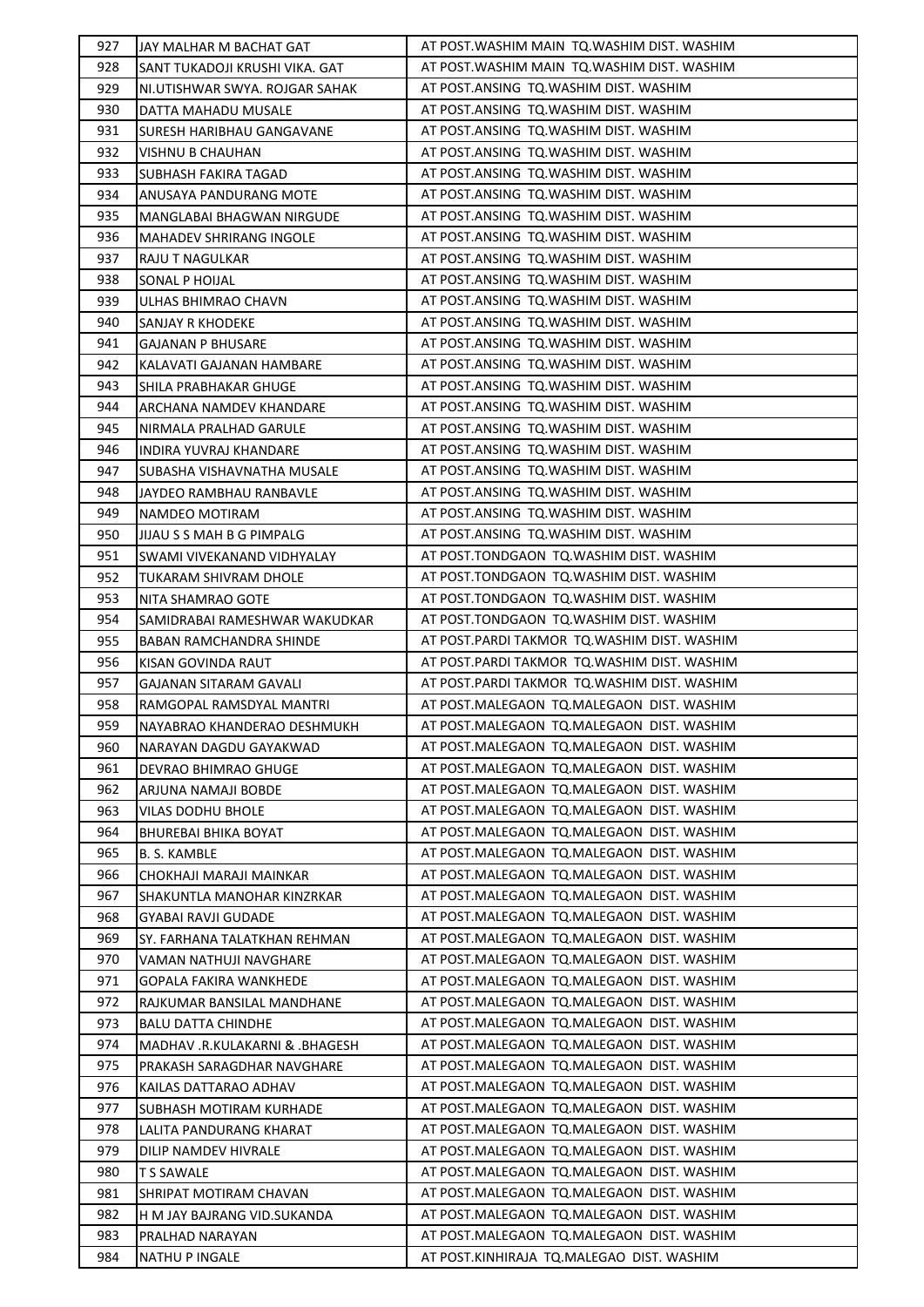| 985  | <b>GUNVANT UMRAO KEDAR</b>                | AT POST.KINHIRAJA TQ.MALEGAO DIST. WASHIM                                                    |
|------|-------------------------------------------|----------------------------------------------------------------------------------------------|
| 986  | MADHUKAR KESHAV PANDE                     | AT POST.KINHIRAJA TQ.MALEGAO DIST. WASHIM                                                    |
| 987  | MANIRAM ISHRAM CHAVAN                     | AT POST.KINHIRAJA TQ.MALEGAO DIST. WASHIM                                                    |
| 988  | KAMALA VAGHU RATHOD                       | AT POST.KINHIRAJA TQ.MALEGAO DIST. WASHIM                                                    |
| 989  | DAGDU GAVNAJI BHUSARI                     | AT POST.KINHIRAJA TQ.MALEGAO DIST. WASHIM                                                    |
| 990  | NIVRUTTI KONDJI CHANDRASHEKAR             | AT POST.KINHIRAJA TQ.MALEGAO DIST. WASHIM                                                    |
| 991  | SUNITA BALARAM KADAM                      | AT POST.KINHIRAJA TQ.MALEGAO DIST. WASHIM                                                    |
| 992  | JAY GURUDEV SHE SBG KAVARDARI             | AT POST.KINHIRAJA TQ.MALEGAO DIST. WASHIM                                                    |
| 993  | DURGAMATA S B G VADIRAMRAO                | AT POST.KINHIRAJA TQ.MALEGAO DIST. WASHIM                                                    |
| 994  | PANDURANG UMAJI JADHAV                    | AT POST.SHIRPUR JAIN TQ.MALEGAO DIST. WASHIM                                                 |
| 995  | LAXMAN MOHAN SHRIWASTAV                   | AT POST.SHIRPUR JAIN TQ.MALEGAO DIST. WASHIM                                                 |
| 996  | BHIKAJI R SHINDE                          | AT POST.SHIRPUR JAIN TQ.MALEGAO DIST. WASHIM                                                 |
| 997  | BHAGAVAT NARAYAN BHALERAO                 | AT POST.SHIRPUR JAIN TQ.MALEGAO DIST. WASHIM                                                 |
| 998  | SANJAY K KALE                             | AT POST.SHIRPUR JAIN TQ.MALEGAO DIST. WASHIM                                                 |
| 999  | S B BHALERAO                              | AT POST.SHIRPUR JAIN TQ.MALEGAO DIST. WASHIM                                                 |
| 1000 | TUKARAM GOPAL KHADE                       | AT POST.SHIRPUR JAIN TQ.MALEGAO DIST. WASHIM                                                 |
| 1001 | MURLIDHAR MUKINDA KAPATE                  | AT POST.SHIRPUR JAIN TQ.MALEGAO DIST. WASHIM                                                 |
| 1002 | RENUKABAI NIVRUTI AVATADE                 | AT POST.SHIRPUR JAIN TQ.MALEGAO DIST. WASHIM                                                 |
| 1003 | SAKHARAM TAPAJI SHINDE                    | AT POST.SHIRPUR JAIN TQ.MALEGAO DIST. WASHIM                                                 |
| 1004 | MADHAV SADASHIV LAHANE                    | AT POST.SHIRPUR JAIN TQ.MALEGAO DIST. WASHIM                                                 |
| 1005 | RADHABAI WAMAN SOMATKAR                   | AT POST. SHIRPUR JAIN TO. MALEGAO DIST. WASHIM                                               |
| 1006 | SHRIRAM GANPAT HAJARE                     | AT POST.SHIRPUR JAIN TQ.MALEGAO DIST. WASHIM                                                 |
| 1007 | TULSHIRAM A WASULKAR                      | AT POST.SHIRPUR JAIN TQ.MALEGAO DIST. WASHIM                                                 |
| 1008 | SHANTABAI BHIKA WANKHADE                  | AT POST.MEDASHI TQ.MALEGAO DIST. WASHIM                                                      |
| 1009 | IRFANKHAN MUNIRKHAN PATHAN                | AT POST.MEDASHI TQ.MALEGAO DIST. WASHIM                                                      |
| 1010 | PUSHAPABAI SHESHRAO GHUGE                 | AT POST.MEDASHI TQ.MALEGAO DIST. WASHIM                                                      |
| 1011 | VISHRAM PIRAJI KARAVATE                   | AT POST.MEDASHI TQ.MALEGAO DIST. WASHIM                                                      |
| 1012 | JAYPAL GOMAJI VAIDYA                      | AT POST.MEDASHI TQ.MALEGAO DIST. WASHIM                                                      |
| 1013 | GAJANAN M BCG WASHIM                      | AT POST.MEDASHI TQ.MALEGAO DIST. WASHIM                                                      |
| 1014 | <b>RAHUL S MASURE</b>                     | AT POST.PANGRI KUTE TQ.MALEGAO DIST. WASHIM                                                  |
| 1015 | RAMCHANDRA DEMANI GATHE                   | AT POST.PANGRI KUTE TQ.MALEGAO DIST. WASHIM                                                  |
| 1016 |                                           |                                                                                              |
|      |                                           |                                                                                              |
| 1017 | PRAKASH SADASHIV KAKADE                   | AT POST.PANGRI KUTE TQ.MALEGAO DIST. WASHIM<br>AT POST.JAULKARAILWAY TQ.MALEGAO DIST. WASHIM |
| 1018 | HIRAMAN RAMJI JHATE                       | AT POST.JAULKARAILWAY TQ.MALEGAO DIST. WASHIM                                                |
| 1019 | PRAKASHRAO VISHAVNATH ANDHALE<br>PIDHAMNE | AT POST.JAULKARAILWAY TQ.MALEGAO DIST. WASHIM                                                |
| 1020 | <b>BABAN VITTHOBA DEVDE</b>               | AT POST.JAULKARAILWAY TQ.MALEGAO DIST. WASHIM                                                |
| 1021 | RUSHALI VASANTRAO DESHMUKH                | AT POST.JAULKARAILWAY TQ.MALEGAO DIST. WASHIM                                                |
| 1022 | INDUBAI SAHEBRAO PAWAR                    | AT POST.JAULKARAILWAY TQ.MALEGAO DIST. WASHIM                                                |
| 1023 | VASUDEV TUKARAM NIWALE                    | AT POST.JAULKARAILWAY TQ.MALEGAO DIST. WASHIM                                                |
| 1024 | LAXMAN RAVJI THAKRE                       | AT POST.JAULKARAILWAY TQ.MALEGAO DIST. WASHIM                                                |
| 1025 | AMOL PRABHAKAR KHADE                      | AT POST.JAULKARAILWAY TQ.MALEGAO DIST. WASHIM                                                |
| 1026 | THE RISOD URBAN COP CREDIT SOC            | AT POST.RISOD MAIN TQ.RISOD DIST. WASHIM                                                     |
| 1027 | PRICIPAL SCINCE COLLOGE RISOD             | AT POST.RISOD MAIN TQ.RISOD DIST. WASHIM                                                     |
| 1028 | AVASAYAK SHIVAM ABHI SWAYROJGA            | AT POST.RISOD MAIN TQ.RISOD DIST. WASHIM                                                     |
| 1029 | VIKHARAM JAYAJI TIRAKE                    | AT POST.RISOD MAIN TQ.RISOD DIST. WASHIM                                                     |
| 1030 | KISAN SAKHRAM HADE                        | AT POST.RISOD MAIN TQ.RISOD DIST. WASHIM                                                     |
| 1031 | MANJULABAI PADURAN RAUT                   | AT POST.RISOD MAIN TQ.RISOD DIST. WASHIM                                                     |
| 1032 | BHIKAN SAHEBRAO SARNAYIK                  | AT POST.RISOD MAIN TO.RISOD DIST. WASHIM                                                     |
| 1033 | RAMESH KISAN PUND                         | AT POST.RISOD MAIN TO.RISOD DIST. WASHIM                                                     |
| 1034 | CHITRAKALA RAMPRASAD AMBHORE              | AT POST.RISOD MAIN TO.RISOD DIST. WASHIM                                                     |
| 1035 | VITHHAL SAMPAT KHOLE                      | AT POST.RISOD MAIN TO.RISOD DIST. WASHIM                                                     |
| 1036 | DHODU GANPAT KASHTE                       | AT POST.RISOD MAIN TO.RISOD DIST. WASHIM                                                     |
| 1037 | WAMAN GHANAJI MAWAL                       | AT POST.RISOD MAIN TO.RISOD DIST. WASHIM                                                     |
| 1038 | SHESHRAO RATNAJI HUMBAD                   | AT POST.RISOD MAIN TO.RISOD DIST. WASHIM                                                     |
| 1039 | ANIL SAHEBRAO MAVAL                       | AT POST.RISOD MAIN TO.RISOD DIST. WASHIM                                                     |
| 1040 | SUDAMA RAMCHANDRA PAYGHAN                 | AT POST.RISOD MAIN TO.RISOD DIST. WASHIM                                                     |
| 1041 | PRALHAD RAMJI JAMDHADE                    | AT POST.RISOD MAIN TO.RISOD DIST. WASHIM                                                     |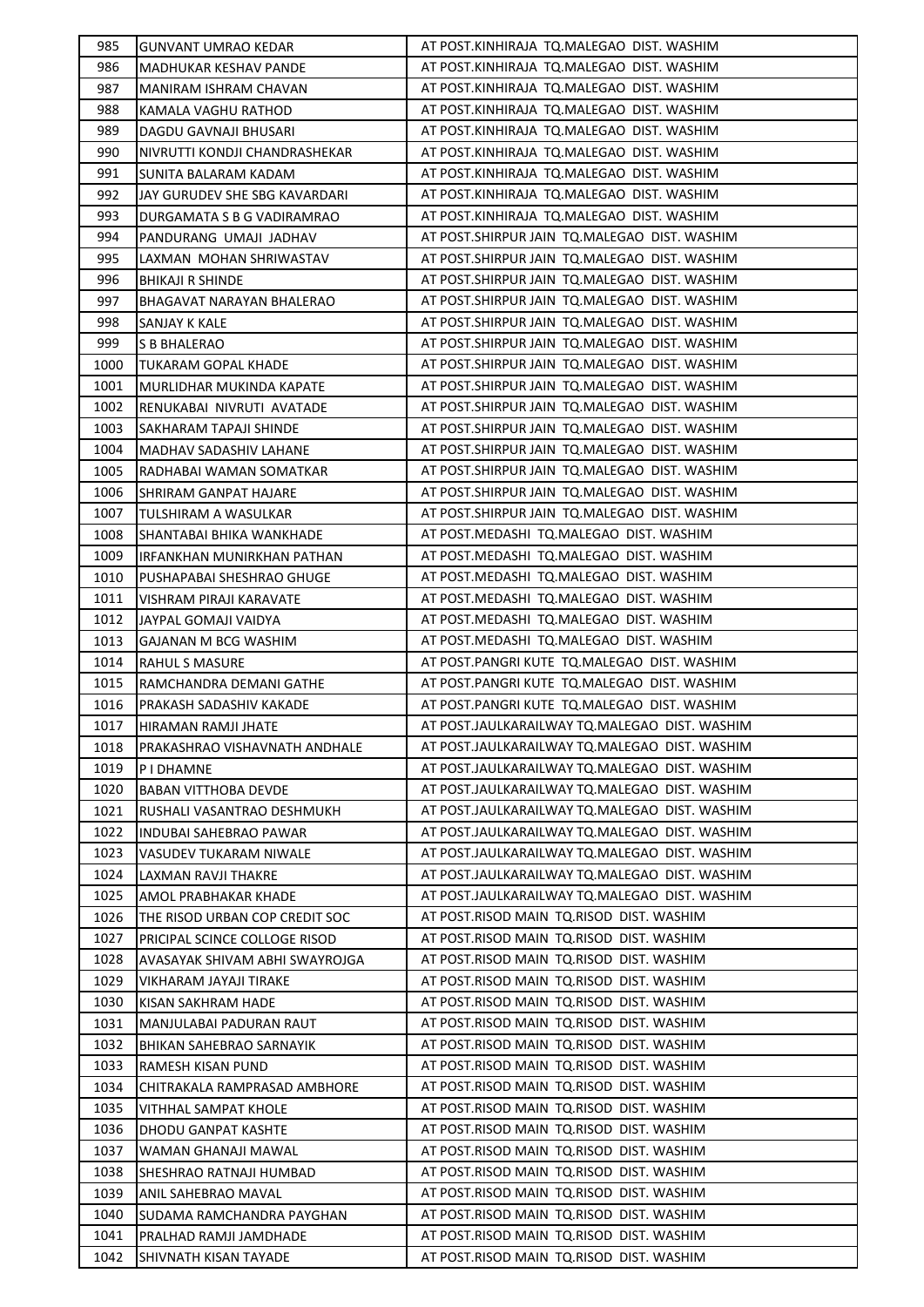| 1043 | VISHVNATHAPPA KRUSHNAPPA                              | AT POST.RISOD MAIN TQ.RISOD DIST. WASHIM |
|------|-------------------------------------------------------|------------------------------------------|
| 1044 | NIBAJI JAGDEVRAO PARHAD                               | AT POST.RISOD MAIN TQ.RISOD DIST. WASHIM |
| 1045 | MAHADEV SITARAM TAHABAR                               | AT POST.RISOD MAIN TQ.RISOD DIST. WASHIM |
| 1046 | BHIWAJI GANUJI CHOPADE                                | AT POST.RISOD MAIN TQ.RISOD DIST. WASHIM |
| 1047 | VISHNU ASHRUJI JAWALE                                 | AT POST.RISOD MAIN TO.RISOD DIST. WASHIM |
| 1048 | RAJESH NIBANJI DHOKARE                                | AT POST.RISOD MAIN TO.RISOD DIST. WASHIM |
| 1049 | NARAYAN SANBHAJI JAMDHADE                             | AT POST.RISOD MAIN TO.RISOD DIST. WASHIM |
| 1050 | VITHOBA PUJANJI PARHAD                                | AT POST.RISOD MAIN TQ.RISOD DIST. WASHIM |
| 1051 | LAXMAN KHANDUJI SURUSHE                               | AT POST.RISOD MAIN TQ.RISOD DIST. WASHIM |
| 1052 | <b>DINKAR SESHRAO HADE</b>                            | AT POST.RISOD MAIN TQ.RISOD DIST. WASHIM |
| 1053 | MANIK NARAYAN JAMDADE                                 | AT POST.RISOD MAIN TQ.RISOD DIST. WASHIM |
| 1054 | SABHARABAI BABAN DAKHORE                              | AT POST.RISOD MAIN TQ.RISOD DIST. WASHIM |
| 1055 | NARAYAN UKANDA JAMDHADE                               | AT POST.RISOD MAIN TQ.RISOD DIST. WASHIM |
| 1056 | ANIL ANANTRAO RAUT                                    | AT POST.RISOD MAIN TO.RISOD DIST. WASHIM |
| 1057 | TULASABAI TYANBALK TIRKE                              | AT POST.RISOD MAIN TQ.RISOD DIST. WASHIM |
| 1058 | UTAMRAO MAHADE BHUTEKAR                               | AT POST.RISOD MAIN TQ.RISOD DIST. WASHIM |
| 1059 | PADURAN BHIVSAN KHDASE                                | AT POST.RISOD MAIN TQ.RISOD DIST. WASHIM |
| 1060 | MOTIRAM RAMJI KHADSE                                  | AT POST.RISOD MAIN TQ.RISOD DIST. WASHIM |
| 1061 | DEVIDAS SANBHAJI RAUT                                 | AT POST.RISOD MAIN TQ.RISOD DIST. WASHIM |
| 1062 |                                                       | AT POST.RISOD MAIN TQ.RISOD DIST. WASHIM |
| 1063 | <b>BHAGVAN ASHOK BADAR</b><br>SHANKAR ANADARAO HUMBAD | AT POST.RISOD MAIN TO.RISOD DIST. WASHIM |
|      |                                                       | AT POST.RISOD MAIN TQ.RISOD DIST. WASHIM |
| 1064 | KASHIBAI DHONDU VANI                                  |                                          |
| 1065 | SUBARABAI NIWARUTI MAWAL                              | AT POST.RISOD MAIN TQ.RISOD DIST. WASHIM |
| 1066 | RAVINDRA PURASHOTAM DESHMUKH                          | AT POST.RISOD MAIN TQ.RISOD DIST. WASHIM |
| 1067 | KASTURABAI KADUJI HUMBAD                              | AT POST.RISOD MAIN TQ.RISOD DIST. WASHIM |
| 1068 | SHESHARAO PRALAD CHAVAN                               | AT POST.RISOD MAIN TQ.RISOD DIST. WASHIM |
| 1069 | KUSUM MOTIRAM KHADSE                                  | AT POST.RISOD MAIN TQ.RISOD DIST. WASHIM |
| 1070 | RASIDKHAN SAHEBKHAN PATHAN                            | AT POST.RISOD MAIN TO.RISOD DIST. WASHIM |
| 1071 | <b>BHASKAR KISAN TEKADE</b>                           | AT POST.RISOD MAIN TQ.RISOD DIST. WASHIM |
| 1072 |                                                       |                                          |
|      | S AABDUL S AHAMD                                      | AT POST.RISOD MAIN TO.RISOD DIST. WASHIM |
| 1073 | S CHAND S IBRAHIM                                     | AT POST.RISOD MAIN TO.RISOD DIST. WASHIM |
| 1074 | SAMPAT MAHADU MUNDHE                                  | AT POST.RISOD MAIN TQ.RISOD DIST. WASHIM |
| 1075 | VITTHAL VIKRAMA TIRKE                                 | AT POST.RISOD MAIN TQ.RISOD DIST. WASHIM |
| 1076 | <b>MADHUKAR VIKRAMA TIRKE</b>                         | AT POST.RISOD MAIN TQ.RISOD DIST. WASHIM |
| 1077 | VISHNU KISAN TIRKE                                    | AT POST.RISOD MAIN TO.RISOD DIST. WASHIM |
| 1078 | DILIP SAKHARAM JAMDHADE                               | AT POST.RISOD MAIN TQ.RISOD DIST. WASHIM |
| 1079 | KADUJI KONDJI SHINDE                                  | AT POST.RISOD MAIN TO.RISOD DIST. WASHIM |
| 1080 | UTTAM SAHADU GAVAI                                    | AT POST.RISOD MAIN TO.RISOD DIST. WASHIM |
| 1081 | LAXMAN JIVNAJI GHANGHAV                               | AT POST.RISOD MAIN TQ.RISOD DIST. WASHIM |
| 1082 | KADUJI NAMDEV KAMBLE                                  | AT POST.RISOD MAIN TO.RISOD DIST. WASHIM |
| 1083 | SHEKH AALAM SHEKH MUNAF                               | AT POST.RISOD MAIN TO.RISOD DIST. WASHIM |
| 1084 | MADAN RAJARAM JAMDHADE                                | AT POST.RISOD MAIN TQ.RISOD DIST. WASHIM |
| 1085 | BABAN PIRAJI KASAR                                    | AT POST.RISOD MAIN TQ.RISOD DIST. WASHIM |
| 1086 | SHIVAJI GYANUJI KAMBALE                               | AT POST.RISOD MAIN TO.RISOD DIST. WASHIM |
| 1087 | LAXMAN HARI BIJORE                                    | AT POST.RISOD MAIN TO.RISOD DIST. WASHIM |
| 1088 | DAGADU KALU AMABHORE                                  | AT POST.RISOD MAIN TQ.RISOD DIST. WASHIM |
| 1089 | WACHALABAI ARJUNA MORE                                | AT POST.RISOD MAIN TO.RISOD DIST. WASHIM |
| 1090 | SUDAMA JAYRAM GALANDE                                 | AT POST.RISOD MAIN TO.RISOD DIST. WASHIM |
| 1091 | AMBAJI BALIRAM KADAM                                  | AT POST.RISOD MAIN TO.RISOD DIST. WASHIM |
| 1092 | <b>MANOHAR OWNKAR DANGE</b>                           | AT POST.RISOD MAIN TO.RISOD DIST. WASHIM |
| 1093 | HARNABAI RAMBHAU KATHOLE                              | AT POST.RISOD MAIN TO.RISOD DIST. WASHIM |
| 1094 | AMEETA BABARAO PATEEL                                 | AT POST.RISOD MAIN TO.RISOD DIST. WASHIM |
| 1095 | PRALAHAD KISAN KOLHE                                  | AT POST.RISOD MAIN TO.RISOD DIST. WASHIM |
| 1096 | PRAMILA MOTIRAM LANDE                                 | AT POST.RISOD MAIN TO.RISOD DIST. WASHIM |
| 1097 | SAIYAD SAIED SAIYAD VAJIR                             | AT POST.RISOD MAIN TO.RISOD DIST. WASHIM |
| 1098 | DINKAR ARJUNA BONDE                                   | AT POST.RISOD MAIN TO.RISOD DIST. WASHIM |
| 1099 | RAFIYODDIN SHIKH AMIN                                 | AT POST.RISOD MAIN TO.RISOD DIST. WASHIM |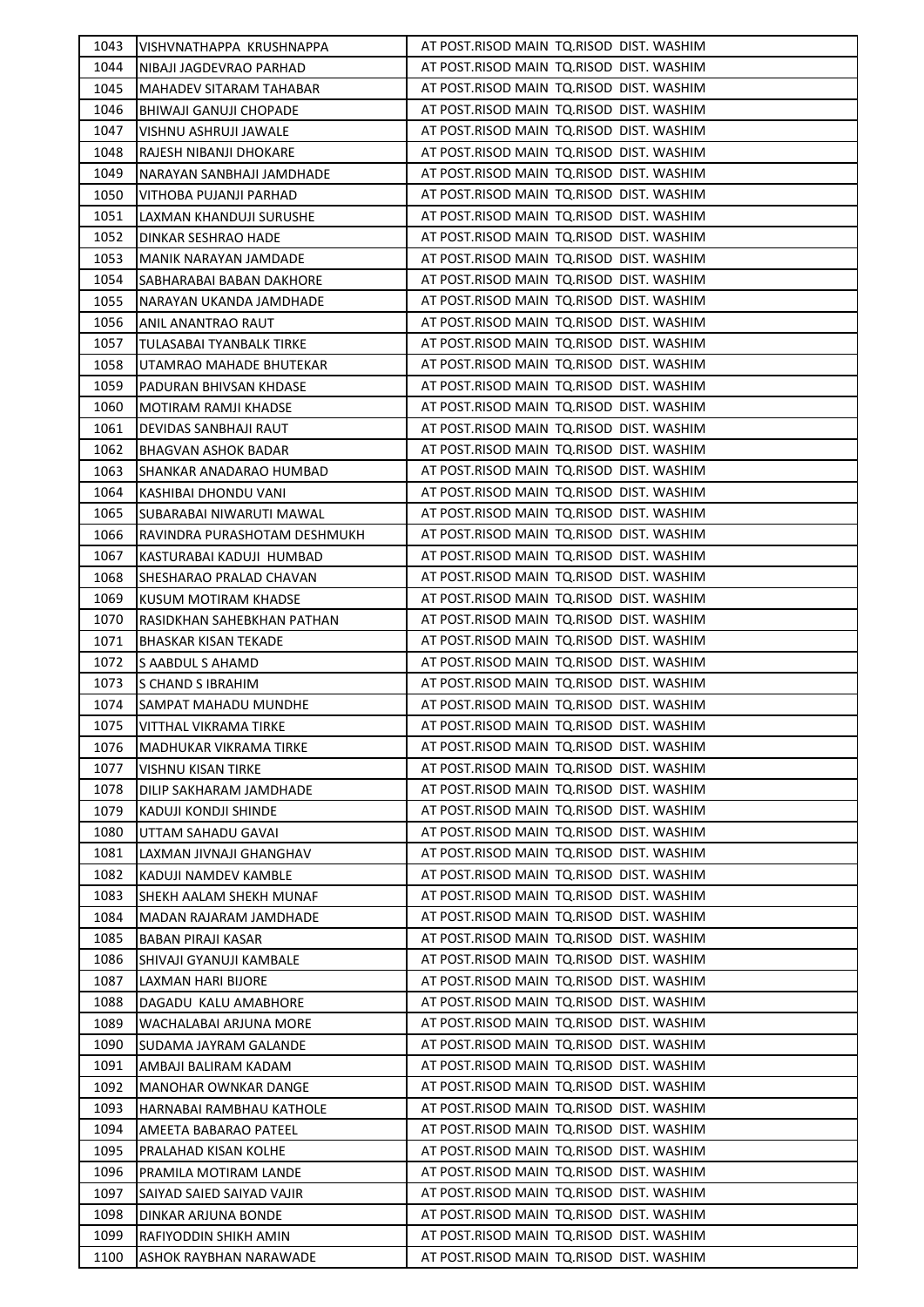| 1101 | DATTA TANHAJI VALALE            | AT POST.RISOD MAIN TQ.RISOD DIST. WASHIM    |
|------|---------------------------------|---------------------------------------------|
| 1102 | VARSHA RAMESH HANWATE           | AT POST.RISOD MAIN TQ.RISOD DIST. WASHIM    |
| 1103 | ASHABAI SHALIGRAM GAVHNE        | AT POST.RISOD MAIN TO.RISOD DIST. WASHIM    |
| 1104 | PADMABAI DASHRATH GOSAVEE       | AT POST.RISOD MAIN TQ.RISOD DIST. WASHIM    |
| 1105 | MOHANSINGH RAMSINGH PARIHAR     | AT POST.RISOD MAIN TQ.RISOD DIST. WASHIM    |
| 1106 | DVARKABAI JAGANNATH KOKATE      | AT POST.RISOD MAIN TQ.RISOD DIST. WASHIM    |
| 1107 | GAJANAN MAHARAJ SHRTKARI MANDA  | AT POST.RISOD MAIN TO.RISOD DIST. WASHIM    |
| 1108 | KANTA UDDHAV PARADE             | AT POST.RISOD MAIN TQ.RISOD DIST. WASHIM    |
| 1109 | KONDU TUKARAM THORAT            | AT POST.RISOD MAIN TO.RISOD DIST. WASHIM    |
| 1110 | AJAY PANDITRAO SUDKE            | AT POST.RISOD MAIN TO.RISOD DIST. WASHIM    |
| 1111 | GIRISH VIJAY BAGADIYA           | AT POST.RISOD MAIN TQ.RISOD DIST. WASHIM    |
| 1112 | <b>GANGUBAI SADASHIV BHISE</b>  | AT POST.RISOD MAIN TQ.RISOD DIST. WASHIM    |
| 1113 | <b>JYOTI RANJITRAO INGLE</b>    | AT POST.RISOD MAIN TQ.RISOD DIST. WASHIM    |
| 1114 | GAJANAN MAHARAJ BACHAT GAT RIS  | AT POST.RISOD MAIN TQ.RISOD DIST. WASHIM    |
| 1115 | JAYKISAN SHETKARI BACHAT GATH   | AT POST.RISOD MAIN TQ.RISOD DIST. WASHIM    |
| 1116 | SHARYU KRU.SHE. MAHILA B.GAT    | AT POST.RISOD MAIN TO.RISOD DIST. WASHIM    |
| 1117 | SHRI GANESHA MAHELA BACHAT GAT  | AT POST.RISOD MAIN TO.RISOD DIST. WASHIM    |
| 1118 | RAMABAI MAHELA BACHAT GAT CHIK  | AT POST.RISOD MAIN TQ.RISOD DIST. WASHIM    |
| 1119 | SAMTA PURUSH BACHAT GAT         | AT POST.RISOD MAIN TQ.RISOD DIST. WASHIM    |
| 1120 | DILIP RAMCHANDRA GANGANE        | AT POST.RISOD CITY TQ.RISOD DIST. WASHIM    |
| 1121 | MANGLA VIJAYKUMAR INGOLE        | AT POST.RISOD CITY TQ.RISOD DIST. WASHIM    |
| 1122 | RAKHI B NAGRKAR                 | AT POST.RISOD CITY TQ.RISOD DIST. WASHIM    |
| 1123 | RAMESHWAR AATMARAM SABALE       | AT POST.RISOD CITY TQ.RISOD DIST. WASHIM    |
| 1124 | KANTABAI RAMKISAN SAVANT        | AT POST.RISOD CITY TQ.RISOD DIST. WASHIM    |
| 1125 | ISHRI DATTAGURU SHIKSHAN PRASAR | AT POST.RISOD CITY TQ.RISOD DIST. WASHIM    |
| 1126 | MOTIRAM GOVINDA CHAVAN          | AT POST.RITHAD TQ.RISOD DIST. WASHIM        |
| 1127 | PRALHAD BHAGAJI INGOJE          | AT POST.RITHAD TQ.RISOD DIST. WASHIM        |
| 1128 | JAYSHRI VIJAY GHUGARE           | AT POST.RITHAD TQ.RISOD DIST. WASHIM        |
| 1129 | PRAKASH PATABAN DEVHADE         | AT POST.RITHAD TQ.RISOD DIST. WASHIM        |
| 1130 | KAHANU KACHARU PAULKAR          | AT POST.RITHAD TQ.RISOD DIST. WASHIM        |
| 1131 | <b>MADHUKAR R KAKARE</b>        | AT POST.RITHAD TQ.RISOD DIST. WASHIM        |
| 1132 | DEMABAI BHAGAWAN VEEYRAGAD      | AT POST.RITHAD TQ.RISOD DIST. WASHIM        |
| 1133 | SANTOSH SANJAY KANADE           | AT POST.RITHAD TQ.RISOD DIST. WASHIM        |
| 1134 | PRAVIN GAJANAN ARU              | AT POST.RITHAD TQ.RISOD DIST. WASHIM        |
| 1135 | NIMUBAI BHAGWAT KALEY           | AT POST.RITHAD TQ.RISOD DIST. WASHIM        |
| 1136 | ZUGABAI WAMAN KALEY             | AT POST.RITHAD TQ.RISOD DIST. WASHIM        |
| 1137 | SAMPAT GANAPPA NAKHATE          | AT POST.KENWAD TQ.RISOD DIST. WASHIM        |
| 1138 | DAULAT NARAYAN GOLE             | AT POST.KENWAD TQ.RISOD DIST. WASHIM        |
| 1139 | NAMDEV GOVINDA CHAVARE          | AT POST.KENWAD TQ.RISOD DIST. WASHIM        |
| 1140 | PANDURANG SURYBHAN VAIDYA       | AT POST.KENWAD TQ.RISOD DIST. WASHIM        |
| 1141 | NAMDEO LODJI JADHAV             | AT POST.KENWAD TQ.RISOD DIST. WASHIM        |
| 1142 | PANDHARI DEVBA MALEKAR          | AT POST.KENWAD TQ.RISOD DIST. WASHIM        |
| 1143 | BHAGWAN MAHADEO ADHAV           | AT POST.KENWAD TQ.RISOD DIST. WASHIM        |
| 1144 | PRALHAD SAKHARAM MAHAKAL        | AT POST.KENWAD TQ.RISOD DIST. WASHIM        |
| 1145 | ASHOK RATANAJI WANKHADE         | AT POST.KENWAD TQ.RISOD DIST. WASHIM        |
| 1146 | BHASHKAR MAROTI JADHAV          | AT POST.KENWAD TQ.RISOD DIST. WASHIM        |
| 1147 | LAXMAN ANANDA BHISE             | AT POST.KENWAD TQ.RISOD DIST. WASHIM        |
| 1148 | BABAN PARVAT WAGH               | AT POST.KENWAD TQ.RISOD DIST. WASHIM        |
| 1149 | GANGARAM MUKINDA MORE           | AT POST.KENWAD TQ.RISOD DIST. WASHIM        |
| 1150 | MADHUKAR GANPAT GUNJAKAR        | AT POST.KENWAD TQ.RISOD DIST. WASHIM        |
| 1151 | DATTA KUNDLIK THORAT            | AT POST.KENWAD TQ.RISOD DIST. WASHIM        |
| 1152 | MATHURA SHIVRAM WAGH            | AT POST.KENWAD TQ.RISOD DIST. WASHIM        |
| 1153 | BAJARANG NAMDEV BHUJBAL         | AT POST.KENWAD TQ.RISOD DIST. WASHIM        |
| 1154 | GODAVARI GANGARAM MORE          | AT POST.KENWAD TQ.RISOD DIST. WASHIM        |
| 1155 | SATYABHAMA KSIAN KAVARE         | AT POST.KENWAD TQ.RISOD DIST. WASHIM        |
| 1156 | MINABAI KASHINATH RAUT          | AT POST.KENWAD TQ.RISOD DIST. WASHIM        |
| 1157 | VISHNU PIRAJI UMALE             | AT POST.KENWAD TQ.RISOD DIST. WASHIM        |
| 1158 | NARAYAN MAROTI SHINDE           | AT POST.MANGHUL ZANAK TQ.RISOD DIST. WASHIM |